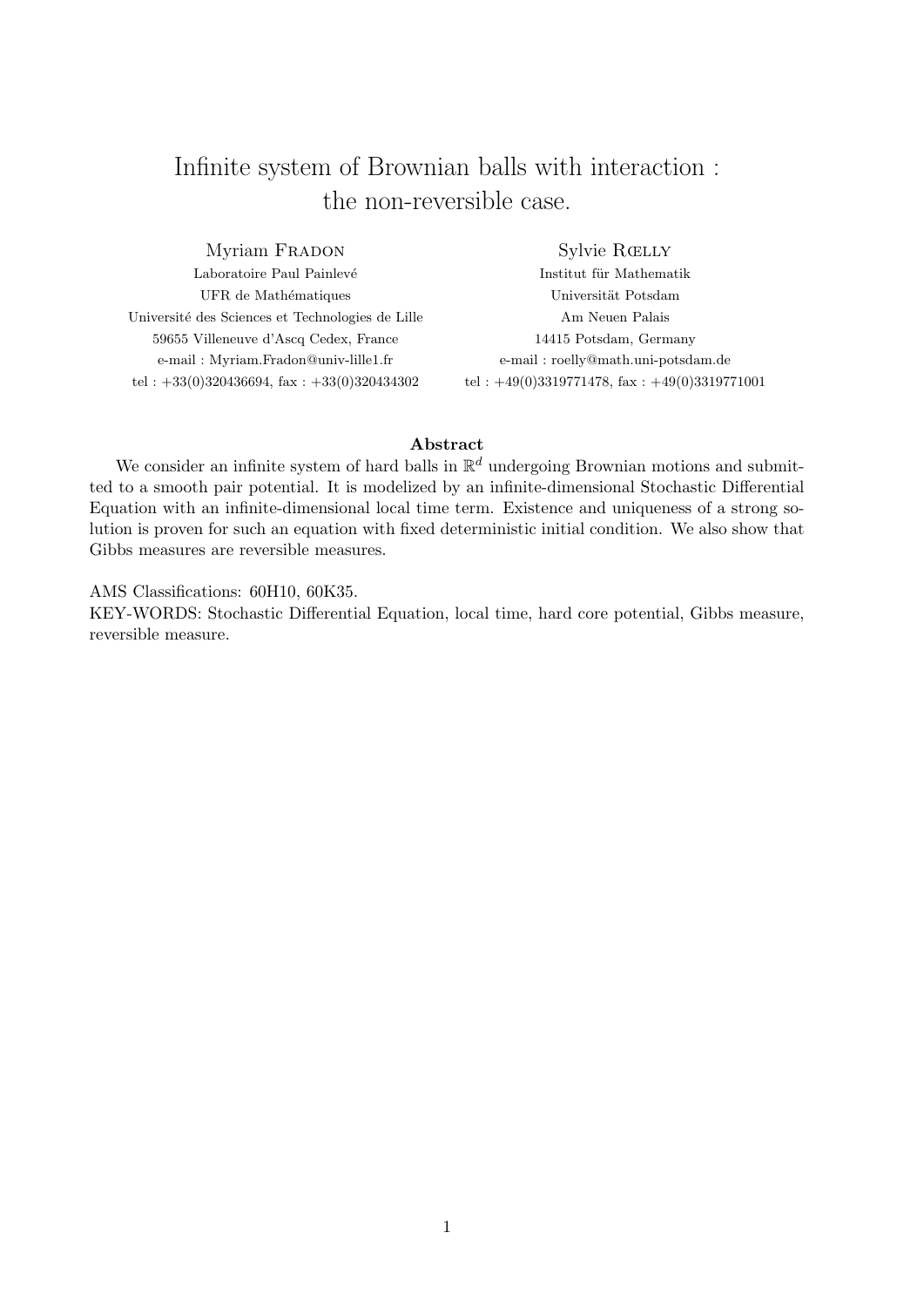## 1 Introduction

The aim of this paper is to construct and analyze an infinite system of interacting hard balls undergoing Brownian motions in  $\mathbb{R}^d$  and starting from a fixed initial condition.

R. Lang ([Lan77]) constructed in a pioneer paper the reversible solution of an infinite gradient system of Brownian particles (balls with radius 0, i.e. points) submitted to a smooth pair interaction. It is a so-called *equilibrium dynamics* in Statistical Physics, since this process has a time-stationary distribution. J. Fritz solved some years later in [Fri87] the non-reversible case, which occurs when the initial distribution is no more Gibbsian. For this type of systems, the main difficulty comes from a possible explosion (i.e. an infinite number of particles can enter in a finite volume after a finite time).

On another side, a reversible system of infinitely many Brownian hard balls (without external potential) was studied by H. Tanemura [Tan96]. He constructs a unique solution to an infinitedimensional Skohorod type equation where the hard core situation – balls can not overlap – appears as a local time term in addition to the basic Brownian motion. The (reversible) initial condition is ditributed like a Gibbs measure associated to the hard core potential.

In the present paper, the model is a mixture of both Lang's and Tanemura's models. We deal with Brownian motions submitted to the sum of a hard core potential and a smooth finite range pair potential. In [FR00] we proved existence and uniqueness of a reversible solution of the corresponding stochastic differential equation  $(\mathcal{E})$ , under the condition that the initial distribution is Gibbs with a small activity. We propose here the construction of a strong non-reversible solution of  $(\mathcal{E})$ , in the sense that the initial condition can be any deterministic configuration in a set of allowed configurations which is clearly identified.

Allthough some techniques in the proof of the main results are similar to those in [FR00], we adopt a new pathwise approach for the construction of the solution of  $(\mathcal{E})$  which is much finer than in [FR00], where the time-stationarity of the solution was used at several places. Moreover the set of allowed initial configurations is explicitly given in Theorem 3.2, and we prove that any Gibbs measure associated with the dynamical interaction carries a.s. this set.

After a second section where notations are introduced, in section 3 we present the infinite dimensional equation  $(\mathcal{E})$  and we state the results. The sequence of approximating solutions is built in section 4. In section 5 we prove technical estimates needed in section 6, for the convergence of the approximations. Finally, section 7 is devoted to complete the proof of the main results.

## 2 Configuration spaces and notations

The particles we deal with in the present paper evolve in  $\mathbb{R}^d$ , for a fixed  $d\geqslant 1$ , endowed with the euclidian norm denoted by  $| \cdot B(y, \rho)$  will denote the closed ball centered in  $y \in \mathbb{R}^d$  with radius  $\rho$  and more generally, for any  $A \subset \mathbb{R}^d$ , we define

$$
B(A, \rho) = \{ y \in \mathbb{R}^d \text{ such that } d(y, A) \leq \rho \}
$$

where  $d(y, A)$  denotes the (euclidian) distance between y and A. The volume of a subset A in  $\mathbb{R}^d$ is also denoted by  $|A|$ .

The modelization of point configurations may be done at least in two ways.

The first possibility (used in Mathematical Physics) is to represent an  $n$  point configuration in  $\mathbb{R}^d$  as a subset (with multiplicity) of cardinal n in  $\mathbb{R}^d$ , that is as an equivalence class on  $(\mathbb{R}^d)^n$ under the action of the permutation group  $S_n$  on  $\{1, \ldots, n\}$ . This modelization is especially useful for integral calculus.

The second and equivalent (more probabilistic) modelization uses point measures. An  $n$  point configuration in  $\mathbb{R}^d$  is also a point measure  $\sum_{i=1}^n \delta_{\xi_i}$  on  $\mathbb{R}^d$ , and, more generally, the set of all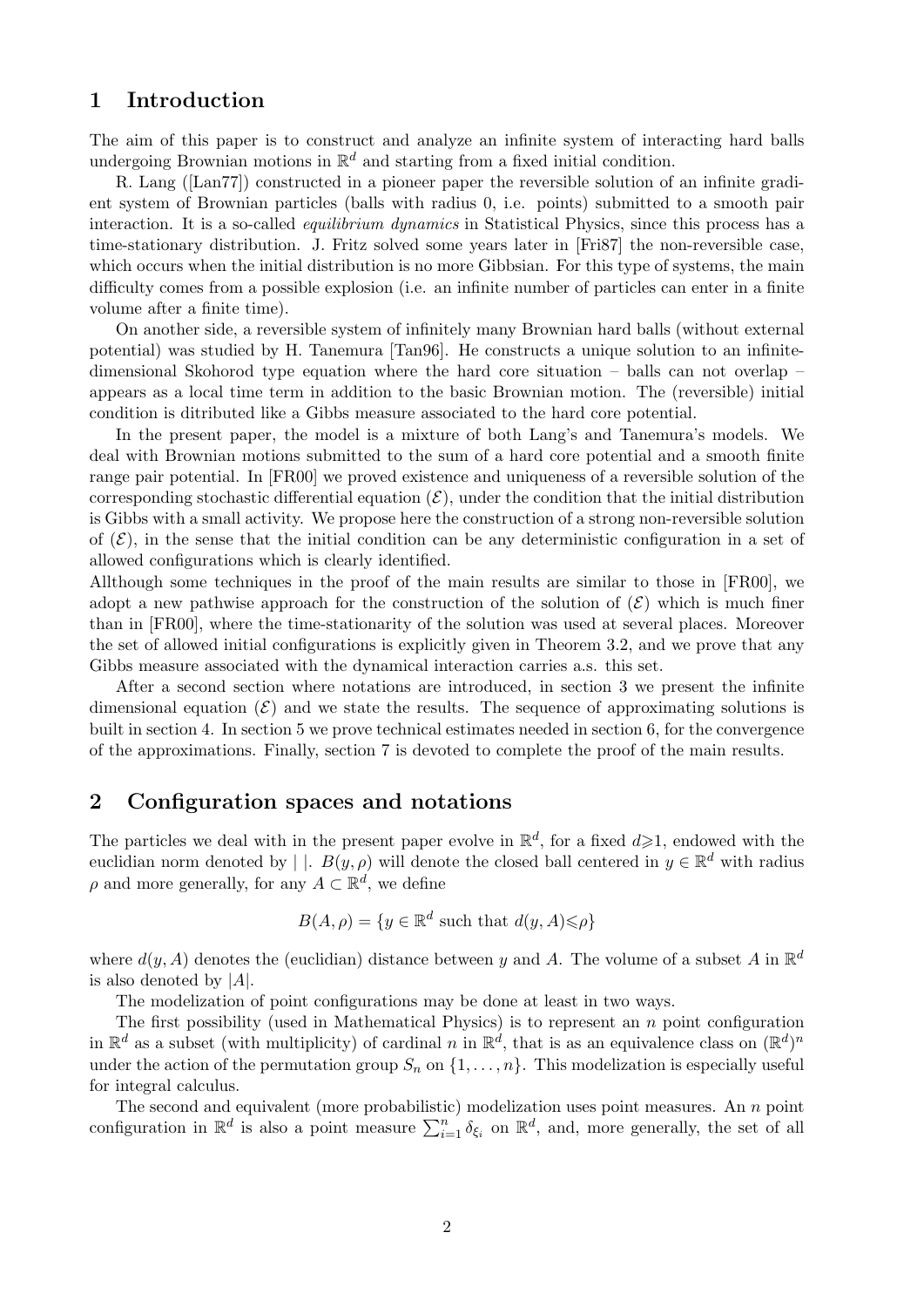point configurations in  $\mathbb{R}^d$  will be the set M of all point Radon measures on  $\mathbb{R}^d$ :

$$
\mathcal{M} = \left\{ \xi = \sum_{i \in I} \delta_{\xi_i} \text{ such that } I \subset \mathbb{N}, \ \xi_i \in \mathbb{R}^d \text{ and } \forall \Lambda \text{ compact in } \mathbb{R}^d, \xi(\Lambda) < +\infty \right\}.
$$

Following the first representation of configurations,  $M$  will also be viewed as the set of all finite or countable subsets (with multiplicity) of  $\mathbb{R}^d$  whose intersection with any compact subset of  $\mathbb{R}^d$ is finite.  $M$  is endowed with the topology of vague convergence. We introduce the following notations :

- For  $A \subset \mathbb{R}^d$ ,  $N_A$  is the counting variable on  $\mathcal{M}: N_A(\xi) = \text{Card}\{i \in \mathbb{N}, \xi_i \in A\}.$
- For  $A \subset \mathbb{R}^d$ ,  $\mathcal{B}_A$  is the  $\sigma$ -algebra on M generated by the sets  $\{N_B = n\}$ ,  $n \in \mathbb{N}$ ,  $B \subset A$ ,  $B$ bounded.
- For  $z > 0$ ,  $\pi^z$  (resp.  $\pi_A^z$ ) is the Poisson process on  $\mathbb{R}^d$  (resp. on A) with activity z, that is with intensity measure z dy (resp. z  $dy|_A$ ).
- $\pi$  (resp.  $\pi_A$ ) is the Poisson process on  $\mathbb{R}^d$  (resp. on A) with intensity measure the Lebesgue measure dy (resp.  $dy|_A$ ), i.e.  $\pi = \pi^1$  and  $\pi_A = \pi_A^1$ .

The particles we deal with in this paper are not reduced to points but are hard spheres (or balls) of diameter r, for a fixed  $r > 0$ . Since balls may not overlap, the set of "allowed configurations" is the following subset of  $\mathcal M$ :

$$
\mathcal{A} = \{ \xi \in \mathcal{M} \text{ such that } \forall i \neq j \, |\xi_i - \xi_j| \geq r \} .
$$

As long as it does not produce confusion, we will identify the point measure on  $\mathbb{R}^d$ , the subset of  $\mathbb{R}^d$  corresponding to its support, and the representants of this subset in  $(\mathbb{R}^d)^{\mathbb{N}}$ , writing for example  $\xi_{\Lambda} = \xi \cap \Lambda$  for the restriction of the configuration  $\xi$  to some subset  $\Lambda$  of  $\mathbb{R}^d$ ,  $\xi \eta$  for the concatenation of both configurations  $\xi$  and  $\eta$ , or  $\mathcal{A} \cap (\mathbb{R}^d)^n$  for the set of all allowed n points configurations.

Let us denote  $\mathcal{C}(\mathbb{R}^+, \mathcal{M})$  the set of continuous M-valued paths on  $\mathbb{R}^+$ , endowed with the topology of uniform convergence on each compact time interval.  $\mathcal{C}(\mathbb{R}^+, \mathcal{M})$  is the set of all possible paths, and the subset of all allowed paths is

$$
\mathcal{C}(\mathbb{R}^+,\mathcal{A}) = \{ X \in \mathcal{C}(\mathbb{R}^+,\mathcal{M}) \text{ such that } \forall t \geq 0 \ X(t) \in \mathcal{A} \}.
$$

Sets  $C([0, T], \mathcal{M})$  and  $C([0, T], \mathcal{A})$  are defined similarly for any positive final time T.

Remark 2.1 : We study here the evolution of a particles configuration under the influence of an interaction potential with finite range  $R$ . Then a fixed particle can interact with at most a finite number  $\overline{N}$  of particles.  $\overline{N}$  only depends on d and  $R/r$  and is clearly bounded by  $\frac{(R+r/2)^d}{(r/2)^d} - 1 =$  $(1 + 2R/r)^d - 1$ . See figure 1.

## 3 Statement of the results

Let  $(\Omega, \mathcal{F}, P)$  be a probability space with a right continuous filtration  $\{\mathcal{F}_t\}_{t\geq 0}$  such that each  $\mathcal{F}_t$  contains all P-negligible sets and let  $(W_i(t), t \geq 0)_{i \in \mathbb{N}}$  be a family of  $\mathcal{F}_t$ -adapted independent d-dimensional Brownian motions.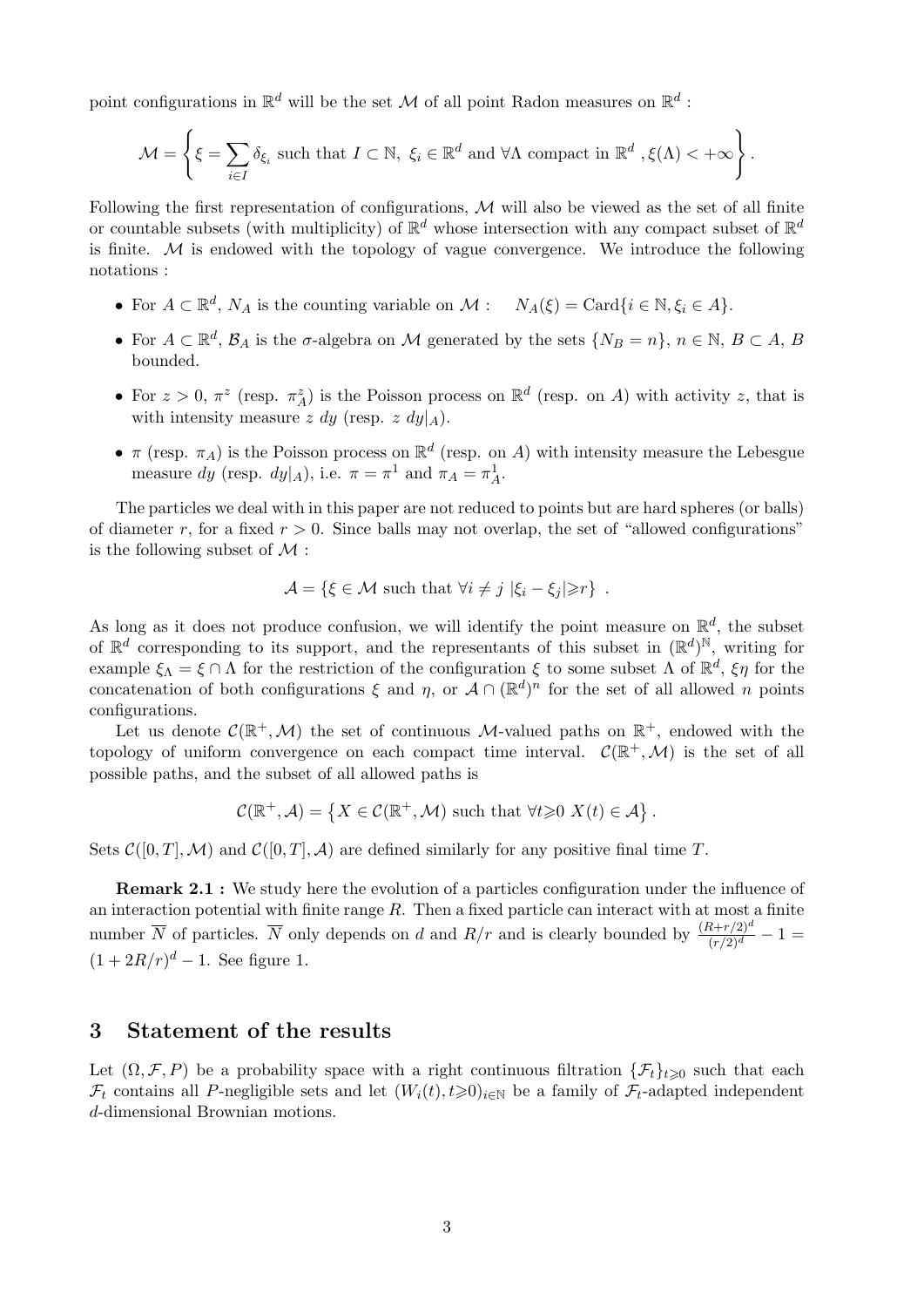

Figure 1: Example : Why  $\overline{N} = 18$  if  $d = 2$  and  $R = 2r$ .

We consider the following infinite system of stochastic equations :

$$
\mathcal{E}\left\{\n\begin{array}{l}\n\text{For } i \in \mathbb{N}, t \in \mathbb{R}^+, \\
X_i(t) = X_i(0) + W_i(t) - \frac{1}{2} \sum_{j \in \mathbb{N}} \int_0^t \nabla \varphi(X_i(s) - X_j(s)) ds \\
+ \sum_{j \in \mathbb{N}} \int_0^t (X_i(s) - X_j(s)) dL_{ij}(s)\n\end{array}\n\right.
$$

where

•  $(X_i(t), t \ge 0)_{i \in \mathbb{N}}$  is a family of continuous A-valued processes, i.e. satisfying

$$
|X_i(t) - X_j(t)| \ge r \quad \text{ for } t \ge 0 \text{ and } i \ne j
$$

- $\varphi$  is a smooth stable pair potential with finite range R;
- $(L_{ij}(t), t \ge 0)_{i,j \in \mathbb{N}}$  is a family of non-decreasing  $\mathbb{R}^+$ -valued continuous processes satisfying :

$$
L_{ij}(0) = 0
$$
,  $L_{ij} \equiv L_{ji}$  and  $L_{ij}(t) = \int_0^t \mathbf{1}_{|X_i(s) - X_j(s)| = r} dL_{ij}(s)$ .

By convention, we will always take  $L_{ii} \equiv 0$ .

A solution of the system  $(\mathcal{E})$  is a family  $(X_i(t), L_{ii}(t), t \geq 0, i, j \in \mathbb{N})$  (or simply  $(X_i(t), t \geq 0)_{i \in \mathbb{N}}$ ) of processes such that the equation  $(\mathcal{E})$  and the above conditions are satisfied.

The process  $(X_i(t), t\geq 0)_{i\in\mathbb{N}}$  evolves under a dynamics which contains a Brownian part as diffusion term and a drift modelizing a pair interaction which derives from the action of two potentials :

- $\varphi$  a pair potential, function on  $\mathbb{R}^d$  of class  $\mathcal{C}^2$  with finite range  $R > r$ , i.e. satisfying  $\varphi(x) = 0$ if  $|x| \ge R$  and  $\varphi(x) = \varphi(-x)$  (then  $\nabla \varphi(0) = 0$ ).
- $\psi$  a r-diameter hard core pair potential defined by  $\psi(x) = +\infty$  if  $|x| < r$  and  $\psi(x) = 0$ otherwise.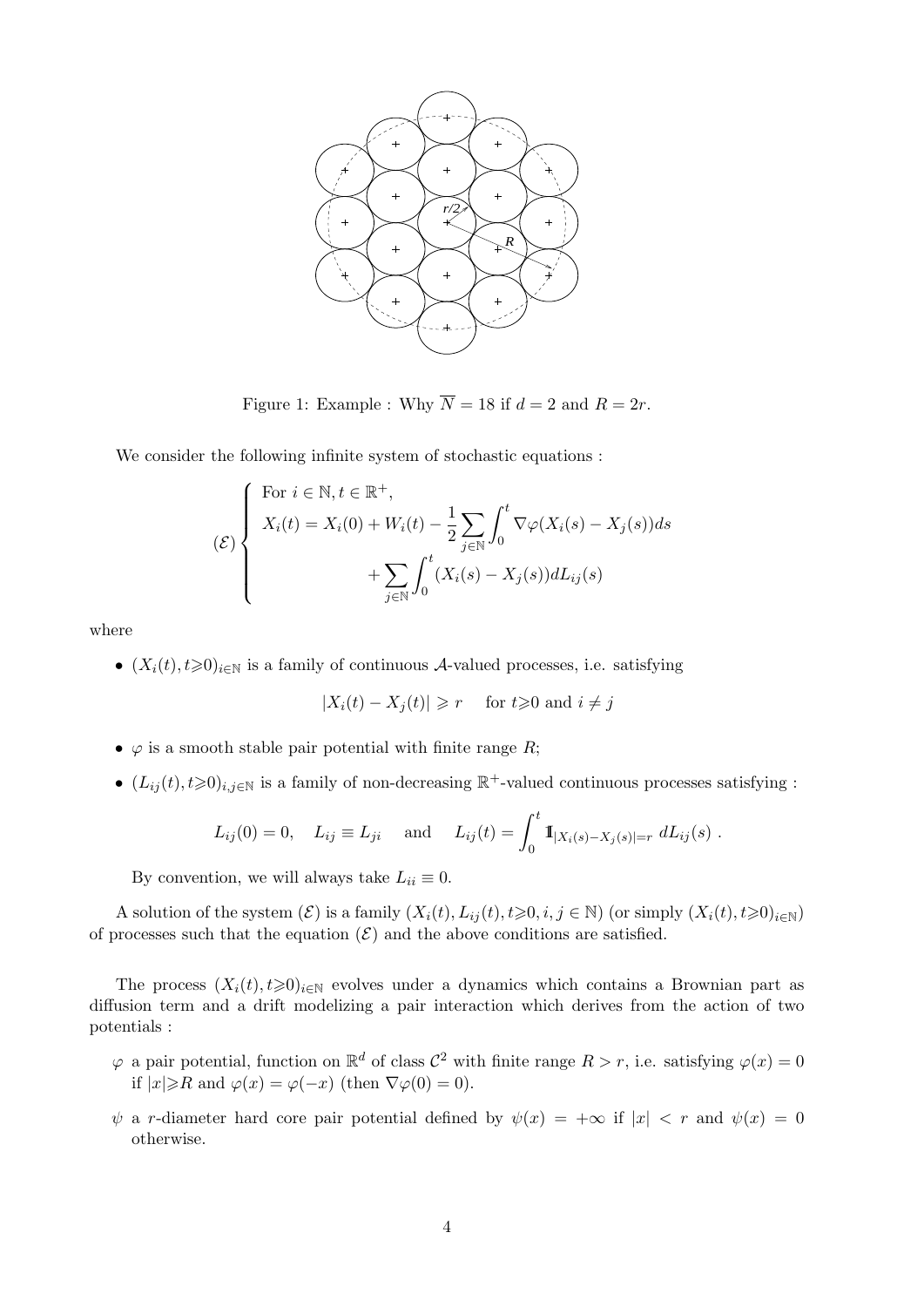Since the dynamics only depends on the sum  $\varphi + \psi$ , which is infinite for  $|x| < r$ , the values of  $\varphi(x)$  may be chosen arbitrary for  $|x| < r$ . In particular, we may assume without restriction that  $\varphi$ vanishes in a neighborhood from 0. For the same reason, the smallest value of interaction between two particles is given by

$$
\underline{\varphi}=\inf_{|x|\geqslant r}\varphi(x)\quad \leqslant 0.
$$

This quantity  $\varphi$  is important in our study, in particular if it vanishes (repulsive potential) or if it is negative (partly attractive potential).

We now define the set  $\mathcal{G}(z)$  of Gibbs states associated to the potential  $\varphi + \psi$  with activity parameter  $z \in \mathbb{R}^+$  (see e.g. [Geo79]). They are measures on M which are locally absolutely continuous with respect to  $\pi^z$  in the following sense:

For each compact subset  $\Lambda$  of  $\mathbb{R}^d$ , let us define a local density function by :

$$
f_{\Lambda}^{z}(\xi|\eta) = \frac{1}{Z_{z}^{\Lambda,\eta}} \exp\left(-\frac{1}{2} \sum_{\xi_{i},\xi_{j}\in\Lambda} (\varphi+\psi)(\xi_{i}-\xi_{j}) - \sum_{\substack{\xi_{i}\in\Lambda \\ \eta_{j}\in\Lambda^{c}}} (\varphi+\psi)(\xi_{i}-\eta_{j})\right)
$$
  

$$
= \frac{1}{Z_{z}^{\Lambda,\eta}} \mathbb{I}_{\mathcal{A}}(\xi_{\Lambda}\eta_{\Lambda^{c}}) \exp\left(-\frac{1}{2} \sum_{\substack{\xi_{i},\xi_{j}\in\Lambda \\ i\neq j}} \varphi(\xi_{i}-\xi_{j}) - \sum_{\substack{\xi_{i}\in\Lambda \\ \eta_{j}\in\Lambda^{c}}} \varphi(\xi_{i}-\eta_{j})\right)
$$
(1)

where  $Z_{z}^{\Lambda,\eta}$  is the renormalizing constant determined by  $\int f_{\Lambda}^{z}(\xi|\eta) d\pi_{\Lambda}^{z}(\xi) = 1$ , i.e.

$$
Z_2^{\Lambda,\eta} = e^{-z|\Lambda|} \left(1 + \sum_{n=1}^{+\infty} \frac{z^n}{n!} \int_{\Lambda^n} \mathbb{I}_{\mathcal{A}}(y_1 \cdots y_n \eta_{\Lambda^c}) \exp\left(-\sum_{1 \leqslant i < j \leqslant n} \varphi(y_i - y_j) - \sum_{\substack{1 \leqslant i \leqslant n \\ \eta_j \in \Lambda^c}} \varphi(y_i - \eta_j)\right) dy_1 \cdots dy_n\right)
$$

**Definition 3.1** A Probability measure  $\mu$  on M belongs to the set  $\mathcal{G}(z)$  of Gibbs states with activity z and associated potential  $\varphi + \psi$  if and only if, for each compact subset  $\Lambda \subset \mathbb{R}^d$ ,

$$
d\mu(\xi|\mathcal{B}_{\Lambda^c})(\eta) = f_{\Lambda}^z(\xi|\eta) \, d\pi_{\Lambda}^z(\xi) \quad \text{for } \mu\text{-}a.e. \ \eta
$$

that is if and only if, for each bounded measurable function F on M

$$
\int_{\mathcal{M}} F(\eta) d\mu(\eta) = \int_{\mathcal{M}} \int_{\mathcal{M}_{\Lambda}} F(\xi \eta_{\Lambda^c}) f_{\Lambda}^z(\xi | \eta) d\pi_{\Lambda}^z(\xi) d\mu(\eta)
$$
\n
$$
= \int_{\mathcal{M}} \frac{e^{-z|\Lambda|}}{Z_z^{\Lambda, \eta}} \left( F(\eta_{\Lambda^c}) + \sum_{n=1}^{+\infty} \frac{z^n}{n!} \int_{\Lambda^n} F(y_1 \cdots y_n \eta_{\Lambda^c}) d\mu(y_1 \cdots y_n \eta_{\Lambda^c}) d\mu(\eta) d\mu(\eta) d\mu(\eta) d\mu(\eta) d\mu(\eta) d\mu(\eta) d\mu(\eta) d\mu(\eta) d\mu(\eta) d\mu(\eta) d\mu(\eta) d\mu(\eta) d\mu(\eta) d\mu(\eta) d\mu(\eta) d\mu(\eta) d\mu(\eta) d\mu(\eta) d\mu(\eta) d\mu(\eta) d\mu(\eta) d\mu(\eta) d\mu(\eta) d\mu(\eta) d\mu(\eta) d\mu(\eta) d\mu(\eta) d\mu(\eta) d\mu(\eta) d\mu(\eta) d\mu(\eta) d\mu(\eta) d\mu(\eta) d\mu(\eta) d\mu(\eta) d\mu(\eta) d\mu(\eta) d\mu(\eta) d\mu(\eta) d\mu(\eta) d\mu(\eta) d\mu(\eta) d\mu(\eta) d\mu(\eta) d\mu(\eta) d\mu(\eta) d\mu(\eta) d\mu(\eta) d\mu(\eta) d\mu(\eta) d\mu(\eta) d\mu(\eta) d\mu(\eta) d\mu(\eta) d\mu(\eta) d\mu(\eta) d\mu(\eta) d\mu(\eta) d\mu(\eta) d\mu(\eta) d\mu(\eta) d\mu(\eta) d\mu(\eta) d\mu(\eta) d\mu(\eta) d\mu(\eta) d\mu(\eta) d\mu(\eta) d\mu(\eta) d\mu(\eta) d\mu(\eta) d\mu(\eta) d\mu(\eta) d\mu(\eta) d\mu(\eta) d\mu(\eta) d\mu(\eta) d\mu(\eta) d\mu(\eta) d\mu(\eta) d\mu(\eta) d\mu(\eta) d\mu(\eta) d\mu(\eta) d\mu(\eta) d\mu(\eta) d\mu(\eta) d\mu(\eta) d\mu(\eta) d\mu(\eta) d\mu(\eta) d\mu(\eta) d\mu(\eta) d\mu
$$

Remark that any Gibbs measure in  $\mathcal{G}(z)$  has its support included in A. Dobrushin proved in [Dob69], using compactness argument, that there exists at least one element in  $\mathcal{G}(z)$  when the potential contains a hard core component. Furthermore the set  $G(z)$  is convex and compact. About the cardinality of  $\mathcal{G}(z)$ , remarking that the sum of the hard core and the smooth potential  $\varphi$  is superstable and lower regular in the sense of Ruelle [Rue70], we do the following remarks : - If z is small enough Ruelle proved that uniqueness holds. In our case, a sufficient condition would be :  $z \le e^{N_{\underline{\varphi}}-1}(|B(0,r)| + \int 1\!\!1_{r<|y|.$ 

- For z large enough it is conjectured (see [Geo79]) but still not proved that phase transition occurs : Card  $\mathcal{G}(z) > 1$ .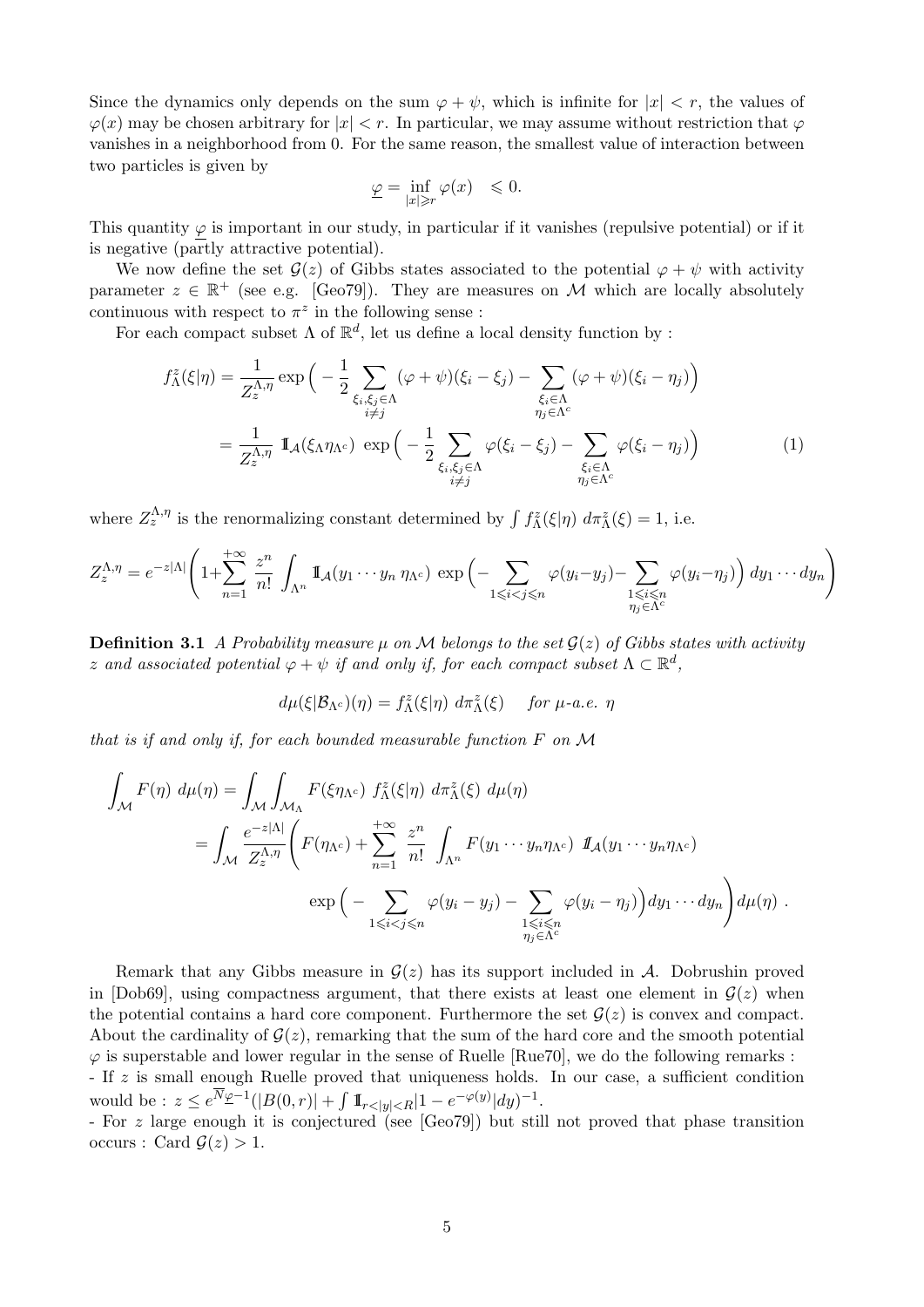The main results of this paper are the following theorems, proved in the next sections.

**Theorem 3.2** The stochastic equation  $(\mathcal{E})$  admits a solution with values in A for any deterministic initial configuration which belongs to the set  $\underline{A} \subset A$  defined by  $\underline{A} = \{x \in A : P(\Omega_0^x \cap \Omega_1^x) = 1\}$ (sets  $\Omega_0^x$  and  $\Omega_1^x$  are given in (14) and (22)). This solution is unique as element of  $\mathcal{C} \subset \mathcal{C}(\mathbb{R}^+, \mathcal{A})$ , a subset of paths with some regularity defined in section 7.

**Theorem 3.3** If the initial configuration of the stochastic equation  $(\mathcal{E})$  is random with distribution  $\mu \in \mathcal{G}(z)$  for some  $z > 0$  and  $\mu(\underline{A}) = 1$ , then this solution is time-reversible, that is its law is invariant with respect to the time reversal.

**Proposition 3.4** Let  $z_c$  be a critical value of the activity given by:  $z_c =$  $\exp(2N\varphi)$  $\frac{P}{(R^d-r^d)|B(0,1)|}$ . Any Gibbs measure  $\mu \in \mathcal{G}(z)$  with  $0 < z < z_c$  has its support included in  $\underline{A}$ .

**Remark 3.5 :** The critical value  $z_c$  given here appears for technical reasons in corollary 5.5, where a percolation type estimate is computed.

## 4 Construction of approximating processes

The solution of  $(\mathcal{E})$  will be constructed as a limit of approximating processes  $(X^l)_{l\in\mathbb{N}^*}$ . We construct here an approximation by penalization. In this whole section,  $l \in \mathbb{N}^*$  is fixed.

The approximating process  $X<sup>l</sup>$  verifies :

- if  $X_i^l(0)$  does not belong to  $[-l, l]^d$  then  $X_i^l(\cdot)$  is constant
- if  $X_i^l(0) \in [-l, l]^d$  then  $X_i^l(\cdot)$  "essentially" stays in  $[-l, l]^d$  (in a sense which will be clear at the end of the section).

In order to obtain such a behavior, we introduce in the equation  $(\mathcal{E})$  a supplementary drift  $\nabla \psi^{l,X(0)}$  which vanishes in a subset of  $[-l, l]^d$  and is repulsive outside of  $[-l, l]^d$ . More precisely, for an allowed configuration  $\eta$  with support outside  $[-l, l]^d$  we fix a  $\mathbb{R}^+$ -valued function  $\psi^{l, \eta}$  on  $\mathbb{R}^d$  which

- is  $\mathcal{C}^2$  with bounded derivatives
- vanishes on every  $y \in [-l, l]^d$  such that  $y\eta = \{y\} \cup \eta$  is an allowed configuration (and only on these  $y$ , that is

$$
\psi^{l,\eta}(y) = 0 \quad \Leftrightarrow \quad y \in [-l,l]^d \text{ and } y\eta \in \mathcal{A} \quad \Leftrightarrow \quad y \in [-l,l]^d \text{ and } d(y,\eta) \geq r.
$$

We extend the definition of  $\psi^{l,\eta}$  to configurations  $\eta \in \mathcal{A}$  not necessarily belonging to  $(([-l, l]^d)^c)^{\mathbb{N}}$ by taking into account only the points of  $\eta$  which are in  $([-l, l]^d)^c$ , i.e. :

$$
\psi^{l,\eta} = \psi^{l,\eta \cap ([-l,l]^d)^c}.
$$

We also suppose that, for every  $\eta \in \mathcal{A}$ ,

$$
\sum_{l \in \mathbb{N}^*} \int_{\mathbb{R}^d} \mathbb{I}_{\psi^{l,\eta}(y)>0} \exp(-\psi^{l,\eta}(y)) dy \leq 1.
$$
 (2)

Such a family  $(\psi^{l,\eta})_{l\in\mathbb{N}^*,\eta\in\mathcal{A}}$  exists; choose for example  $\psi^{l,\eta}(y)=l^{d+1}\delta(y)$  where  $\delta$  is a  $\mathcal{C}^2$ function with bounded derivatives which is equivalent on  $\mathbb{R}^d$  to  $d(\cdot, \Lambda \setminus B(\eta_{\Lambda^c}, r))$  with  $\Lambda = [-l, l]^d$ (see [Ste70] p 171), that is which verifies :

 $\exists C, C' > 0$  such that  $\forall x \in \mathbb{R}^d$   $C d(x, \Lambda \setminus B(\eta_{\Lambda^c}, r)) \leqslant \delta(x) \leqslant C' d(x, \Lambda \setminus B(\eta_{\Lambda^c}, r)).$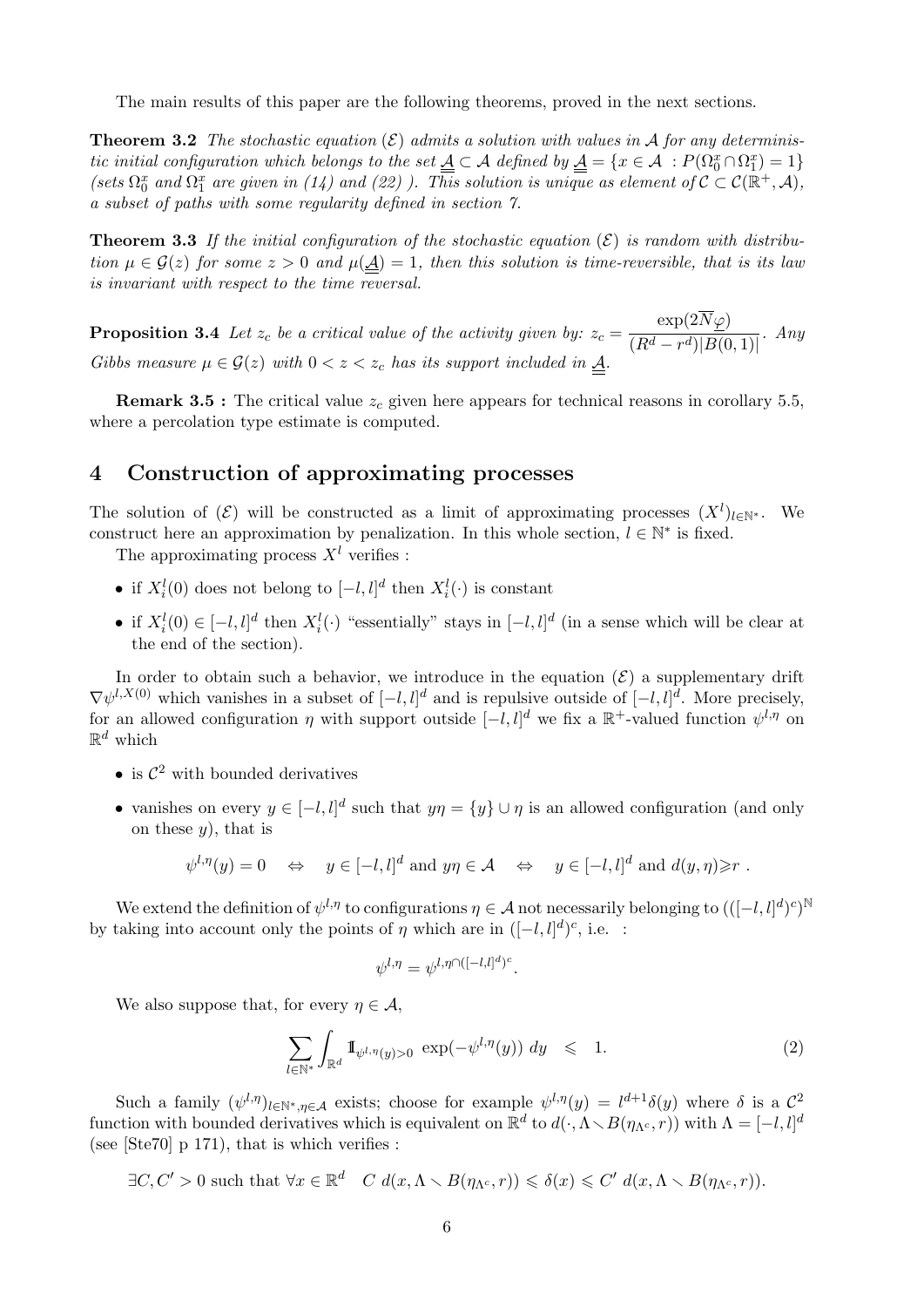

Figure 2: The grey area represents the set where  $\psi^{l,\eta}$  vanishes.

For  $\eta \in A$  still fixed, and for  $n \in \mathbb{N}^*$ , let us now study the *n*-dimensional stochastic differential equation :

$$
\left\{\n\begin{aligned}\n\forall i \in \{1, \ldots, n\}, &\forall t \geq 0, \\
dX_i(t) = dW_i(t) - \frac{1}{2} \left( \nabla \psi^{l, \eta}(X_i(t)) + \sum_{j=1, \ldots, n} \nabla \varphi(X_i(t) - X_j(t)) + \sum_{j: \eta_j \in \Lambda^c} \nabla \varphi(X_i(t) - \eta_j) \right) dt \\
&+ \sum_{j=1, \ldots, n} (X_i(t) - X_j(t)) dL_{ij}(t)\n\end{aligned}\n\right\}
$$

By a solution of  $(\mathcal{E}_n^{l,\eta})$ , we mean a family  $((X_i)_{1\leqslant i\leqslant n},(L_{ij})_{1\leqslant i,j\leqslant n}$  $i \neq j$ ) of continuous processes such that

• 
$$
\forall t \geq 0
$$
  $(X_i(t))_{1 \leq i \leq n} \in \mathcal{A} \cap (\mathbb{R}^d)^n$ 

•  $\forall i, j \quad L_{ij} = L_{ji}$ 

• 
$$
\forall i, j \quad \forall t \geq 0 \quad L_{ij}(t) = \int_0^t \mathbb{I}_{|X_i(s) - X_j(s)| = r} dL_{ij}(s)
$$

 $(\mathcal{E}_n^{l,\eta})$  is a finite dimensional stochastic differential equation reflected in  $\mathcal{A} \cap (\mathbb{R}^d)^n$  with drift  $-\frac{1}{2}\nabla \beta_n^{l,\eta}$  where

$$
\beta_n^{l,\eta}(x_1,\ldots,x_n) = \sum_{i=1,\ldots,n} \left( \psi^{l,\eta}(x_i) + \frac{1}{2} \sum_{\substack{j=1,\ldots,n \\ j \neq i}} \varphi(x_i - x_j) + \sum_{j:\eta_j \in \Lambda^c} \varphi(x_i - \eta_j) \right).
$$
 (3)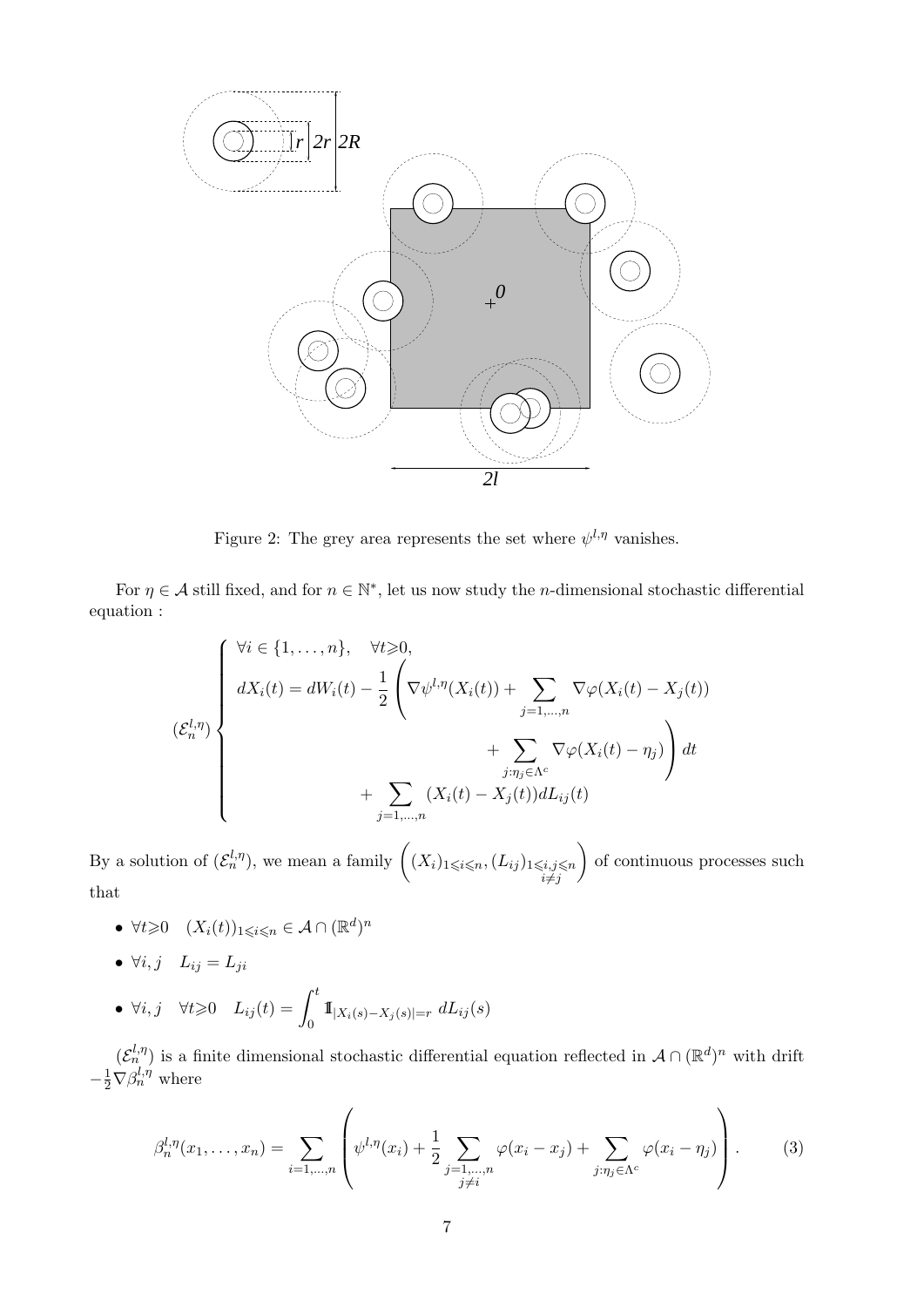Since this drift is bounded and Lipschitz continuous, the equation  $(\mathcal{E}_n^{l,\eta})$  has a unique strong solution for each initial configuration  $x \in A \cap (\mathbb{R}^d)^n$  (see theorem 5.1 of [ST86]). We will denote this solution by  $X^{l,\eta,n}(x, \cdot)$ .

**Proposition 4.1** The solution of  $(\mathcal{E}_n^{l,\eta})$  with initial distribution  $\nu_n^{l,\eta}$  is reversible, where  $\nu_n^{l,\eta}$  is the finite measure defined on  $(\mathbb{R}^d)^n$  by

$$
d\nu_n^{l,\eta}(x_1,\ldots,x_n)=\exp(-\beta_n^{l,\eta}(x_1,\ldots,x_n))\mathbf{1}_{\mathcal{A}}(x_1,\ldots,x_n)\,dx_1\ldots dx_n
$$

The time reversible law of  $X^{l,\eta,n}$  starting from  $\nu_n^{l,\eta}$  will be denoted by  $Q_n^{l,\eta}$ :

$$
Q_n^{l,\eta}(\Theta) = \int P(X^{l,\eta,n}(x,\cdot) \in \Theta) d\nu_n^{l,\eta}(x)
$$

Like  $\nu_n^{l,\eta}$ , the finite measure  $Q_n^{l,\eta}$  is not necessarily a Probability measure.

#### Proof of prop 4.1

In this proof, l,  $\eta$  and n are fixed, hence we drop the indices and simply write  $\beta$ ,  $\nu$ , Q for  $\beta_n^{l,\eta}$ ,  $\nu_n^{l,\eta}, Q_n^{l,\eta}$ , etc. Again by theorem 5.1 of [ST86], the stochastic differential equation

$$
\forall i \in \{1, ..., n\} \quad \forall t \geq 0
$$
  
\n
$$
X_i(t) = X_i(0) + W_i(t) + \int_0^t \sum_{j=1,...,n} (X_i(s) - X_j(s)) dL_{ij}(s)
$$
  
\n
$$
L_{ij}(t) = \int_0^t \mathbf{1}_{|X_i(s) - X_j(s)| = r} dL_{ij}(s)
$$

has a unique strong solution. Let  $\overline{P}^x$  denote the distribution on  $\mathcal{C}([0,T], A \cap (\mathbb{R}^d)^n)$  of the solution X starting from  $x \in A \cap (\mathbb{R}^d)^n$ . It is known (see e.g. theorem 1 of [ST87]) that the measure  $\overline{P} = \int_{\mathcal{A}\cap(\mathbb{R}^d)^n} \overline{P}^x dx$  is invariant with respect to the time reversal  $\tau$  on  $[0, T]$ :

$$
\tau: C([0,T], \mathcal{A} \cap (\mathbb{R}^d)^n) \longrightarrow C([0,T], \mathcal{A} \cap (\mathbb{R}^d)^n)
$$
  

$$
X(\cdot) \longrightarrow X(T - \cdot)
$$

Applying Girsanov theorem, we see that the process

$$
t \longrightarrow \left(X_i(t) - X_i(0) - \int_0^t \sum_{j=1}^n (X_i(s) - X_j(s))dL_{ij}(s) + \frac{1}{2} \sum_{i=1}^n \int_0^t \nabla_i \beta(X(s))ds\right)_{1 \leqslant i \leqslant n}
$$

is a Brownian motion under the measure  $Q^x$  defined on  $\mathcal{C}([0,T], \mathcal{A} \cap (\mathbb{R}^d)^n)$  by

$$
\frac{dQ^x}{d\overline{P}^x}(X) = \exp\left(-\frac{1}{2}\sum_{i=1,\dots,n}\int_0^T \nabla_i \beta(X(s)) \ dW_i(s) - \frac{1}{8}\int_0^T |\nabla \beta(X(s))|^2 \ ds\right)
$$

for each  $x \in \mathcal{A} \cap (\mathbb{R}^d)^n$ .

As consequence,  $Q^x$  is the distribution of the unique strong solution of  $(\mathcal{E}_n^{l,\eta})$  starting from x, and  $Q = \int_{\mathcal{A}\cap(\mathbb{R}^d)^n} Q^x \, d\nu(x)$  is the law of the solution with initial distribution  $\nu$ . Using Ito's formula applied to the smooth function  $\beta$ , we can compute the density :

$$
\frac{dQ}{dP}(X) = \exp\left(-\frac{1}{2}\left(\beta(X(0)) + \beta(X(T))\right)\right)
$$

$$
+\frac{1}{2}\int_0^T \sum_{i,j=1,\dots,n} \nabla_i\beta(X(s))\left(X_i(s) - X_j(s)\right) dL_{ij}(s)
$$

$$
+\int_0^T \left(\frac{1}{4}\Delta\beta(X(s)) - \frac{1}{8}|\nabla\beta(X(s))|^2\right) ds\right)
$$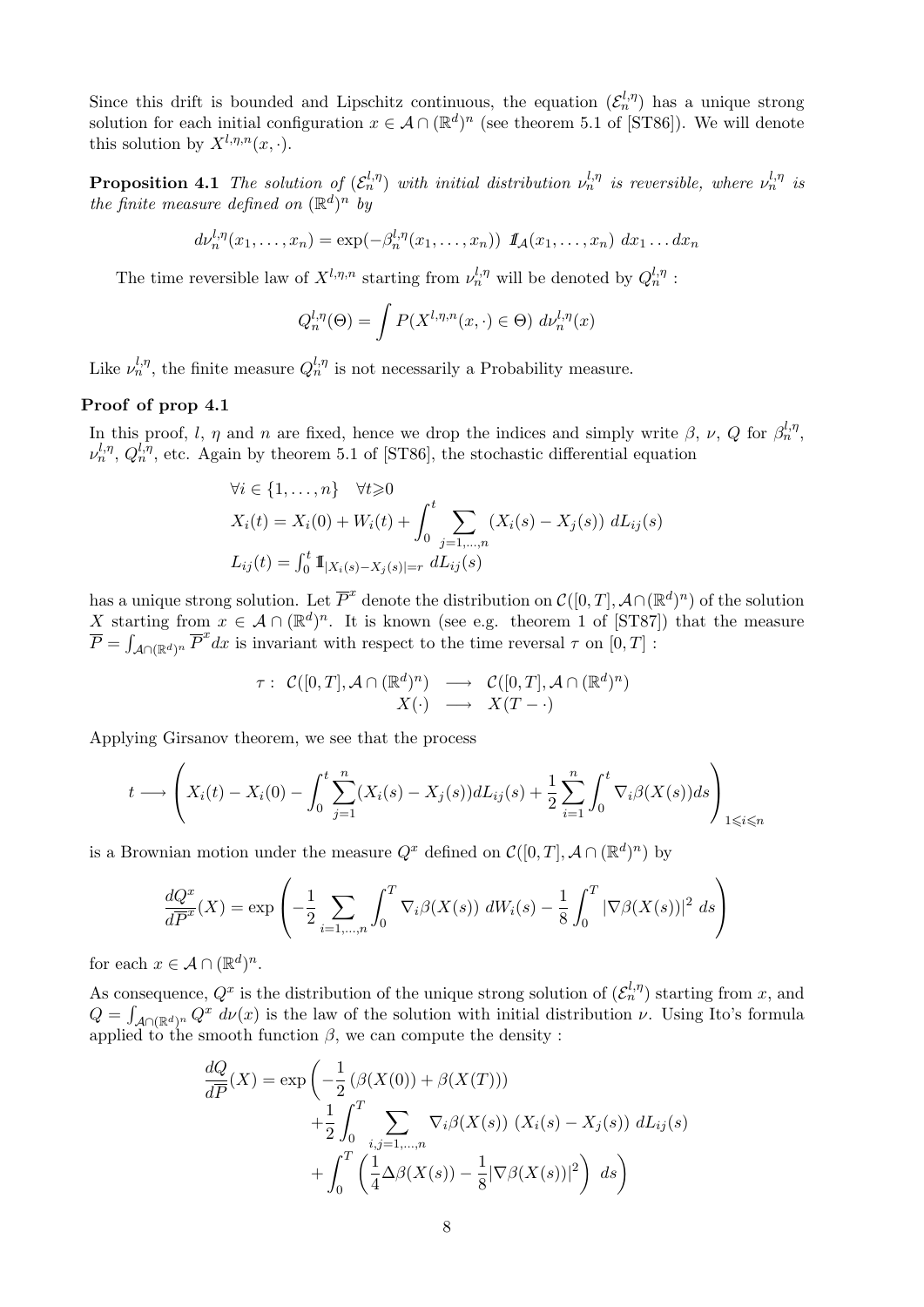Since  $\overline{P}$  and  $\frac{dQ}{dP}$  are invariant with respect to time reversal  $\tau$ , Q is time reversal invariant too, which exactly means that the solution of  $(\mathcal{E}_n^{l,\eta})$  starting from  $\nu$  is reversible.

The finite measure  $\nu_n^{l,\eta}$  on  $(\mathbb{R}^d)^n$  is an approximation, up to a renormalization constant, of the distribution of n particles under  $(\varphi + \psi)$ -interaction in  $[-l, l]^d$ . We now define a Probability measure  $\mu_z^{l,\eta}$  which will represent the distribution of a random number of particles in  $[-l,l]^d$ , this number following a Poisson distribution with intensity measure  $z \, dy$ .

Let us consider the direct sum  $+ \infty$  $n=0$  $(\mathbb{R}^d)^n$  (by convention  $(\mathbb{R}^d)^0 = {\emptyset}$ ) endowed with the product  $\sigma$  $\int_{1}^{+\infty}$  $n=0$  ${\mathcal B}or((\mathbb{R}^d)^n)$  $\setminus$ of the Borel  $\sigma$ -algebras on the  $(\mathbb{R}^d)^n$ . The Probability measure  $\mu_z^{l,\eta}$ on  $+ \infty$  $n=0$  $(\mathbb{R}^d)^n$  is given by :

$$
\forall A_0 \times A_1 \times \cdots \times A_n \times \cdots \in \prod_{n=0}^{+\infty} \mathcal{B}or((\mathbb{R}^d)^n)
$$
  

$$
\mu_z^{l,\eta}(A_0 \times A_1 \times \cdots \times A_n \times \cdots) = \frac{e^{-z2^{d_l d}}}{Z_z^{l,\eta}} \sum_{n=0}^{+\infty} \frac{z^n}{n!} \nu_n^{l,\eta}(A_n)
$$
  
(4)

where  $Z_z^{l,\eta} = e^{-z2^d l^d} \sum_{l=1}^{+\infty}$  $n=0$  $z^n$  $\frac{z}{n!} \nu_n^{l,\eta}((\mathbb{R}^d)^n)$  (with the convention  $\nu_0^{l,\eta}$  $\binom{l,\eta}{0}$  ( $\{\emptyset\}$ ) = 1). Similarly, consider

the Probability measure on  $+ \infty$  $n=0$  $\mathcal{C}(\mathbb{R}^+,\mathbb{(R}^d)^n)$  defined by

 $\blacksquare$ 

$$
Q_z^{l,\eta}(\Theta) = \frac{e^{-z2^d l^d}}{Z_z^{l,\eta}} \sum_{n=0}^{+\infty} \frac{z^n}{n!} Q_n^{l,\eta}(\Theta) = \int P\left(X^{l,\eta,\text{Card}(x)}(x,\cdot) \in \Theta\right) d\mu_z^{l,\eta}(x) .
$$

This Probability measure is time reversal invariant, thanks to proposition 4.1, and has its support included in  $A$ , as a mixing of  $A$ -supported measures.

Finally, let us randomize the external configuration  $\eta$  and consider the following infinite dimensional stochastic equation

$$
(\mathcal{E}^l)
$$
\n
$$
\mathcal{E}^l
$$
\n
$$
\mathcal{E}^l
$$
\n
$$
\mathcal{E}^l
$$
\n
$$
\mathcal{E}^l
$$
\n
$$
\mathcal{E}^l
$$
\n
$$
\mathcal{E}^l
$$
\n
$$
\mathcal{E}^l
$$
\n
$$
\mathcal{E}^l
$$
\n
$$
\mathcal{E}^l
$$
\n
$$
\mathcal{E}^l
$$
\n
$$
\mathcal{E}^l
$$
\n
$$
\mathcal{E}^l
$$
\n
$$
\mathcal{E}^l
$$
\n
$$
\mathcal{E}^l
$$
\n
$$
\mathcal{E}^l
$$
\n
$$
\mathcal{E}^l
$$
\n
$$
\mathcal{E}^l
$$
\n
$$
\mathcal{E}^l
$$
\n
$$
\mathcal{E}^l
$$
\n
$$
\mathcal{E}^l
$$
\n
$$
\mathcal{E}^l
$$
\n
$$
\mathcal{E}^l
$$
\n
$$
\mathcal{E}^l
$$
\n
$$
\mathcal{E}^l
$$
\n
$$
\mathcal{E}^l
$$
\n
$$
\mathcal{E}^l
$$
\n
$$
\mathcal{E}^l
$$
\n
$$
\mathcal{E}^l
$$
\n
$$
\mathcal{E}^l
$$
\n
$$
\mathcal{E}^l
$$
\n
$$
\mathcal{E}^l
$$
\n
$$
\mathcal{E}^l
$$
\n
$$
\mathcal{E}^l
$$
\n
$$
\mathcal{E}^l
$$
\n
$$
\mathcal{E}^l
$$
\n
$$
\mathcal{E}^l
$$
\n
$$
\mathcal{E}^l
$$
\n
$$
\mathcal{E}^l
$$
\n
$$
\mathcal{E}^l
$$
\n
$$
\mathcal{E}^l
$$
\n
$$
\mathcal{E}^l
$$
\n
$$
\mathcal{E}^l
$$
\n
$$
\mathcal{E}^l
$$
\n
$$
\mathcal{E}^l
$$
\

Remember that  $\psi^{l,x}$  only depends on  $x \cap ([-l,l]^d)^c$ , so that this dynamics is Markovian. For each deterministic initial configuration  $x \in A$ , the equation  $(\mathcal{E}^l)$  has a unique strong solution  $(X^{l,x}, L^{l,x})$ since it reduces to the dynamics of  $(\mathcal{E}_n^{l,\eta})$  with  $\eta = x \cap ([-l,l]^d)^c$  and  $n = \text{Card}(x \cap [-l,l]^d)$ :

$$
X^{l,x}(\cdot) = X^{l,x \cap \Lambda^c, \text{Card}(x \cap \Lambda)}(x \cap \Lambda, \cdot) \ x_{\Lambda^c} \quad \text{ with } \Lambda = [-l, l]^d.
$$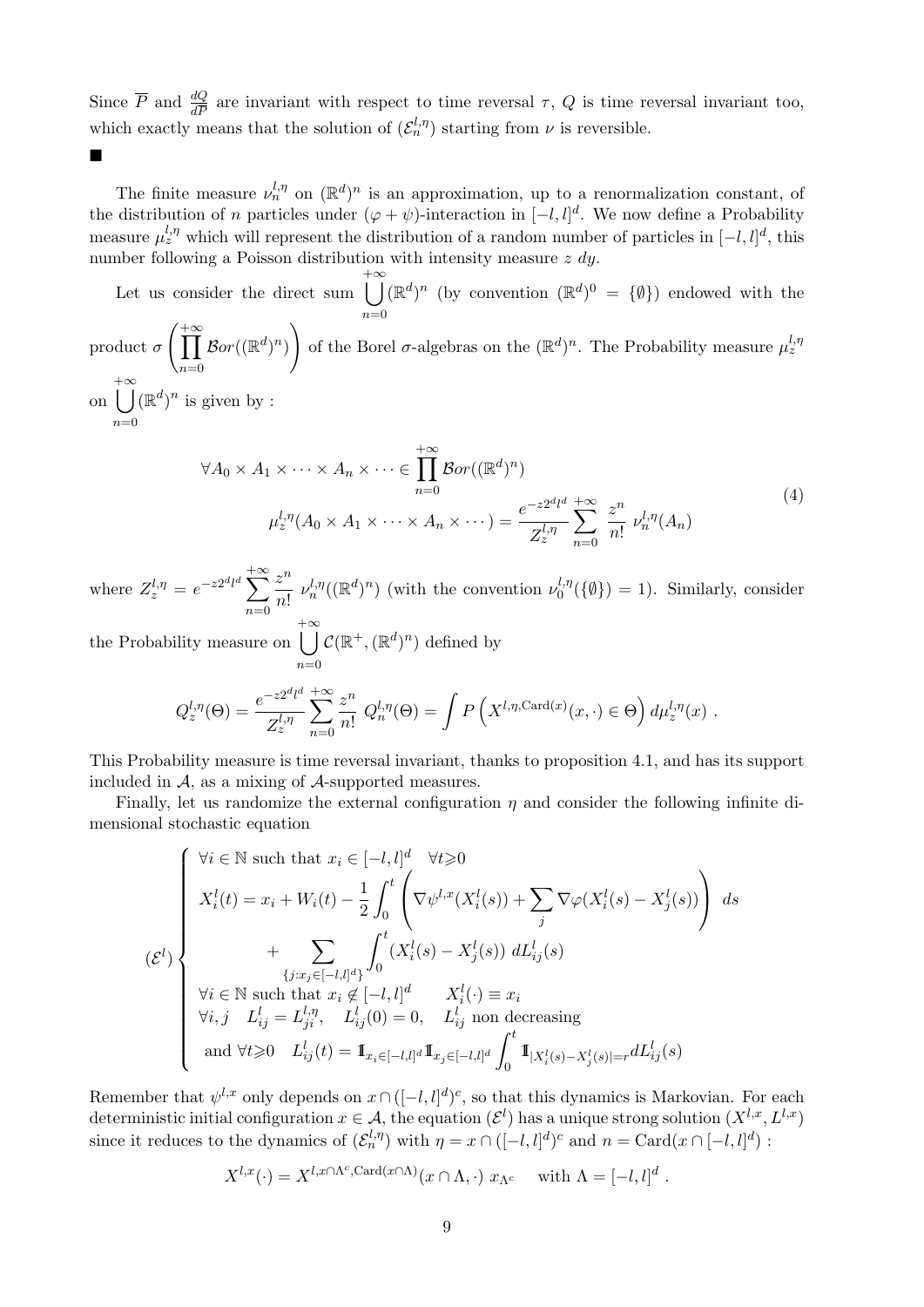## 5 Probability of "bad" paths

In this section, we want to prove that the probability of "bad" trajectories, i.e. trajectories of particles which interact too much, vanishes asymptotically when  $l \to +\infty$ . We will use this result to construct the limit of  $(X^{l,x})_l$  in the next section.

Nice paths are  $\omega$ 's such that each particle interacts only with a finite number of particles during a finite time interval ;  $X^{l,x}(\omega)$  is then the (unique) solution of a finite dimensional equation. Bad  $\omega$ 's are paths such that at least a particle interacts with a great number of other ones, either because it moves very fast, or because it belongs to a large chain of particles where each one interacts with its neighbors.

To simplify, we restrict the study of the paths on the time interval [0, 1]. It is obvious that all the results in the sequel hold true on any time interval  $[0, T]$ ,  $T \geq 1$ , up to a change of the constants.

#### 5.1 Probability of fast motion

We obtain here an estimate of the probability that a particle moves "too fast". In order to establish this estimate, obtained in prop 5.2, we first compute the probability of fast motion between two fixed bounded domains in  $\mathbb{R}^d$ .

For every bounded subsets  $A_0$  and  $A_1$  of  $\mathbb{R}^d$  and every  $\varepsilon > 0$  and  $\delta \in ]0,1]$ , let  $\mathcal{F}m(A_0, A_1, \varepsilon, \delta)$ denote the event "at least a particle goes from  $A_0$  to  $A_1$  with an oscillation greater than  $\varepsilon$  in a time interval smaller than  $\delta$ ", i.e.

$$
\mathcal{F}m(A_0, A_1, \varepsilon, \delta) = \{ X \in \mathcal{C}([0, 1], \mathcal{A}), \exists i \text{ s.t. } X_i(0) \in A_0, X_i(1) \in A_1 \text{ and } w(X_i, \delta) > \varepsilon \}
$$

where  $w(X_i, \delta) = \sup$ |t−s|<δ<br>0≤s,t≤1  $|X_i(t)-X_i(s)|$  is the usual modulus of continuity of the path  $X_i$  on [0, 1].

**Lemma 5.1** For each  $A_0$ ,  $A_1$  bounded subsets of  $\mathbb{R}^d$  and each  $\varepsilon > 0$ ,  $\delta \in ]0,1]$ , we have :

$$
\forall l \in \mathbb{N}^* \quad \forall \eta \in \mathcal{A} \quad \forall n \in \mathbb{N}^* \nQ_n^{l, \eta}(\mathcal{F}m(A_0, A_1, \varepsilon, \delta))) = \int P(X^{l, \eta, n}(x, \cdot) \in \mathcal{F}m(A_0, A_1, \varepsilon, \delta)) d\nu_n^{l, \eta}(x) \n\leq 41 \, n \, e^{-2\overline{N}\varphi} \, \nu_{n-1}^{l, \eta}((\mathbb{R}^d)^{n-1}) \, \frac{1}{\delta} \, \exp\left(-\frac{\varepsilon^2}{5\delta}\right) \int_{\mathbb{R}^d} (I\!\!I_{A_0} + I\!\!I_{A_1}) e^{-\psi^{l, \eta}} dy \tag{5}
$$

and

 $\forall l$ 

$$
\in \mathbb{N}^* \quad \forall \eta \in \mathcal{A}
$$
\n
$$
Q_z^{l,\eta}(\mathcal{F}m(A_0, A_1, \varepsilon, \delta))) \leq 41 \ z \ e^{-2\overline{N}\varphi} \frac{1}{\delta} \exp\left(-\frac{\varepsilon^2}{5\delta}\right) \int_{\mathbb{R}^d} (\mathbf{1}_{A_0} + \mathbf{1}_{A_1}) e^{-\psi^{l,\eta}} dy \quad (6)
$$

From this lemma proved below, we easily deduce an estimate of the probability under  $Q_z^{l,\eta}$ that a particle starting from  $B(0, K)$  moves too fast. For every  $K \in \mathbb{N}^*, \varepsilon > 0$  and  $\delta \in ]0,1]$ , let  $\mathcal{F}m(K,\varepsilon,\delta)$  be the following event :

$$
\mathcal{F}m(K,\varepsilon,\delta) = \{ X \in \mathcal{C}([0,1],\mathcal{A}) \quad \text{s.t.} \quad \exists i, \ X_i(0) \in B(0,K) \text{ and } w(X_i,\delta) > \varepsilon \}
$$

Proposition 5.2 The following upper bounds hold:

$$
\forall K \in \mathbb{N}^* \quad \forall \varepsilon > 0 \quad \forall \delta \in ]0,1] \quad \forall l \in \mathbb{N}^* \quad \forall \eta \in \mathcal{A}
$$
  

$$
Q_n^{l,\eta}(\mathcal{F}m(K,\varepsilon,\delta)) \leq n \ C_d \ e^{-2\overline{N}\varphi} \ \nu_{n-1}^{l,\eta}((\mathbb{R}^d)^{n-1}) \ \frac{1}{\delta} \ \exp\left(-\frac{\varepsilon^2}{6\delta}\right) \ K^d
$$
  

$$
Q_z^{l,\eta}(\mathcal{F}m(K,\varepsilon,\delta)) \leq z \ C_d \ e^{-2\overline{N}\varphi} \ \frac{1}{\delta} \ \exp\left(-\frac{\varepsilon^2}{6\delta}\right) \ K^d
$$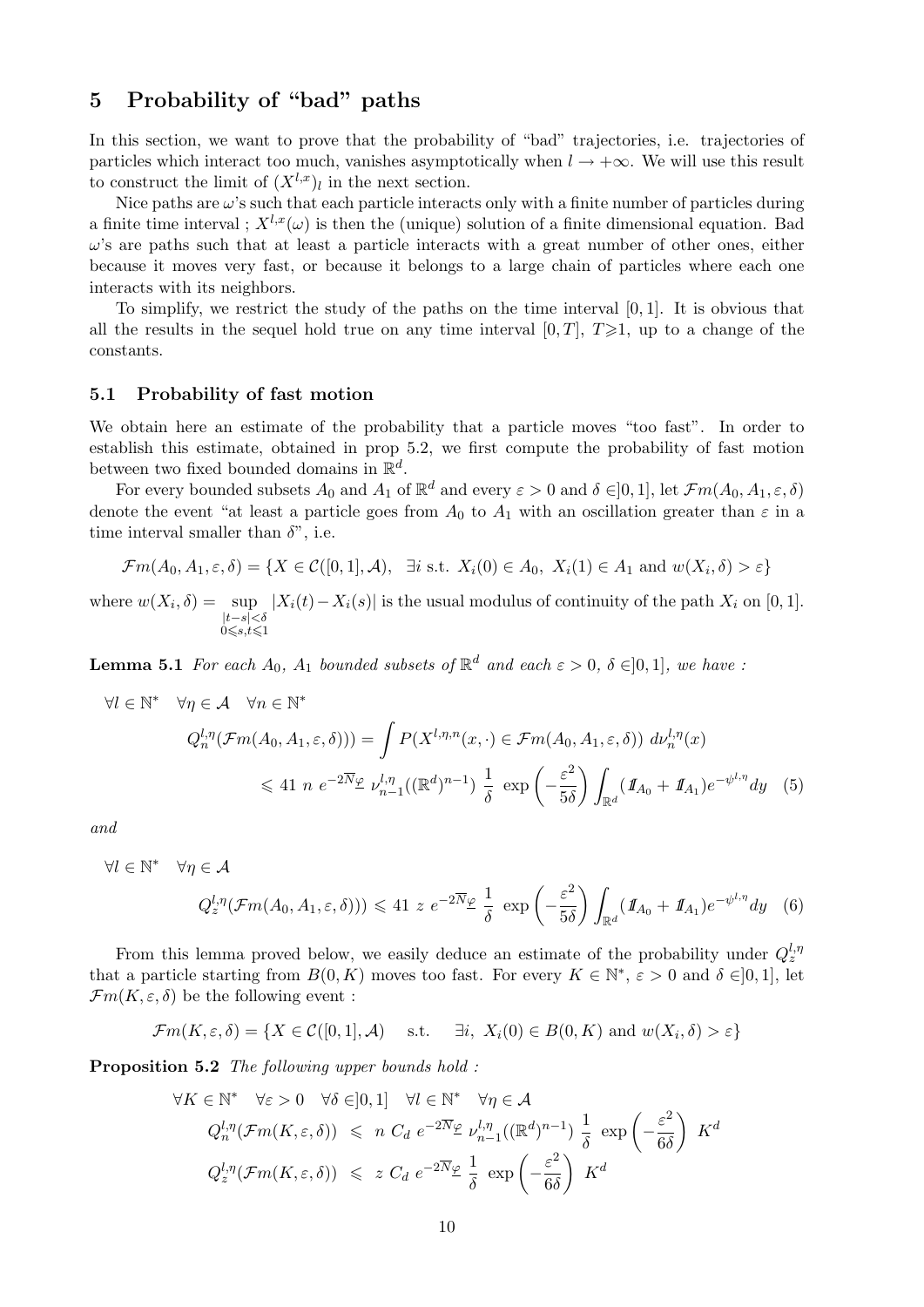where  $C_d$  is a constant depending only on dimension d. And similarly one has :

$$
\forall K \in \mathbb{N}^* \quad \forall \varepsilon > 0 \quad \forall \delta \in ]0,1] \quad \forall l \in \mathbb{N}^* \quad \forall \eta \in \mathcal{A}
$$
  

$$
Q_n^{l,\eta}(\mathcal{F}m(K,\varepsilon,\delta)) \leq 246 \ n \ e^{-2\overline{N}\varphi} \ \nu_{n-1}^{l,\eta}((\mathbb{R}^d)^{n-1}) \ \frac{1}{\delta} \ \exp\left(-\frac{\varepsilon^2}{5\delta}\right) \ \int_{\mathbb{R}^d} e^{-\psi^{l,\eta}(y)} \ dy
$$
  

$$
Q_z^{l,\eta}(\mathcal{F}m(K,\varepsilon,\delta)) \leq 246 \ z \ e^{-2\overline{N}\varphi} \ \frac{1}{\delta} \ \exp\left(-\frac{\varepsilon^2}{5\delta}\right) \ \int_{\mathbb{R}^d} e^{-\psi^{l,\eta}(y)} \ dy
$$

#### Proof of lemma 5.1

We first need an estimate of  $Q_n^{l,n}(\mathcal{F}m(A_0,A_1,\varepsilon,\delta)).$ 

Let  $(X^{l,\eta,n}, L^{l,\eta,n})$  denote the unique strong solution of  $(\mathcal{E}_n^{l,\eta})$  starting from  $\nu_n^{l,\eta}$ , and recall that the distribution  $Q_n^{l,\eta}$  of  $X^{l,\eta,n}$  is time reversible on [0,1]. By construction the processes :

$$
W_i(t) = X_i^{l,\eta,n}(t) - X_i^{l,\eta,n}(0) + \frac{1}{2} \int_0^t \nabla_i \beta_n^{l,\eta}(X^{l,\eta,n}(s)) ds - \int_0^t \sum_{j=1,\dots,n} (X_i^{l,\eta,n}(s) - X_j^{l,\eta,n}(s)) dL_{ij}^{l,\eta,n}(s),
$$
  
 $1 \le i \le n, 0 \le t \le 1$ 

and

$$
\widehat{W}_i(t) = X_i^{l,\eta,n}(1-t) - X_i^{l,\eta,n}(1) + \frac{1}{2} \int_{1-t}^1 \nabla_i \beta_n^{l,\eta}(X^{l,\eta,n}(s)) ds \n- \int_{1-t}^1 \sum_{j=1,\dots,n} (X_i^{l,\eta,n}(s) - X_j^{l,\eta,n}(s)) dL_{ij}^{l,\eta,n}(s),
$$
\n
$$
1 \le i \le n, 0 \le t \le 1
$$

are both n-dimensional Brownian motions starting from 0. Remarking that

$$
\forall t \in [0,1] \quad X^{l,\eta,n}(t) - X^{l,\eta,n}(0) = \frac{1}{2} \left( W(t) + \widehat{W}(1-t) - \widehat{W}(1) \right)
$$

and using the equality in law between  $(X^{l,\eta,n}(1-\cdot), \widehat{W})$  and  $(X^{l,\eta,n}, W)$ , we obtain :

$$
Q_n^{l,\eta}(\mathcal{F}m(A_0, A_1, \varepsilon, \delta))
$$
\n
$$
= \int_{(\mathbb{R}^d)^n} P\left(\sup_{\substack{|t-s|<\delta\\0\leq s,t\leq 1}} |W_i(t) - W_i(s) + \widehat{W}(1-t) - \widehat{W}(1-s)| > 2\varepsilon\right) d\nu_n^{l,\eta}(x)
$$
\n
$$
\leq \int P\left(\exists i\leq n \text{ s.t. } X_i^{l,\eta,n}(x,0) \in A_0 \text{ and } \sup_{\substack{|t-s|<\delta\\0\leq s,t\leq 1}} |W_i(t) - W_i(s)| > \varepsilon\right) d\nu_n^{l,\eta}(x)
$$
\n
$$
+ \int P\left(\exists i\leq n \text{ s.t. } X_i^{l,\eta,n}(x,1) \in A_1 \text{ and } \sup_{\substack{|t-s|<\delta\\0\leq s,t\leq 1}} |\widehat{W}(t) - \widehat{W}(s)| > \varepsilon\right) d\nu_n^{l,\eta}(x)
$$
\n
$$
\leq \int P\left(\exists i\leq n \text{ s.t. } x_i \in A_0 \text{ and } w(W_i, \delta) > \varepsilon\right) d\nu_n^{l,\eta}(x)
$$
\n
$$
+ \int P\left(\exists i\leq n \text{ s.t. } x_i \in A_0 \text{ and } w(W_i, \delta) > \varepsilon\right) d\nu_n^{l,\eta}(x)
$$

The right hand side is smaller than

$$
\sum_{i=1}^{n} \nu_n^{l,\eta}(x_i \in A_0) \ P(w(W_i, \delta) > \varepsilon) + \sum_{i=1}^{n} \nu_n^{l,\eta}(x_i \in A_1) \ P(w(W_i, \delta) > \varepsilon)
$$
\n
$$
\leq n \ P(w(W_1, \delta) > \varepsilon) \ \left(\nu_n^{l,\eta}(x_1 \in A_0) + \nu_n^{l,\eta}(x_1 \in A_1)\right)
$$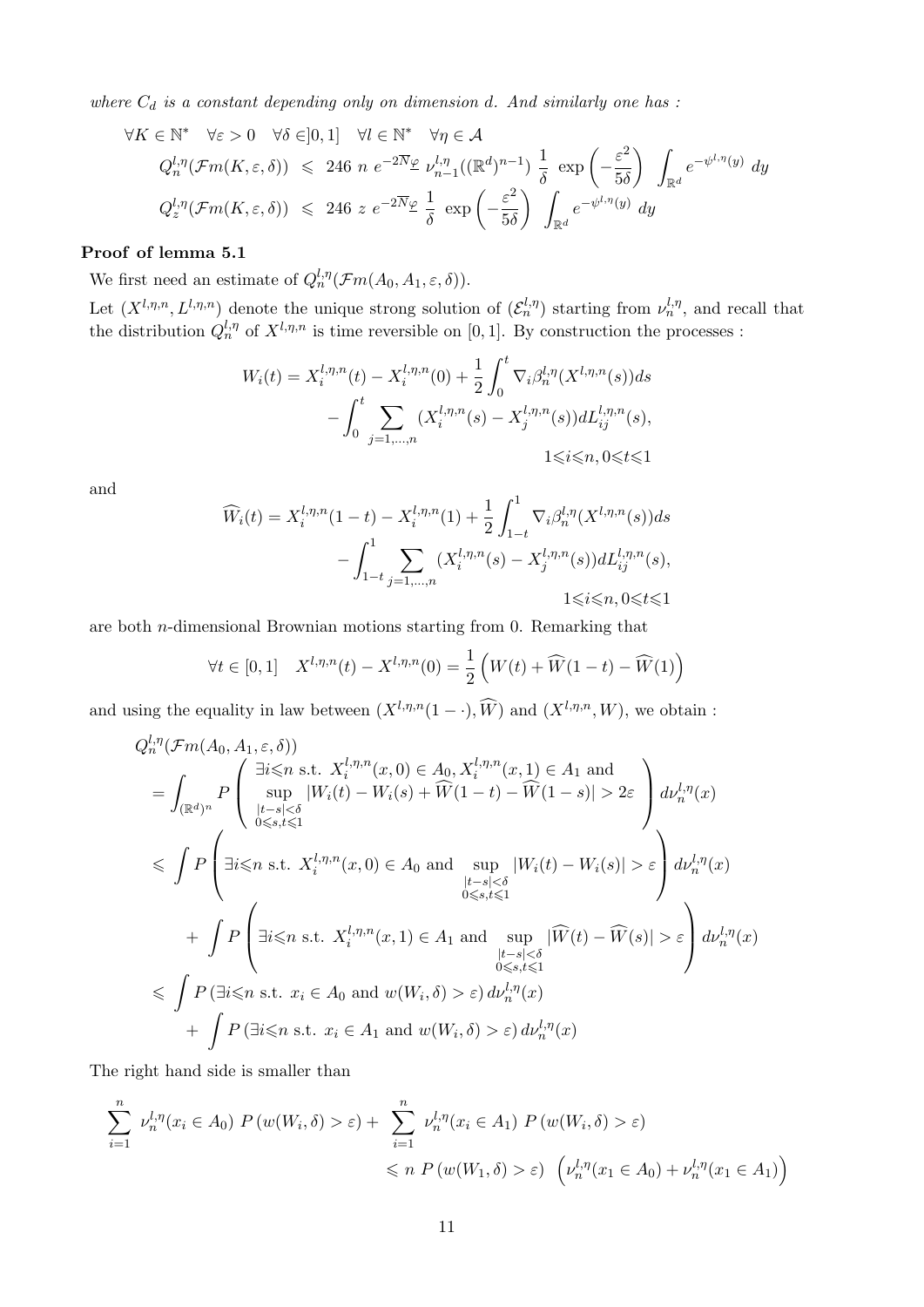$(Q_n^{l,\eta}$  and  $\nu_n^{l,\eta}$  are permutation invariant).

We know from appendix 8 that

$$
P(w(W_1, \delta) > \varepsilon) \leq \frac{41}{\delta} \exp\left(-\frac{\varepsilon^2}{5\delta}\right).
$$

According to the definition (3) of  $\beta_n^{l,\eta}$ , since a particle interacts with at most  $\overline{N}$  other particles (cf remark 2.1) :

$$
\beta_n^{l,\eta}(x_1,\ldots,x_n) = \psi^{l,\eta}(x_1) + \sum_{j=2}^n \varphi(x_1 - x_j) + \sum_{j,\eta_j \in \Lambda^c} \varphi(x_1 - \eta_j) + \beta_{n-1}^{l,\eta}(x_2,\ldots,x_n)
$$
  
\n
$$
\geq \psi^{l,\eta}(x_1) + 2\overline{N}\underline{\varphi} + \beta_{n-1}^{l,\eta}(x_2,\ldots,x_n)
$$
\n(7)

which implies that

$$
\nu_n^{l,\eta}(x_1 \in A_0)
$$
\n
$$
= \int_{(\mathbb{R}^d)^n} \mathbb{I}_{x_1 \in A_0} \mathbb{I}_{\mathcal{A}}(x_1, \dots, x_n) e^{-\beta_n^{l,\eta}(x_1, \dots, x_n)} dx_1 \cdots dx_n
$$
\n
$$
\leqslant \int_{(\mathbb{R}^d)^n} \mathbb{I}_{x_1 \in A_0} \mathbb{I}_{\mathcal{A}}(x_2, \dots, x_n) e^{-\beta_{n-1}^{l,\eta}(x_2, \dots, x_n)} e^{-2\overline{N}\varphi} e^{-\psi^{l,\eta}(x_1)} dx_1 \cdots dx_n
$$
\n
$$
\leqslant e^{-2\overline{N}\varphi} \nu_{n-1}^{l,\eta}((\mathbb{R}^d)^{n-1}) \int_{A_0} e^{-\psi^{l,\eta}(y)} dy
$$
\n
$$
(8)
$$

and the same result holds for  $\mathcal{A}_1.$  This leads to the estimate :

$$
Q_n^{l,\eta}(\mathcal{F}m(A_0, A_1, \varepsilon, \delta))
$$
  
\$\leqslant n e^{-2\overline{N}} \mathcal{L} \stackrel{l,\eta}{\nu}\_{n-1}((\mathbb{R}^d)^{n-1})\$ 41  $\frac{1}{\delta}$  exp $\left(-\frac{\varepsilon^2}{5\delta}\right) \int_{\mathbb{R}^d} (\mathbb{I}_{A_0} + \mathbb{I}_{A_1}) e^{-\psi^{l,\eta}} dy$ ;$ 

by summing this over  $n$  we obtain the desired result :

$$
Q_z^{l,\eta}(\mathcal{F}m(A_0, A_1, \varepsilon, \delta))
$$
  
=  $\frac{e^{-z2^d l^d}}{Z_z^{l,\eta}} \sum_{n=1}^{\infty} \frac{z^n}{n!} Q_n^{l,\eta}(\mathcal{F}m(A_0, A_1, \varepsilon, \delta))$   
 $\leq 41 \frac{e^{-z2^d l^d}}{Z_z^{l,\eta}} z \left( \sum_{n=1}^{\infty} \frac{z^{n-1}}{(n-1)!} \nu_{n-1}^{l,\eta}((\mathbb{R}^d)^{n-1}) \right) e^{-2\overline{N}\varphi} \frac{1}{\delta} \exp\left(-\frac{\varepsilon^2}{5\delta}\right) \int (\mathbb{I}_{A_0} + \mathbb{I}_{A_1}) e^{-\psi^{l,\eta}} dy$   
 $\leq 41 z e^{-2\overline{N}\varphi} \frac{1}{\delta} \exp\left(-\frac{\varepsilon^2}{5\delta}\right) \int_{\mathbb{R}^d} (\mathbb{I}_{A_0} + \mathbb{I}_{A_1}) e^{-\psi^{l,\eta}} dy.$ 

Proof of prop 5.2

 $\blacksquare$ 

For j in N, let  $a_j = K + \sqrt{\frac{\varepsilon^2}{\delta} + 5j}$ . The sequence  $(a_j)_j$  increases from  $a_0 = K + \frac{\varepsilon}{\sqrt{\delta}}$  to  $+\infty$ . Now for  $Q = Q_n^{l,\eta}$  or  $Q = Q_z^{l,\eta}$  consider

$$
Q(\mathcal{F}m(K,\varepsilon,\delta)) = Q(\exists i, |X_i(0)| \le K \text{ and } w(X_i,\delta) > \varepsilon)
$$
  
\$\le Q(\exists i, |X\_i(0)| \le K \text{ and } w(X\_i,\delta) > \varepsilon \text{ and } |X\_i(1)| \le a\_0)\$  

$$
+ \sum_{j=0}^{+\infty} Q(\exists i, |X_i(0)| \le K \text{ and } a_j < |X_i(1)| \le a_{j+1})
$$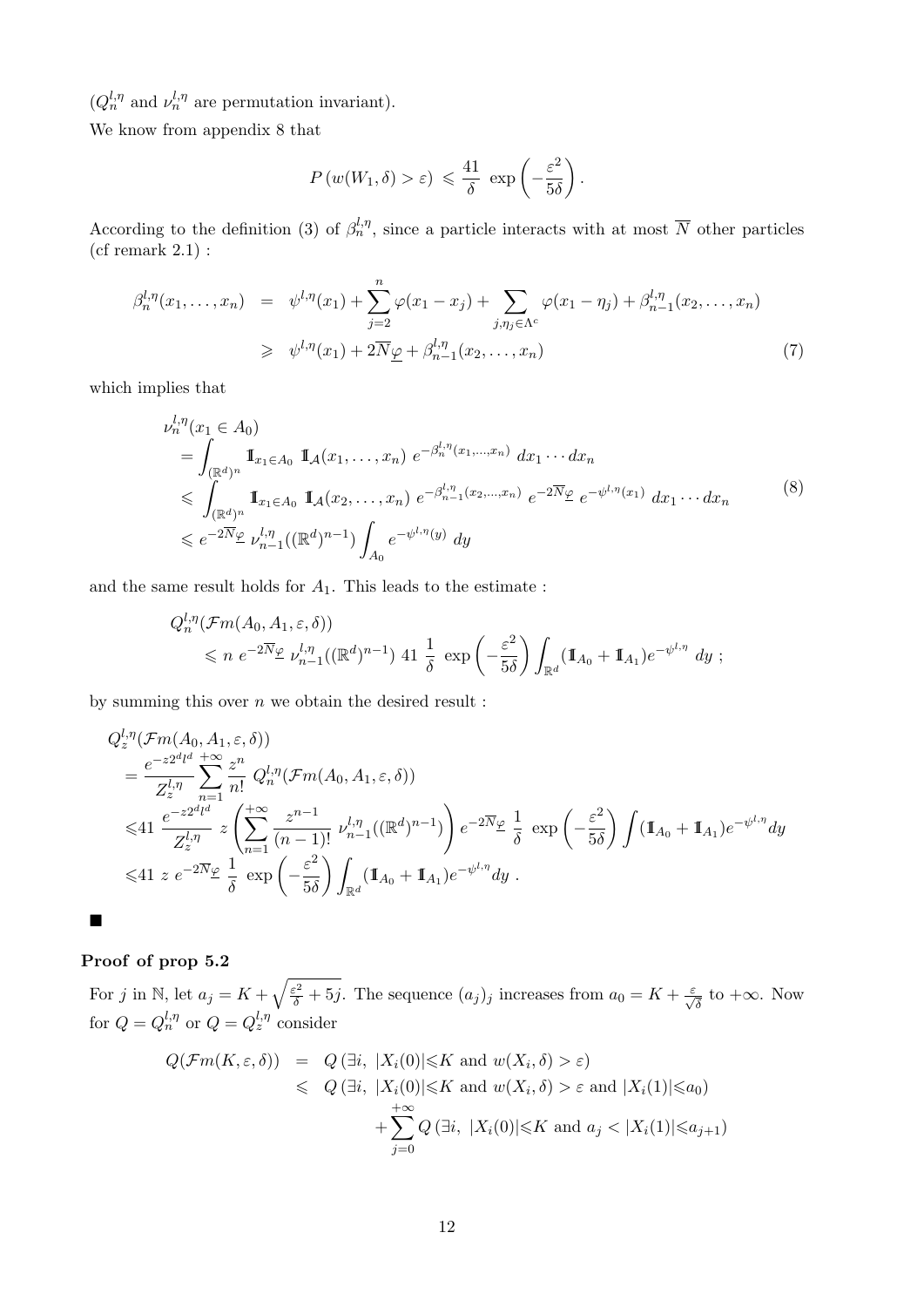But  $|X_i(0)| \le K$  and  $|X_i(1)| > a_j$  imply that  $w(X_i, 1) > a_j - K$ , so this is smaller than

$$
\leq Q\left(\exists i, |X_i(0)|\leq K, |X_i(1)|\leq a_0 \text{ and } w(X_i, \delta) > \varepsilon\right) + \sum_{j=0}^{+\infty} Q\left(\exists i, |X_i(0)|\leq K, a_j < |X_i(1)| < a_{j+1} \text{ and } w(X_i, 1) > a_j - K\right)
$$

Using lemma 5.1 and  $1 \leq \frac{1}{\delta}$  $\frac{1}{\delta}$ , we obtain :

$$
Q(\mathcal{F}m(K,\varepsilon,\delta))
$$
  
\n
$$
\leq C(Q) \frac{1}{\delta} \exp\left(-\frac{\varepsilon^2}{5\delta}\right) \int (\mathbb{I}_{B(0,K)} + \mathbb{I}_{B(0,a_0)}) e^{-\psi^{l,\eta}} dy
$$
  
\n
$$
+ C(Q) \sum_{j=0}^{+\infty} \exp\left(-\frac{1}{5}(\frac{\varepsilon^2}{\delta} + 5j)\right) \int (\mathbb{I}_{B(0,K)} + \mathbb{I}_{B(0,a_{j+1}) \setminus B(0,a_j)}) e^{-\psi^{l,\eta}} dy
$$
  
\n
$$
\leq C(Q) \frac{1}{\delta} \exp\left(-\frac{\varepsilon^2}{5\delta}\right) \int \left(\mathbb{I}_{B(0,K)} + \mathbb{I}_{B(0,a_0)} + \sum_{j=0}^{+\infty} e^{-j} \mathbb{I}_{B(0,K)} + \sum_{j=0}^{+\infty} e^{-j} \mathbb{I}_{B(0,a_{j+1}) \setminus B(0,a_j)}\right) e^{-\psi^{l,\eta}} dy
$$
  
\n
$$
\leq C(Q) \frac{1}{\delta} \exp\left(-\frac{\varepsilon^2}{5\delta}\right) \int \left(\mathbb{I}_{B(0,K)} + \mathbb{I}_{B(0,a_0)} + \sum_{j=0}^{+\infty} e^{-j} \mathbb{I}_{B(0,K)} + \sum_{j=0}^{+\infty} e^{-j} \mathbb{I}_{B(0,a_{j+1}) \setminus B(0,a_j)}\right) e^{-\psi^{l,\eta}} dy
$$

with  $C(Q_n^{l,\eta}) = 41 n e^{-2\overline{N}}\varphi \nu_{n-l}^{l,\eta}$  $_{n-1}^{l,\eta}((\mathbb{R}^d)^{n-1})$  and  $C(Q_z^{l,\eta}) = 41$  z  $e^{-2\overline{N}}\mathscr{L}$ . Using  $e^{-\psi^{l,\eta}(y)} \leq 1$  and the inequality  $\sqrt{\alpha+\beta} \leq \sqrt{\alpha}$  +  $\sqrt{\beta}$  for  $\alpha, \beta > 0$ , one has for  $j \geq 1$ :

$$
\int \mathbb{I}_{B(0,a_{j+1}) \setminus B(0,a_j)} e^{-\psi^{l,\eta}} dy \leqslant (a_{j+1})^d |B(0,1)|
$$
  

$$
\leqslant (K + \frac{\varepsilon}{\sqrt{\delta}} + \sqrt{5(j+1)})^d |B(0,1)|
$$
  

$$
\leqslant 3^d K^d |B(0,1)| \max(1, \frac{\varepsilon}{\sqrt{\delta}})^d \sqrt{5(j+1)}^d \quad (9)
$$

and similarly :

$$
\int \mathbb{1}_{B(0,a_0)} e^{-\psi^{l,\eta}} dy \leq (a_0)^d |B(0,1)| \leq (K + \frac{\varepsilon}{\sqrt{\delta}})^d |B(0,1)| \leq 2^d K^d |B(0,1)| \max(1, \frac{\varepsilon}{\sqrt{\delta}})^d
$$

Since  $\sum$  $+\infty$  $j=0$  $e^{-j} \leqslant 2$  and  $\sum$  $+\infty$  $j=0$  $(\sqrt{j+1})^d e^{-j} \leq 2$  this leads to:  $Q(\mathcal{F}m(K,\varepsilon,\delta))$ 

$$
\leq C(Q) \frac{1}{\delta} \exp\left(-\frac{\varepsilon^2}{5\delta}\right) K^d |B(0,1)| \left(1 + 2^d \max(1, \frac{\varepsilon}{\sqrt{\delta}})^d + 2 + 2 \times 3^d \max(1, \frac{\varepsilon}{\sqrt{\delta}})^d \sqrt{5}^d\right)
$$
  

$$
\leq C(Q) \frac{1}{\delta} \exp\left(-\frac{\varepsilon^2}{5\delta}\right) |B(0, K)| |3 \times 3^d \max(1, \frac{\varepsilon}{\sqrt{\delta}})^d \sqrt{5}^d
$$

Finally

$$
Q_n^{l,\eta}(\mathcal{F}m(K,\varepsilon,\delta)) \le n \ e^{-2\overline{N}\varphi} \nu_{n-1}^{l,\eta}((\mathbb{R}^d)^{n-1}) \ C_d \ \frac{1}{\delta} \ \exp\left(-\frac{\varepsilon^2}{6\delta}\right) \ K^d
$$

$$
Q_z^{l,\eta}(\mathcal{F}m(K,\varepsilon,\delta)) \le z \ e^{-2\overline{N}\varphi} \ C_d \ \frac{1}{\delta} \ \exp\left(-\frac{\varepsilon^2}{6\delta}\right) \ K^d
$$

where  $C_d = 41 |B(0,1)| 3 \times 3^d \sqrt{ }$  $\overline{5}^d \ \sup_{x \in \mathbb{R}^+} e^{-x^2/5} \max(1, x)^d e^{x^2/6}.$ 

An alternative bound for  $Q(\mathcal{F}m(K,\varepsilon,\delta))$  may be obtained using the fact that each indicator function is smaller than 1 :

$$
Q(\mathcal{F}m(K,\varepsilon,\delta)) \leq C(Q) \frac{1}{\delta} \exp\left(-\frac{\varepsilon^2}{5\delta}\right) \int_{\mathbb{R}^d} 6 e^{-\psi^{l,\eta}(y)} dy.
$$

This completes the proof.

П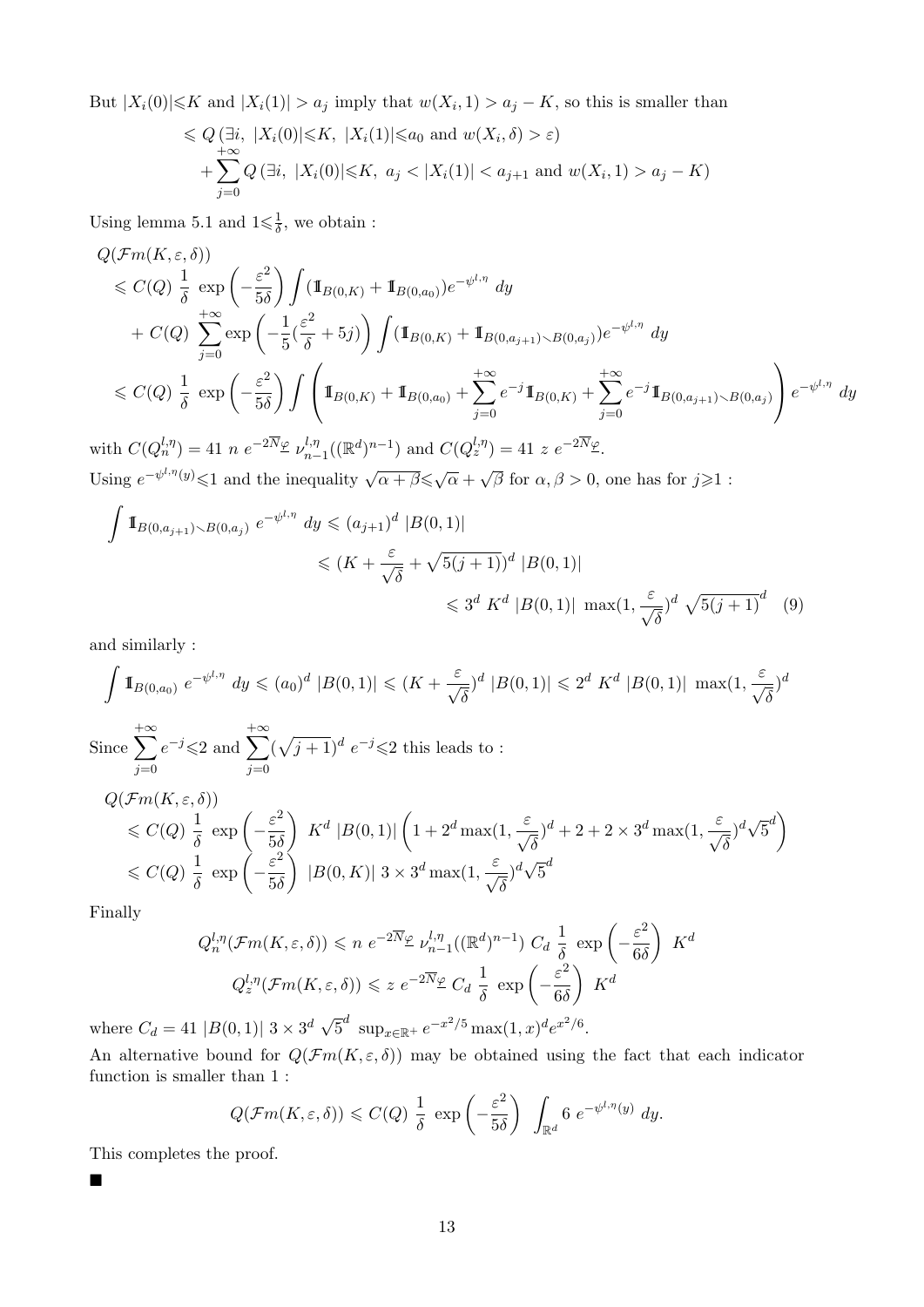#### 5.2 Probability of large chains

Recall that two particles interact instantaneously only if the distance between their centers is smaller than R, the range of the potential  $\varphi$ . But more generally, a particle can have an influence on several others during any small time interval. To modelize this, we introduce the notion of  $(R + \varepsilon)$ -chain of particles.

**Definition 5.3** Let  $x \in A$  and  $\varepsilon > 0$ . Each subset  $\{x_1, \dots, x_n\}$  of x verifying  $|x_1 - x_2| \le R$  +  $\varepsilon, \dots, |x_{n-1}-x_n| \le R + \varepsilon$  is called an  $(R+\varepsilon)$ -chain of particles of x.

Now, let us fix  $K \in \mathbb{N}^*$ ,  $M \in \mathbb{N}^*$  and  $\varepsilon > 0$  and let  $Ch(K, M, R + \varepsilon)$  denote the event that there exists an  $(R + \varepsilon)$ -chain of M particles with one end inside of  $B(0, K)$ , that is:

$$
Ch(K, M, R + \varepsilon)
$$
  
=  $\{x \in A, \exists \{x_1, \dots, x_M\}$  subset of x,  $|x_1| < K$  and  $|x_1 - x_2| \le R + \varepsilon, \dots, |x_{M-1} - x_M| \le R + \varepsilon\}$ 

Our aim here is to estimate the  $\mu_z^{l,\eta}$ -probability that such a chain exists.

**Proposition 5.4** For every  $M \in \mathbb{N}^*$ ,  $K \in \mathbb{R}^+$  and  $\varepsilon > 0$ , and for every  $l \in \mathbb{N}^*$  and  $\eta \in \mathcal{A}$ , we have :

$$
\nu_n^{l,\eta}(Ch(K,M,R+\varepsilon))
$$
  

$$
\leqslant \frac{n!}{(n-M)!} e^{-2M\overline{N}\underline{\varphi}} \left( ((R+\varepsilon)^d - r^d) |B(0,1)| \right)^{M-1} \nu_{n-M}^{l,\eta}((\mathbb{R}^d)^{n-M}) \int_{B(0,K)} e^{-\psi^{l,\eta}(y)} dy
$$

and

$$
\mu_z^{l,\eta} \left( \bigcup_{K=1}^{+\infty} Ch(K,M,R+\varepsilon) \right) \leqslant \left( z \, |B(0,1)| \, e^{-2\overline{N}} \mathcal{L} \left( (R+\varepsilon)^d - r^d \right) \right)^{M-1}
$$

From this proposition, we easily deduce the following corollary used in section 5.3.

**Corollary 5.5** There exists a critical activity  $z_c$  given by

$$
z_c = \frac{\exp(2\overline{N}\varphi)}{(R^d - r^d) |B(0, 1)|}
$$

such that for each positive z, each  $\varepsilon \in ]0,1[$  and each  $M \in \mathbb{N}^*$ 

$$
\sup_{l \in \mathbb{N}^*} \sup_{\eta \in \mathcal{A}} \mu_z^{l, \eta} \left( \bigcup_{K=1}^{+\infty} Ch(K, M, R + \varepsilon) \right) \leq \left( \frac{z}{z_c} \frac{(R + \varepsilon)^d - r^d}{R^d - r^d} \right)^{M-1}
$$

## Proof of prop 5.4

Each configuration in  $(\mathbb{R}^d)^n \cap Ch(K, M, R + \varepsilon)$  has exactly  $\frac{n!}{(n-M)!}$  representants in  $(\mathbb{R}^d)^n$  such that  $(x_{n-M+1},...,x_n)$  is a fixed M-uple verifying  $|x_{n-M+1}| \leq K$  and  $|x_{n-M+1} - x_{n-M+2}| \leq R +$  $\varepsilon, \dots, |x_{n-1}-x_n| \leq R + \varepsilon$ . In order to fix the representant of the configuration, we demand that  $(x_{n-M+1},...,x_n) \in \mathcal{O}$ , that is for  $n-M+1 \leq i \leq n$  one has  $|x_i - x_{i+1}| = \min\{|x_i - x_i|; i < j \leq n\}.$ This fix the labelling of the points in the chain, except for the (negligible) set of configurations containing two points which are exactly at the same distance of a third one. Since  $\beta_n^{l,\eta}(x_1,\ldots,x_n)$ and  $\mathbb{I}_{\mathcal{A}}(x_1,\ldots,x_n)$  do not change by permutation of the  $x_i$ 's, this leads to :

$$
\nu_n^{l,\eta}(Ch(K,M,R+\varepsilon))
$$
  
= 
$$
\frac{n!}{(n-M)!} \int_{(\mathbb{R}^d)^n} \mathbb{I}_{|x_{n-M+1}| < K} \prod_{i=n-M+1}^{n-1} \mathbb{I}_{|x_i-x_{i+1}| \leq R+\varepsilon} \mathbb{I}_{\mathcal{O}}(x_{n-M+1},...,x_n)
$$
  

$$
\mathbb{I}_{\mathcal{A}}(x_1,...,x_n) e^{-\beta_n^{l,\eta}(x_1,...,x_n)} dx_1 \cdots dx_n
$$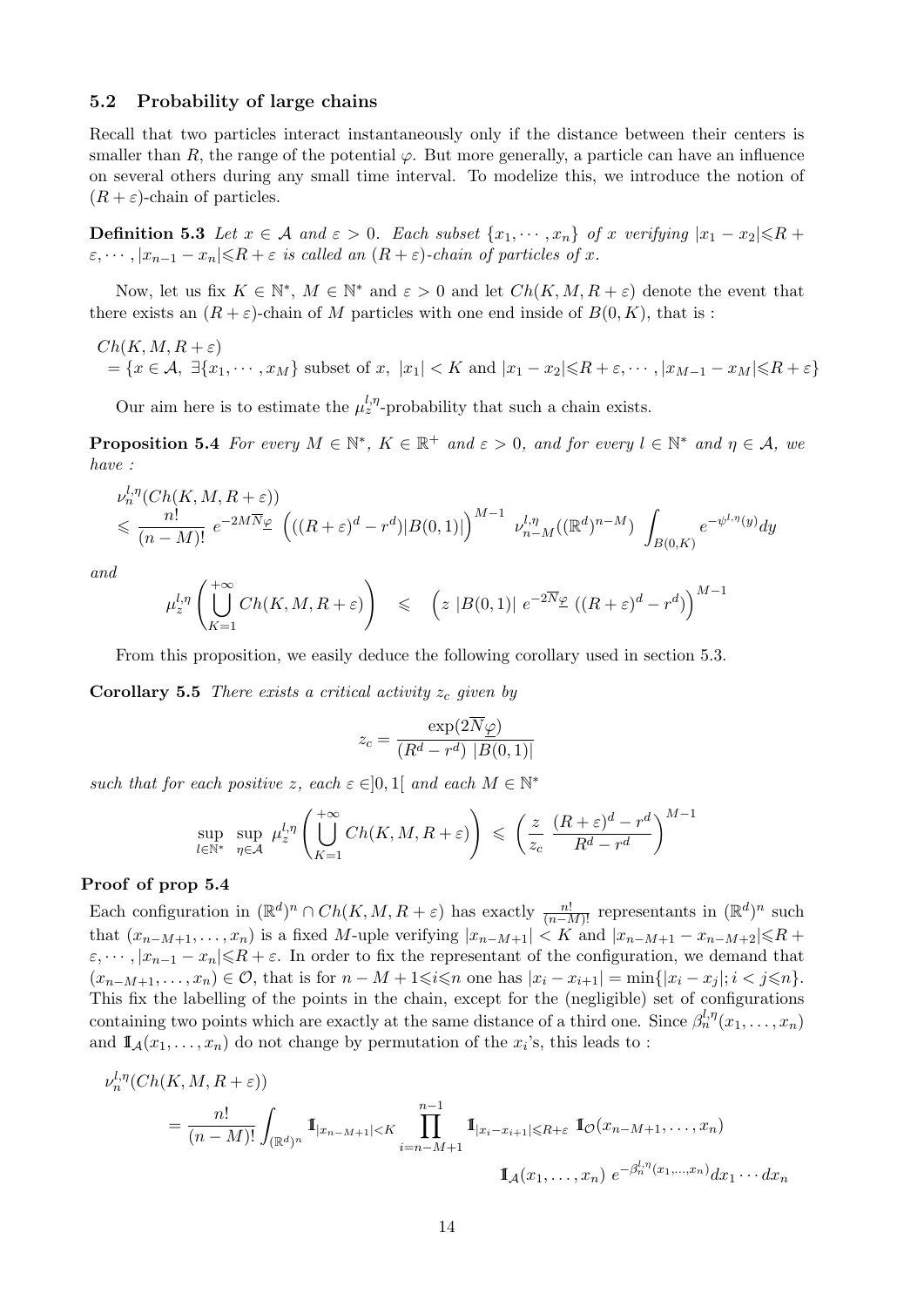We use again inequality (7) established in the proof of lemma 5.1 :

$$
\beta_n^{l,\eta}(x_1,\ldots,x_n) \geqslant 2\overline{N}_{\underline{\varphi}} + \beta_{n-1}^{l,\eta}(x_1,\ldots,x_{n-1})
$$

Reamrking that

$$
\mathbb{I}_{\mathcal{A}}(x_1,\ldots,x_n)\leqslant \mathbb{I}_{|x_n-x_{n-1}|\geqslant r}\mathbb{I}_{\mathcal{A}}(x_1,\ldots,x_{n-1}),
$$

using again inequality  $(7)$  and integrating with respect to  $x_n$  we obtain :

$$
\nu_n^{l,\eta}(Ch(K,M,R+\varepsilon))
$$
\n
$$
\leq n \frac{(n-1)!}{((n-1)-(M-1))!} \int_{(\mathbb{R}^d)^n} \mathbb{I}_{|x_{n-M+1}| < K} \prod_{i=n-M+1}^{n-2} \mathbb{I}_{r \leq |x_i - x_{i+1}| \leq R + \varepsilon} \mathbb{I}_{\mathcal{O}}(x_{n-M+1}, \dots, x_{n-1})
$$
\n
$$
\mathbb{I}_{\mathcal{A}}(x_1, \dots, x_{n-1}) \mathbb{I}_{r \leq |x_n - x_{n-1}| \leq R + \varepsilon} e^{-2\overline{N}\varphi} e^{-\beta_{n-1}^{l,\eta}(x_1, \dots, x_{n-1})} dx_1 \cdots dx_n
$$
\n
$$
\leq n \ e^{-2\overline{N}\varphi} \left( ((R+\varepsilon)^d - r^d) |B(0,1)| \right) \nu_{n-1}^{l,\eta}(Ch(K,M-1,R+\varepsilon)).
$$

By iteration in n and M, we obtain for  $n \ge M$  (which is the only interesting case, since there always are less particles in the chain than in the whole space) :

$$
\nu_n^{l,\eta}(Ch(K,M,R+\varepsilon))
$$
  
\$\leqslant \frac{n!}{(n-M+1)!}e^{-2(M-1)\overline{N}}\mathcal{L}\left(((R+\varepsilon)^d-r^d)|B(0,1)|\right)^{M-1}\nu\_{n-M+1}^{l,\eta}(Ch(K,1,R+\varepsilon))\$

Using inequality (7) and the same idea as in the proof of inequality (8)

$$
\nu_{n-M+1}^{l,\eta}(Ch(K,1,R+\varepsilon))
$$
\n
$$
= \nu_{n-M+1}^{l,\eta}(x \cap B(0,K) \neq \emptyset)
$$
\n
$$
\leq (n-M+1) \int_{B(0,K)} \int_{(\mathbb{R}^d)^{n-M}} \mathbb{I}_{\mathcal{A}}(y) e^{-\beta_{n-M+1}^{l,\eta}(y)} dy_{n-M+1} \cdots dy_1
$$
\n
$$
\leq (n-M+1) e^{-2\overline{N}} \mathcal{L} \nu_{n-M}^{l,\eta}((\mathbb{R}^d)^{n-M}) \int_{B(0,K)} e^{-\psi^{l,\eta}(y)} dy
$$

Thus

$$
\nu_n^{l,\eta}(Ch(K,M,R+\varepsilon))
$$
  
\$\leq\$  $\frac{n!}{(n-M)!}e^{-2M\overline{N}\varphi}\left(((R+\varepsilon)^d-r^d)|B(0,1)|\right)^{M-1}\nu_{n-M}^{l,\eta}((\mathbb{R}^d)^{n-M})\int_{B(0,K)}e^{-\psi^{l,\eta}(y)}dy$ 

By definition of  $\mu_z^{l,\eta}$  (cf (4)) we have

$$
\mu_z^{l,\eta}(Ch(K,M,R+\varepsilon)) = \frac{e^{-z2^dl^d}}{Z_z^{l,\eta}} \sum_{n=0}^{+\infty} \frac{z^n}{n!} \nu_n^{l,\eta}(Ch(K,M,R+\varepsilon))
$$

$$
= \frac{e^{-z2^dl^d}}{Z_z^{l,\eta}} \sum_{n \ge M} \frac{z^n}{n!} \nu_n^{l,\eta}(Ch(K,M,R+\varepsilon)) \tag{10}
$$

Using this, the above inequality and iterating the result on  $M$ , we obtain :

$$
\mu_z^{l,\eta}(Ch(K,M,R+\varepsilon))
$$
\n
$$
\leqslant e^{-2\overline{N}}\mathcal{L}((R+\varepsilon)^d - r^d) |B(0,1)| \frac{e^{-z2^d l^d}}{Z_z^{l,\eta}} z \sum_{n \geqslant M} \frac{z^{n-1}}{(n-1)!} \nu_{n-1}^{l,\eta}(Ch(K,M-1,R+\varepsilon))
$$
\n
$$
\leqslant z e^{-2\overline{N}}\mathcal{L}((R+\varepsilon)^d - r^d) |B(0,1)| \mu_z^{l,\eta}(Ch(K,M-1,R+\varepsilon))
$$
\n
$$
\leqslant \left(z e^{-2\overline{N}}\mathcal{L}((R+\varepsilon)^d - r^d) |B(0,1)|\right)^{M-1} \mu_z^{l,\eta}(Ch(K,1,R+\varepsilon))
$$
\n
$$
\leqslant \left(z e^{-2\overline{N}}\mathcal{L}((R+\varepsilon)^d - r^d) |B(0,1)|\right)^{M-1}.
$$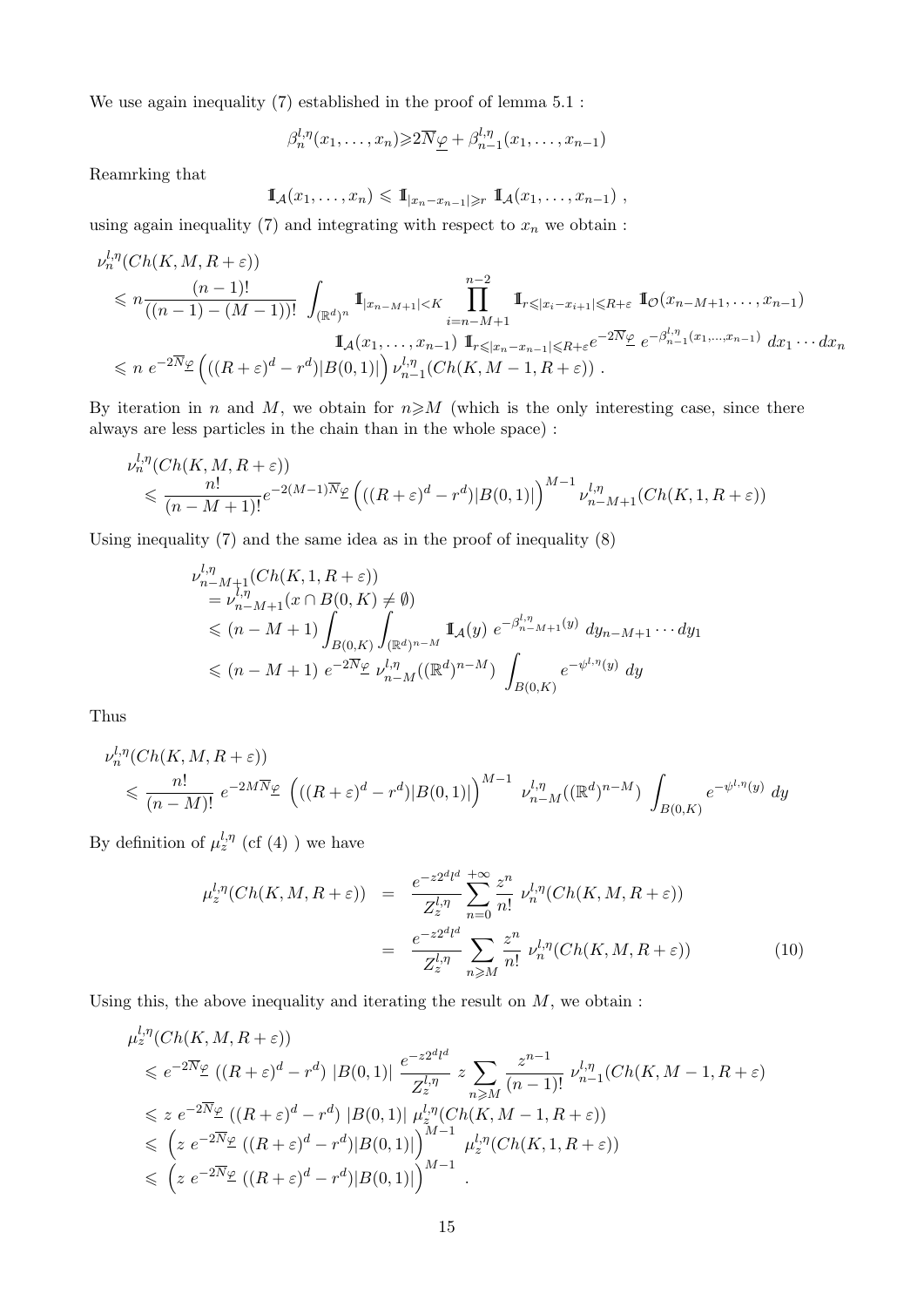Since the event  $Ch(K, M, R + \varepsilon)$  increases as a function of K

$$
\mu_z^{l,\eta} \left( \bigcup_{K=1}^{+\infty} Ch(K,M,R+\varepsilon) \right) = \lim_{K \to +\infty} \mu_z^{l,\eta} (Ch(K,M,R+\varepsilon))
$$
  
\$\leqslant \left( z |B(0,1)| \exp(-2\overline{N}\underline{\varphi}) \left( (R+\varepsilon)^d - r^d \right) \right)^{M-1}\$.

 $\blacksquare$ 

#### 5.3 Probability of too high interaction between particles

Let  $\mathcal{B}(m, a, \varepsilon)$  denote the set of "Bad trajectories", that is the event that either a particle has a high oscillation in a small time interval or belongs to a large chain of interacting particles :

$$
\forall m \in \mathbb{N}^* \quad \forall a \geqslant 1 \quad \forall \varepsilon > 0 \qquad \mathcal{B}(m, a, \varepsilon) = \tilde{\mathcal{B}}(m, a, \varepsilon) \cup \tilde{\tilde{\mathcal{B}}}(m, \varepsilon)
$$

where

$$
\tilde{\mathcal{B}}(m, a, \varepsilon) = \left\{ X \in \mathcal{C}([0, 1], \mathcal{A}), \exists i, w(X_i, \frac{1}{m}) > \frac{\varepsilon}{4} \text{ and } \exists t \leq 1, |X_i(t)| \leq a + 2m^2 \right\}
$$

and

$$
\tilde{\tilde{\mathcal{B}}}(m,\varepsilon) = \left\{ X \in \mathcal{C}([0,1],\mathcal{A}), \begin{array}{c} \exists k \in \{0,\ldots,m-1\}, \text{ there exists an } \\ (R+\varepsilon) - \text{chain of particles of } X(\frac{k}{m}) \\ \text{with diameter greater than } m - R - \varepsilon \end{array} \right\}
$$

Let us remark that  $a \mapsto \tilde{\mathcal{B}}(m, a, \varepsilon)$  is non-decreasing but  $\tilde{\mathcal{B}}(m, a, \varepsilon)$  is not monotone as a function of  $\varepsilon$ . Our aim in this section is to estimate the probability of  $\mathcal{B}(m, a, \varepsilon)$  under  $Q_z^{l, \eta}$ .

**Proposition 5.6** For each  $m \in \mathbb{N}^*$  and each  $a \geq 1$ :

$$
\sup_{l \in \mathbb{N}^*} \sup_{\eta \in \mathcal{A}} Q_z^{l, \eta}(\tilde{\mathcal{B}}(m, a, \varepsilon)) \leq z C'_d e^{-2\overline{N}_{\underline{\varphi}}} a^d m^{2d} \exp\left(-\frac{\varepsilon^2}{96}m\right)
$$

where the constant  $C'_d$  only depends on dimension d. One also has, for each  $m \in \mathbb{N}^*$ :

$$
\sup_{l\in\mathbb{N}^*}\sup_{\eta\in\mathcal{A}}\ Q^{l,\eta}_z\left(\tilde{\tilde{\mathcal{B}}}(m,\varepsilon)\right)\ \leqslant\ m\ \left(z\ |B(0,1)|\ \exp(-2\overline{N}\underline{\varphi})\ \left((R+\varepsilon)^d-r^d\right)\right)^{\left[\frac{m}{R+\varepsilon}\right]}
$$

If  $z < z_c$  and  $\varepsilon$  small enough (depending on z), this implies that the left hand side decreases exponentially fast as a function of m.

#### Proof of proposition 5.6

We first estimate the probability

$$
Q_z^{l,\eta}(\tilde{\mathcal{B}}(m,a,\varepsilon)) = Q_z^{l,\eta} \left(\exists i, w(X_i, \frac{1}{m}) > \frac{\varepsilon}{4} \text{ and } \exists t \leq 1, |X_i(t)| \leq a + 2m^2\right)
$$

It is clearly smaller than

$$
\leq Q_z^{l,\eta} \left( \exists i, \ w(X_i, \frac{1}{m}) > \frac{\varepsilon}{4} \text{ and } |X_i(0)| \leq a + 3m^2 \right) + Q_z^{l,\eta} \left( \exists i, |X_i(0)| > a + 3m^2 \text{ and } \exists t \leq 1, |X_i(t)| \leq a + 2m^2 \right)
$$

But the second term of the sum is smaller than

$$
\sum_{j=1}^{+\infty} Q_z^{l,\eta} \left( \exists i, \ a + (2+j)m^2 < |X_i(0)| \le a + (3+j)m^2 \text{ and } w(X_i, 1) > jm^2 \right)
$$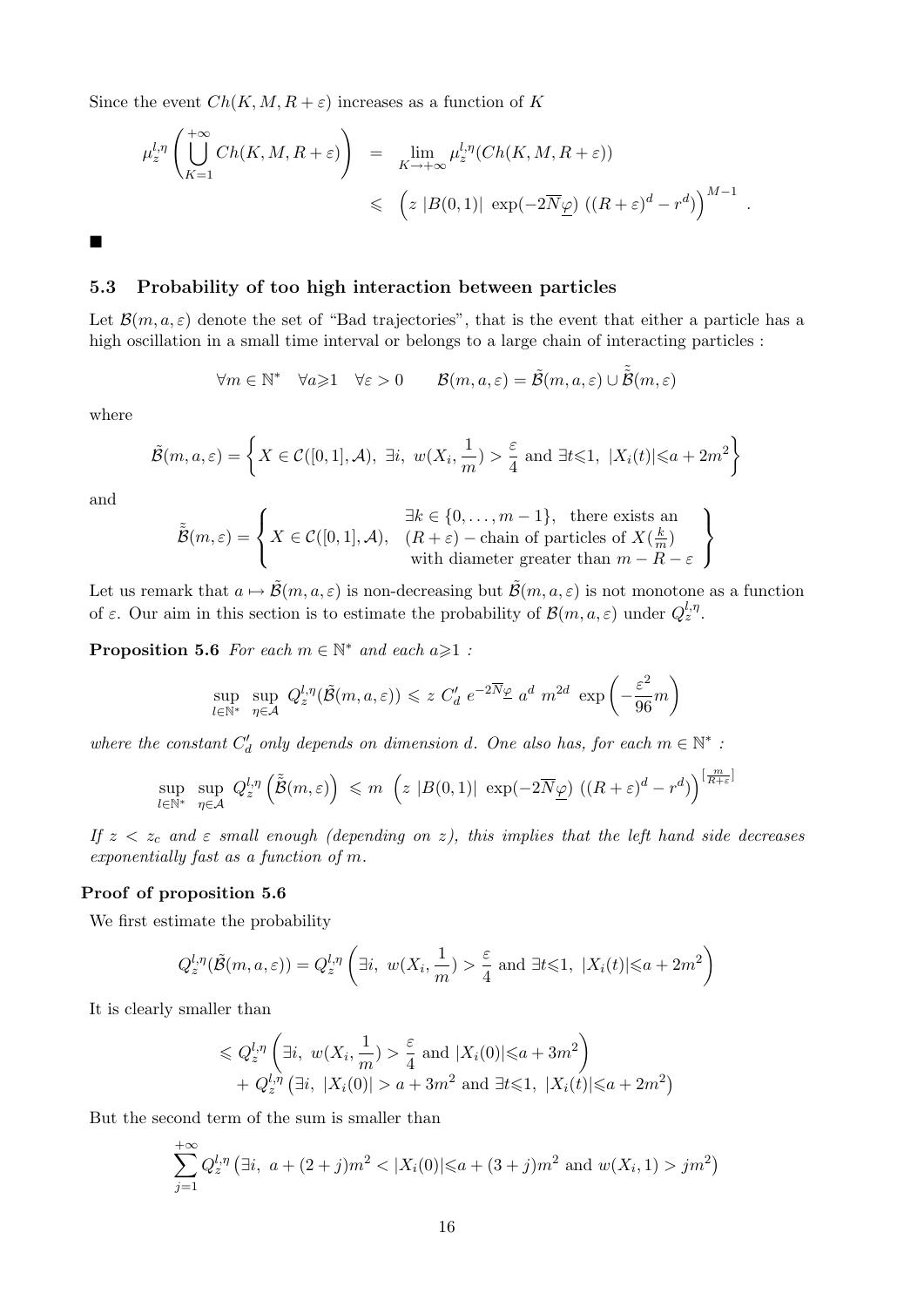Thus using proposition 5.2, we obtain :

$$
Q_z^{l,\eta}(\tilde{\mathcal{B}}(m, a, \varepsilon))
$$
  
\$\leqslant Q\_z^{l,\eta}\left(\mathcal{F}m(a+3m^2, \frac{\varepsilon}{4}, \frac{1}{m})\right) + \sum\_{j=1}^{+\infty} Q\_z^{l,\eta}\left(\mathcal{F}m(a+(3+j)m^2, jm^2, 1)\right)\$}  
\$\leqslant z \ C\_d \ e^{-2\overline{N}\varphi} \ m \ \exp\left(-\frac{\varepsilon^2}{96}m\right) \ (a+3m^2)^d\$  
+ z \ C\_d \ e^{-2\overline{N}\varphi} \ \sum\_{j=1}^{+\infty} \exp\left(-\frac{j^2m^4}{6}\right) \ (a+(3+j)m^2)^d\$

We now use the multinomial formula  $(a+3m^2)^d = (a+m^2+m^2+m^2)^d \leq 4^d a^d m^{2d}$ . Similarly  $(a+(3+j)m^2)^d \leq (j+4)^d a^d m^{2d} \leq 2^d j^d 4^d a^d m^{2d}$ . This leads to:

$$
Q_z^{l,\eta}(\tilde{\mathcal{B}}(m,a,\varepsilon)) \leq z C_d e^{-2\overline{N}} \mathcal{L} \ 8^d \ a^d \ m^{2d} \left( \exp\left(-\frac{\varepsilon^2}{96}m\right) + \sum_{j=1}^{+\infty} \exp\left(-\frac{j^2 m^4}{6}\right) \ j^d \right)
$$

Since  $j^2m^4/6\geqslant(j^2+m^4)/12$  and  $\frac{m^4}{12}\geqslant\frac{\varepsilon^2}{96}m$  for  $\varepsilon\leqslant1$  one has :

$$
Q_z^{l,\eta}(\tilde{\mathcal{B}}(m, a, \varepsilon))
$$
  
\$\leqslant z \ C\_d e^{-2\overline{N}\varphi} 8^d a^d m^{2d} \left( \exp\left(-\frac{\varepsilon^2}{96}m\right) + \sum\_{j=1}^{+\infty} j^d \exp\left(-\frac{j^2}{12}\right) \exp\left(-\frac{m^4}{12}\right) \right)\$  
\$\leqslant z \ C\_d e^{-2\overline{N}\varphi} 8^d a^d m^{2d} \exp\left(-\frac{\varepsilon^2}{96}m\right) \left(1 + \sum\_{j=1}^{+\infty} j^d \exp\left(-\frac{j^2}{12}\right) \right)\$.

Defining the constant  $C_d$  by

$$
C'_d = C_d 8^d \left( 1 + \sum_{j=1}^{+\infty} j^d \exp\left(-\frac{j^2}{12}\right) \right) < +\infty
$$

we obtain

 $\blacksquare$ 

$$
Q_z^{l,\eta}(\tilde{\mathcal{B}}(m, a, \varepsilon)) \leq z C'_d e^{-2\overline{N}\underline{\varphi}} a^d m^{2d} \exp\left(-\frac{\varepsilon^2}{96}m\right).
$$

We now have to find a similar estimate for

$$
Q_z^{l,\eta}(\tilde{\tilde{\mathcal{B}}}(m,\varepsilon)) = Q_z^{l,\eta} \left( \exists k \in \{0,\ldots,m-1\}, \text{ of particles of } X(\frac{k}{m}) \text{ with } \right. \text{diameter greater than } m - R - \varepsilon \right).
$$

Thanks to the stationarity of  $Q_z^{l,\eta}$ , this probability is smaller than

$$
\leqslant \sum_{k=0}^{m-1} \mu_z^{l,\eta} \left( x \in \mathcal{A}, \text{ otherwise for all } 1 \leqslant j \leqslant n \text{ for all } 2 \leqslant j \leqslant m-1 \text{ for all } 2 \leqslant j \leqslant n-2 \text{ for all } 3 \leqslant j \leqslant m-2 \text{ for all } 3 \leqslant j \leqslant m-2 \text{ for all } 4 \leqslant j \leqslant m-2 \text{ for all } 4 \leqslant j \leqslant m-2 \text{ for all } 4 \leqslant j \leqslant m-2 \text{ for all } 4 \leqslant j \leqslant m-2 \text{ for all } 4 \leqslant j \leqslant m-2 \text{ for all } 4 \leqslant j \leqslant m-2 \text{ for all } 4 \leqslant j \leqslant m-2 \text{ for all } 4 \leqslant j \leqslant m-2 \text{ for all } 4 \leqslant j \leqslant m-2 \text{ for all } 4 \leqslant j \leqslant m-2 \text{ for all } 4 \leqslant j \leqslant m-2 \text{ for all } 4 \leqslant j \leqslant m-2 \text{ for all } 4 \leqslant j \leqslant m-2 \text{ for all } 4 \leqslant j \leqslant m-2 \text{ for all } 4 \leqslant j \leqslant m-2 \text{ for all } 4 \leqslant j \leqslant m-2 \text{ for all } 4 \leqslant j \leqslant m-2 \text{ for all } 4 \leqslant j \leqslant m-2 \text{ for all } 4 \leqslant j \leqslant m-2 \text{ for all } 4 \leqslant j \leqslant m-2 \text{ for all } 4 \leqslant j \leqslant m-2 \text{ for all } 4 \leqslant j \leqslant m-2 \text{ for all } 4 \leqslant j \leqslant m-2 \text{ for all } 4 \leqslant j \leqslant m-2 \text{ for all } 4 \leqslant j \leqslant m-2 \text{ for all } 4 \leqslant j \leqslant m-2 \text{ for all } 4 \leqslant j \leqslant m-2 \text{ for all } 4 \leqslant j \leqslant m
$$

It is necessary to have at least  $\left[\frac{m}{R+\varepsilon}\right]+1$  particles ( [x] denotes the integer part of x) to construct a chain of length greater than  $m - R - \varepsilon$  with every particle at a distance smaller than  $(R + \varepsilon)$ from its neighbors. Thus the above quantity is smaller than

$$
\leqslant m \mu_z^{l,\eta} \left( \bigcup_{K=1}^{+\infty} Ch(K, \left[ \frac{m}{R+\varepsilon} \right] + 1, R + \varepsilon) \right).
$$

Due to proposition 5.4, this is bounded from above by

$$
\leqslant m \left( z \left| B(0,1) \right| e^{-2\overline{N}_{\underline{\varphi}}} \left( (R+\varepsilon)^d - r^d \right) \right)^{\left[ \frac{m}{R+\varepsilon} \right]}.
$$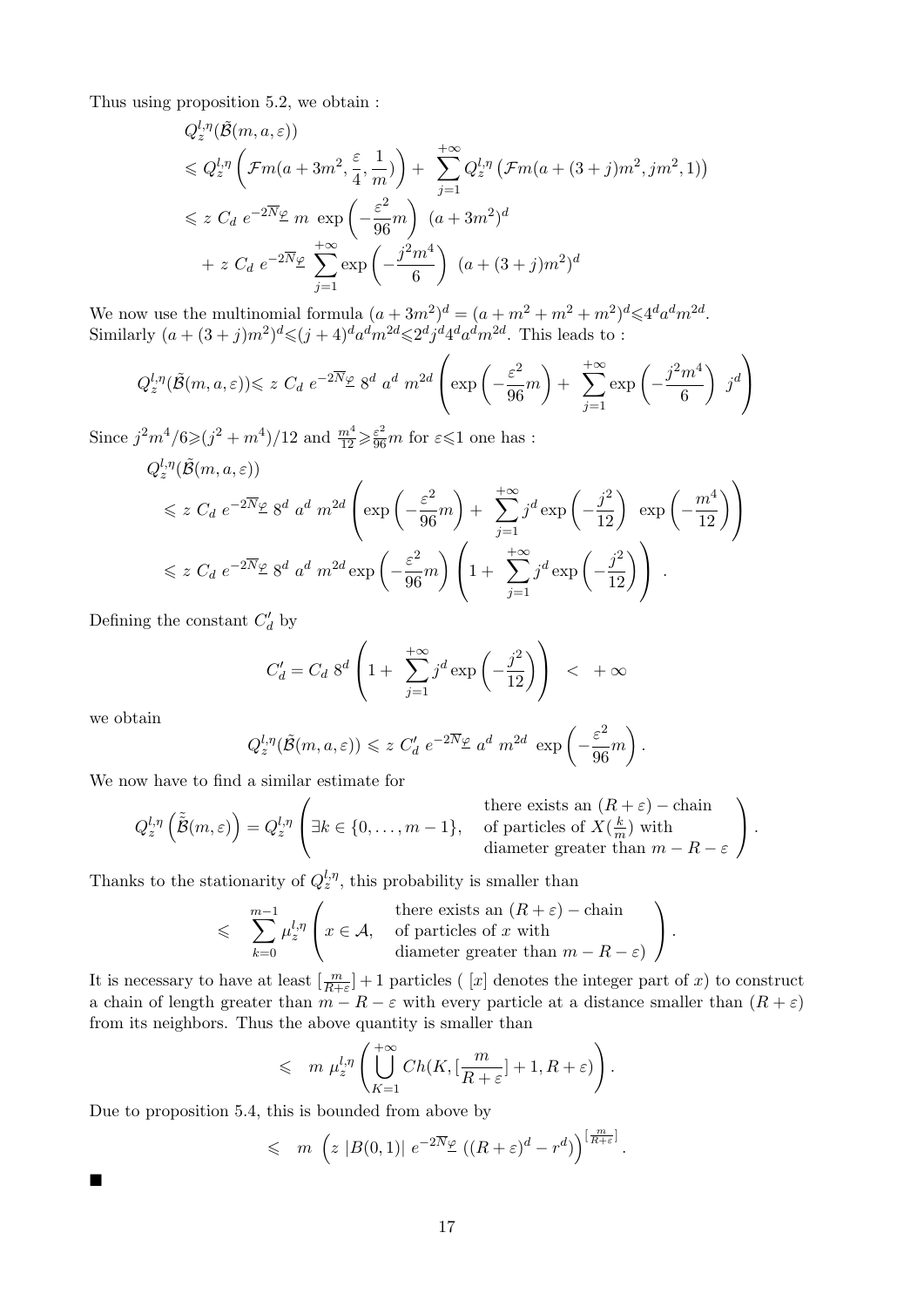## 6 Convergence of the approximations

The aim of this section is to prove the convergence of the sequence  $(X^{l,x})_l$  to a limit process  $X^{\infty,x}$ . We shall check in the next section that  $X^{\infty}$  is a solution of  $(\mathcal{E})$ .

Through this whole section,  $\mu$  denotes a fixed element of  $\mathcal{G}(z)$  with  $z < z_c$ . We fix  $x \in A$ .

As usual for infinite-dimensional stochastic equations, we study  $(\mathcal{E}^l)$  for each  $\omega$  in a set  $\Omega_0^x \subset \Omega$ and prove that the set  $\Omega \setminus \Omega_0^x$  is negligible.

For each  $\rho \in \mathbb{N}^*$  and  $l \geqslant \rho - r + 1$ , let  $m(\rho, l)$  and  $a(\rho, l)$  denote the following integers :

$$
m(\rho, l) = \left[\sqrt{l - \rho - r}\right] - 1 \quad \text{and} \quad a(\rho, l) = \rho + m(\rho, l). \tag{11}
$$

Remark that

$$
a(\rho, l) + m(\rho, l)^2 + 1 < l - r \tag{12}
$$

and

$$
\forall C > 0 \qquad \sum_{l} a(\rho, l)^{d} \ m(\rho, l)^{2d} \ e^{-Cm(\rho, l)} < +\infty \ . \tag{13}
$$

Let  $1/N$  denote the set  $\{1, 1/2, 1/3, \dots\}$  of real numbers  $\varepsilon$  such that  $1/\varepsilon \in \mathbb{N}$ . Let us now define the set  $\Omega_0^x$  as follows :

$$
\Omega_0^x = \{ \omega \in \Omega \text{ s.t. } \exists \varepsilon_0 \in 1/\mathbb{N}, \ \forall \varepsilon \leq \varepsilon_0 \ \forall \rho \in \mathbb{N}^* \ \exists l_0 \in \mathbb{N}^*, \ \forall l \geq l_0
$$
  

$$
X^{l,x}(\omega, \cdot) \notin \mathcal{B}(m(\rho, l), a(\rho, l), \varepsilon) \text{ and } X^{l+1,x}(\omega, \cdot) \notin \mathcal{B}(m(\rho, l), a(\rho, l), \varepsilon) \}
$$
(14)  

$$
= \liminf_{\varepsilon \to 0} \bigcap_{\rho \in \mathbb{N}^*} \liminf_{l \to +\infty} \left\{ X^{l,x} \notin \mathcal{B}(m(\rho, l), a(\rho, l), \varepsilon) \right\} \cap \left\{ X^{l+1,x} \notin \mathcal{B}(m(\rho, l), a(\rho, l), \varepsilon) \right\}.
$$

The set  $\Omega_0^x$  satisfies the following properties :

**Proposition 6.1** For each Gibbs measure  $\mu \in \mathcal{G}(z)$  with  $z < z_c$  one has  $\int P(\Omega_0^x) d\mu(x) = 1$ that is, for  $\mu$ -almost each x in  $\mathcal{A}$ ,  $P(\Omega_0^x) = 1$ . This means that for  $\underline{\mathcal{A}} = \{x \in \mathcal{A}, P(\Omega_0^x) = 1\}$ , one has

$$
\forall z < z_c \quad \forall \mu \in \mathcal{G}(z) \quad \mu(\underline{\mathcal{A}}) = 1.
$$

#### Proposition 6.2

(i) For every  $x \in A$ , every  $\omega$  in  $\Omega_0^x$  and every  $i \in \mathbb{N}$ , the sequence  $(X_i^{l,x})$  $i_{i}^{l,x}(\omega,t)$ ,  $L_{ij}^{l,x}(\omega,t)$ ,  $j \in \mathbb{N}$ ,  $t \in$  $[0,1])_{l\in\mathbb{N}^*}$  of elements of  $\mathcal{C}([0,1], \mathbb{R}^d \times \mathbb{R}^{\mathbb{N}}_+)$  converges (in the sense of uniform convergence of continuous paths) to a limit denoted by  $(X_i^{\infty,x})$  $\sum_{i}^{\infty, x} (\omega, t), L_{ij}^{\infty, x} (\omega, t), j \in \mathbb{N}, t \in [0, 1]).$ 

Moreover, this sequence is stationary :

$$
\forall x \in \mathcal{A} \quad \forall \omega \in \Omega_0^x \quad \forall i \in \mathbb{N} \quad \exists l_0, \quad \forall l \geqslant l_0
$$
\n
$$
X_i^{l,x}(\omega, \cdot) = X_i^{\infty,x}(\omega, \cdot) \quad \text{on } [0,1] \quad \text{and} \quad \forall j \in \mathbb{N} \quad L_{ij}^{l,x}(\omega, \cdot) = L_{ij}^{\infty,x}(\omega, \cdot) \quad \text{on } [0,1]
$$

(ii) Furthermore, the convergence takes place in  $\mathcal{C}([0,1],\mathcal{M})$ , i.e.

$$
\forall x \in \mathcal{A} \quad \forall \omega \in \Omega_0^x \qquad X^{\infty, x}(\omega, \cdot) = \lim_{l \to +\infty} X^{l, x}(\omega, \cdot) \text{ on } [0, 1]
$$

(iii) Since  $\int P(\Omega_0^x) d\mu(x) = 1$  for  $\mu \in \mathcal{G}(z)$  avec  $z < z_c$ , the sequence of processes  $(X^l)_{l \in \mathbb{N}^*} \in$  $\mathcal{C}([0,1],\mathcal{M})$  starting from  $\mu$  converges indeed in distribution to the process  $X^{\infty} \in \mathcal{C}([0,1],\mathcal{A})$ starting from  $\mu$ .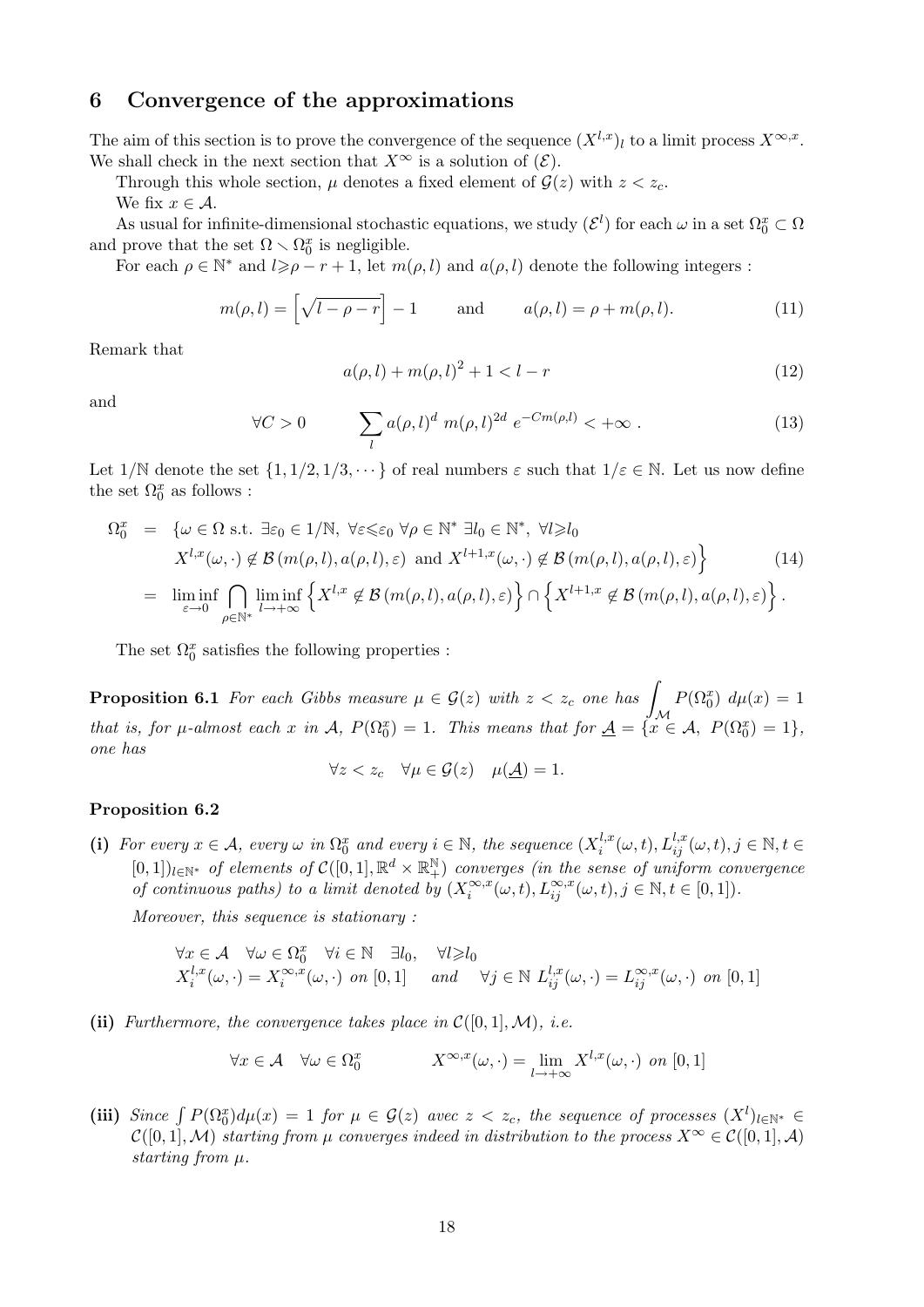#### Proof of proposition 6.1

Recall that  $\mu \in \mathcal{G}(z)$  is fixed. We want to prove that  $\mathcal A$  $P(\Omega \setminus \Omega_0^x) d\mu(x) = 0$ By definition of  $\Omega_0^x$ :

$$
P(\Omega \setminus \Omega_0^x)
$$
  
=  $P\left(\forall \varepsilon_0 \in 1/\mathbb{N}, \exists \varepsilon \leq \varepsilon_0 \exists \rho \in \mathbb{N}^* \forall l_0 \in \mathbb{N}^* \exists l \geq l_0, \frac{X^{l,x} \in \mathcal{B}(m(\rho, l), a(\rho, l), \varepsilon) \text{ or } X^{l,x} \in \mathcal{B}(m(\rho, l-1), a(\rho, l-1), \varepsilon)}{X^{l,x} \in \mathcal{B}(m(\rho, l-1), a(\rho, l-1), \varepsilon)}\right)$ 

For each  $\varepsilon_0 \in 1/N$ , this is smaller than

$$
\leqslant \sum_{\varepsilon \leqslant \varepsilon_0} \sum_{\rho \in \mathbb{N}^*} P\Big( \limsup_{l \to +\infty} \Big\{ X^{l,x} \in \mathcal{B}\big(m(\rho,l), a(\rho,l), \varepsilon\big) \cup \mathcal{B}\big(m(\rho,l-1), a(\rho,l-1), \varepsilon\big) \Big\} \Big)
$$

Thanks to Borel-Cantelli lemma, this vanishes as soon as there exists  $\varepsilon_0 \in 1/\mathbb{N}$  such that

$$
\forall \varepsilon \leq \varepsilon_0 \ \forall \rho \in \mathbb{N}^* \n\sum_{l=\rho+2}^{+\infty} \int_{\mathcal{A}} P\left(X^{l,x} \in \mathcal{B}\left(m(\rho,l), a(\rho,l), \varepsilon\right) \cup \mathcal{B}\left(m(\rho,l-1), a(\rho,l-1), \varepsilon\right)\right) d\mu(x) < +\infty.
$$
\n(15)

We shall show (step 1) that for each  $l \in \mathbb{N}^*$  and for  $\Lambda = [-l, l]^d$ , the following inequalities hold :

$$
\sup_{\Theta \in \mathcal{F}_1} \left| \int_A P(X^{l,x} \in \Theta) d\mu(x) - \int_A Q_z^{l,\eta}(\Theta) d\mu(\eta) \right|
$$
\n
$$
\leqslant \int_A \sup_{\|f\| \leqslant 1} \left| \int_A f(x) d\mu(x) \eta_{\left([-l,l]^d\right)^c} \right| - \int_A f(x) d\mu_z^{l,\eta}(x) \left| d\mu(\eta) \right|
$$
\nand\n
$$
\forall \eta \in \mathcal{A} \sup_{\|f\| \leqslant 1} \left| \int_A f(x) d\mu(x) \eta_{\left([-l,l]^d\right)^c} \right| - \int_A f(x) d\mu_z^{l,\eta}(x) \left| \leqslant 2 \left(1 - \frac{Z_z^{\Lambda,\eta}}{Z_z^{l,\eta}} \right) \right|
$$
\n(16)

and (step 2) that

$$
\forall \eta \in \mathcal{A} \quad 0 \leq 1 - \frac{Z_z^{\Lambda, \eta}}{Z_z^{l, \eta}} \leq z \ e^{-2\overline{N}\varphi} \int_{\mathbb{R}^d} \mathbb{I}_{\psi^{l, \eta}(y) > 0} \exp(-\psi^{l, \eta}(y)) \ dy \tag{17}
$$

Inequality (17) and assumption (2) on  $\psi^{l,\eta}$  imply that

$$
\sum_{l=1}^{+\infty} \int_{\mathcal{A}} \left(1 - \frac{Z_z^{\Lambda,\eta}}{Z_z^{l,\eta}}\right) d\mu(\eta) < +\infty
$$

Then for each  $\rho$  and l fixed, we choose

$$
\Theta = \mathcal{B}(m(\rho, l), a(\rho, l), \varepsilon) \cup \mathcal{B}(m(\rho, l-1), a(\rho, l-1), \varepsilon)
$$

Thanks to (16) and (17), in order to prove (15), we only have to prove that

$$
\exists \varepsilon_0 \in 1/\mathbb{N} \quad \forall \varepsilon < \varepsilon_0 \quad \forall \rho \in \mathbb{N}^* \n\sum_{l=\rho+2}^{+\infty} \int Q_z^{l,\eta} \left( \tilde{\mathcal{B}}(m(\rho,l), a(\rho,l), \varepsilon) \cup \tilde{\mathcal{B}}(m(\rho,l-1), a(\rho,l-1), \varepsilon) \right) d\mu(\eta) \n+ \sum_{l=\rho+2}^{+\infty} \int Q_z^{l,\eta} \left( \tilde{\tilde{\mathcal{B}}}(m(\rho,l), \varepsilon) \cup \tilde{\tilde{\mathcal{B}}}(m(\rho,l-1), \varepsilon) \right) d\mu(\eta) < +\infty
$$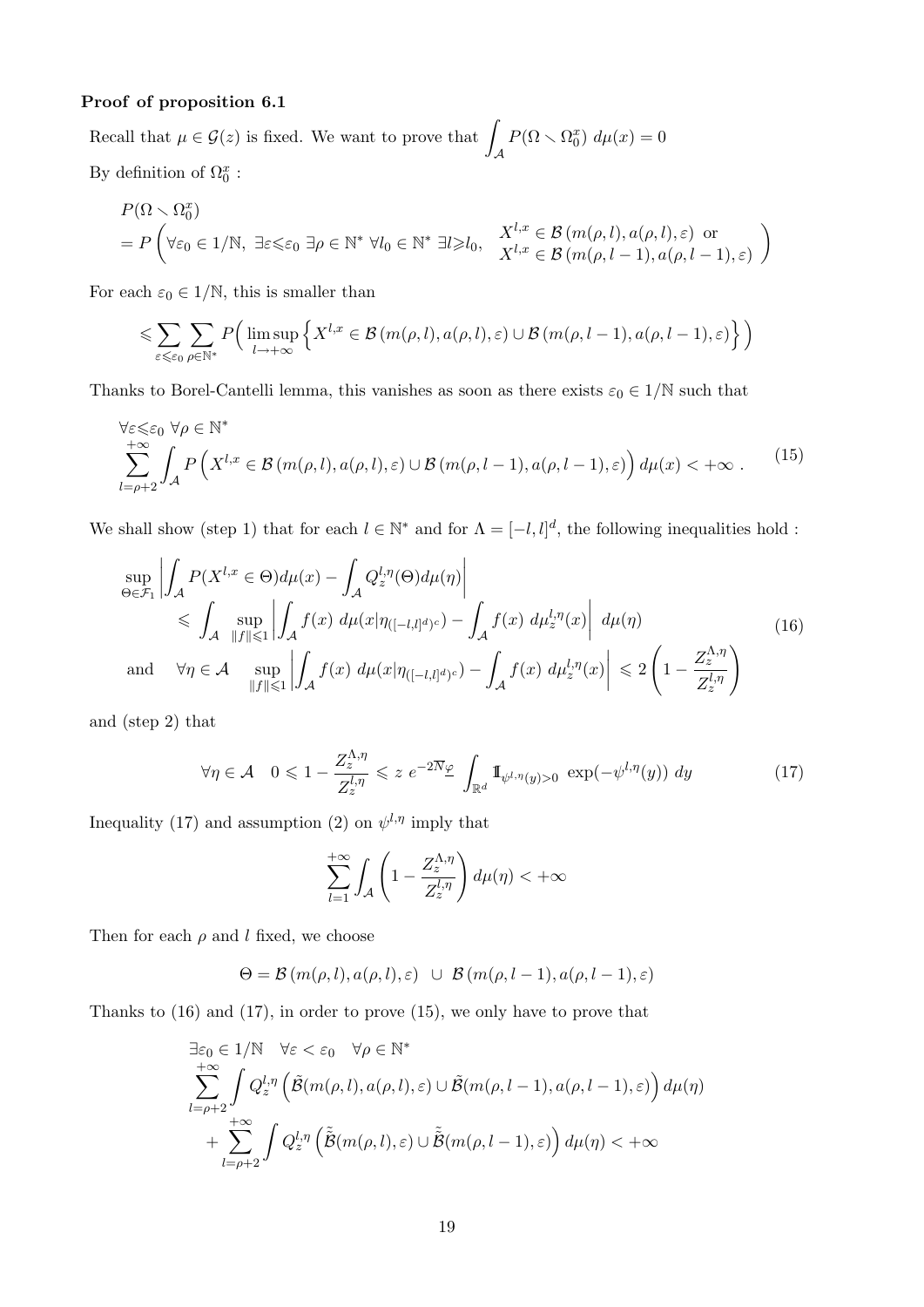By proposition 5.6, this is smaller than

$$
\int z C'_d e^{-2\overline{N}\varphi} \sum_{l=\rho+2}^{+\infty} a(\rho,l)^d m(\rho,l)^{2d} \exp\left(-\frac{\varepsilon^2}{96}m(\rho,l)\right)
$$
  
+ $a(\rho,l-1)^d m(\rho,l-1)^{2d} \exp\left(-\frac{\varepsilon^2}{96}m(\rho,l-1)\right) d\mu(\eta)$   
+ $\int \sum_{l=\rho+2}^{+\infty} m(\rho,l) \left(z |B(0,1)| e^{-2\overline{N}\varphi} ((R+\varepsilon)^d - r^d)\right)^{\left[\frac{m(\rho,l)}{R+\varepsilon}\right]} + m(\rho,l-1) \left(z |B(0,1)| e^{-2\overline{N}\varphi} ((R+\varepsilon)^d - r^d)\right)^{\left[\frac{m(\rho,l-1)}{R+\varepsilon}\right]} d\mu(\eta).$ 

Since the factors in the integrals do not depend on  $\eta$  and since the sums over l only differ by their first terms, we only have to prove that

$$
\exists \varepsilon_0 \in 1/\mathbb{N} \quad \forall \varepsilon < \varepsilon_0 \quad \forall \rho \in \mathbb{N}^* \sum_{l=\rho+2}^{+\infty} a(\rho, l)^d m(\rho, l)^{2d} \exp\left(-\frac{\varepsilon^2}{96} m(\rho, l)\right) < +\infty \n\text{and} \sum_{l=\rho+2}^{+\infty} m(\rho, l) \left(z |B(0, 1)| e^{-2\overline{N}\underline{\varphi}} \left((R+\varepsilon)^d - r^d\right)\right)^{\left[\frac{m(\rho, l)}{R+\varepsilon}\right]} < +\infty.
$$

The first series converges for each  $\varepsilon \in 1/N$  and each  $\rho \in \mathbb{N}^*$  thanks to (13). The second one also converges thanks to (13) again, as soon as  $(z |B(0,1)| e^{-2\overline{N}\varphi} ((R+\varepsilon_0)^d - r^d)$   $<$  1, which is true for  $\varepsilon_0$  small enough when  $z < z_c$ .

It remains to prove (16) and (17).

Step 1 : Proof of (16)

Let us fix  $l \in \mathbb{N}^*$  and  $\Lambda = [-l, l]^d$ . For each event  $\Theta$  on  $\mathcal{C}([0, 1])$ , by definition of  $Q_z^{l, \eta}$ :

$$
\int_{\mathcal{A}} P(X^{l,x} \in \Theta) d\mu(x) - \int_{\mathcal{A}} Q_z^{l,\eta}(\Theta) d\mu(\eta)
$$
\n
$$
\leqslant \int_{\mathcal{A}} \int_{\mathcal{A}} P(X^{l,x \eta_{\Lambda^c}} \in \Theta) d\mu(x|\eta_{\Lambda^c}) d\mu(\eta) - \int_{\mathcal{A}} \int_{\mathcal{A}} P(X^{l,\eta,\text{Card}(x)}(x,\cdot) \in \Theta) d\mu_z^{l,\eta}(x) d\mu(\eta)
$$

If  $x\eta \in \mathcal{A}$  then  $P(X^{l,\eta,\text{Card}(x)}(x,\cdot)\in \Theta) = P(X^{l,x,\eta\Lambda^c} \in \Theta)$  i.e. the integrated functions are equal, and since they are bounded by 1, we obtain :

$$
\left| \int_{\mathcal{A}} P(X^{l,x} \in \Theta) d\mu(x) - \int_{\mathcal{A}} Q_z^{l,\eta}(\Theta) d\mu(\eta) \right| \leq \int_{\mathcal{A}} \sup_{\|f\| \leqslant 1} \left| \int_{\mathcal{A}} f(x) \ d\mu(x|\eta_{\Lambda^c}) - \int_{\mathcal{A}} f(x) \ d\mu_z^{l,\eta}(x) \right| \ d\mu(\eta)
$$

Since  $\mu \in \mathcal{G}(z)$ , using the conditional density of  $\mu$  with respect to  $\pi^z$  and the definition of  $\mu_z^{l,\eta}$ , one has for each  $f : \mathcal{A} \to \mathbb{R}$  bounded by 1 :

$$
\left| \int_{\mathcal{A}} f(x) d\mu(x|\eta_{\Lambda^c}) - \int_{\mathcal{A}} f(x) d\mu_z^{j,\eta}(x) \right|
$$
\n
$$
= \left| \frac{e^{-z|\Lambda|}}{Z_z^{\Lambda,\eta}} \left( f(\eta_{\Lambda^c}) + \sum_{n=1}^{+\infty} \frac{z^n}{n!} \int_{\Lambda^n} f(y\eta_{\Lambda^c}) \mathbb{I}_{\mathcal{A}}(y\eta_{\Lambda^c}) \exp\left( - \sum_{1 \le i < j \le n} \varphi(y_i - y_j) - \sum_{\substack{1 \le i \le n \\ \eta_j \in \Lambda^c}} \varphi(y_i - \eta_j) \right) dy \right| \right\}
$$
\n
$$
- \frac{e^{-z2^{d_l d}}}{Z_z^{l,\eta}} \left( f(\eta_{\Lambda^c}) + \sum_{n=1}^{+\infty} \frac{z^n}{n!} \int_{(\mathbb{R}^d)^n} f(y\eta_{\Lambda^c}) e^{-\beta_n^{l,\eta}(y)} \mathbb{I}_{\mathcal{A}}(y) dy \right) \right|
$$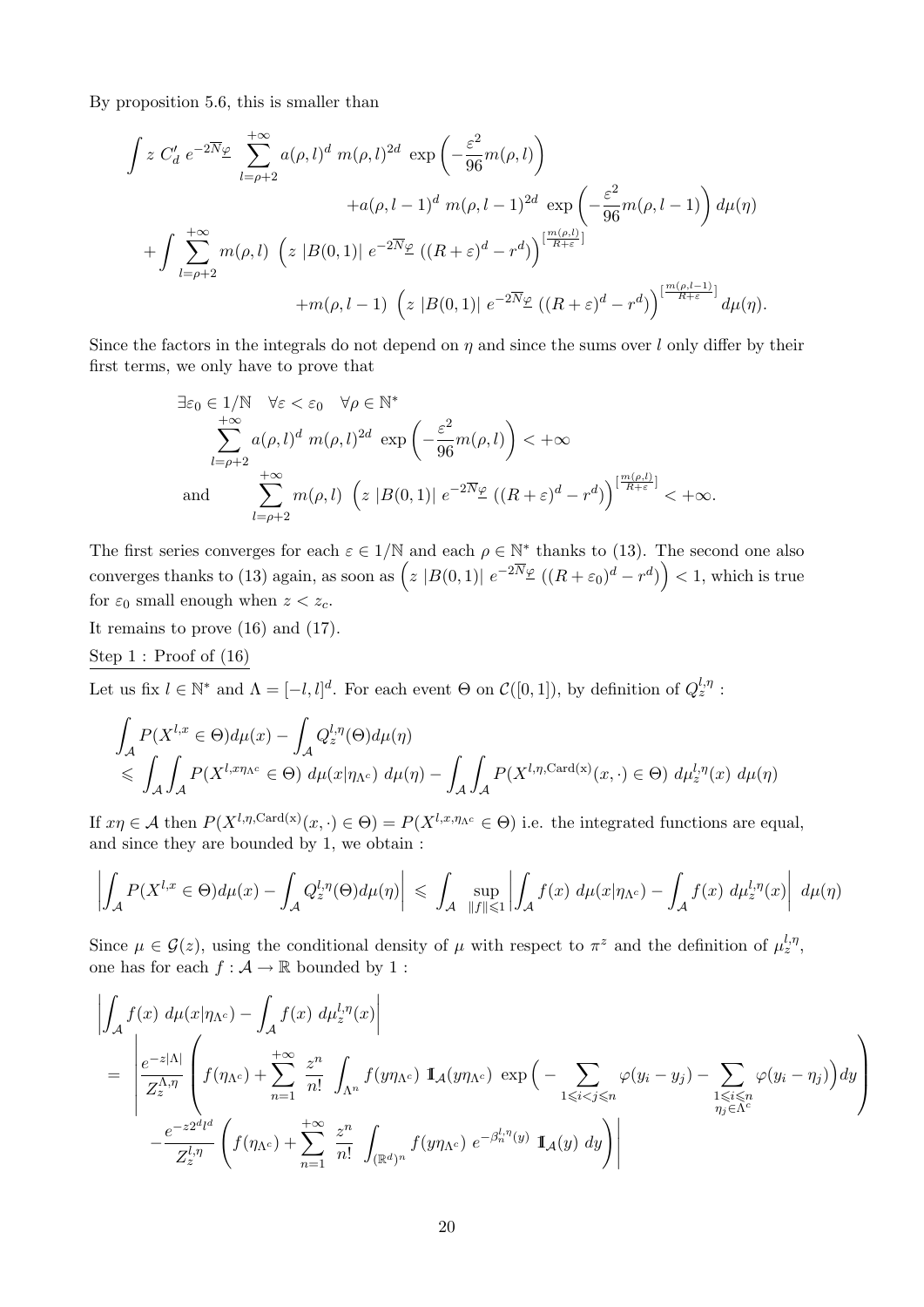Note that  $\beta_n^{l,\eta}(y) = \sum$  $1\leqslant i < j \leqslant n$  $\varphi(y_i-y_j)+\sum$  $1 \leqslant i \leqslant n$  $\eta_j$ E $\tilde{\Lambda}^c$  $\varphi(y_i - \eta_j)$  for the  $y \in \Lambda^n$  verifying  $y\eta_{\Lambda^c} \in \mathcal{A}$ , because

 $\psi^{l,\eta}(y_i) = 0$  for each i in this case. Thus the above quantity is equal to

$$
\left| f(\eta_{\Lambda^c}) \left( \frac{e^{-z|\Lambda|}}{Z_z^{\Lambda, \eta}} - \frac{e^{-z2^d l^d}}{Z_z^{l, \eta}} \right) + \sum_{n=1}^{+\infty} \frac{z^n}{n!} \left( \frac{e^{-z|\Lambda|}}{Z_z^{\Lambda, \eta}} - \frac{e^{-z2^d l^d}}{Z_z^{l, \eta}} \right) \int_{\Lambda^n} f(y\eta_{\Lambda^c}) \mathbb{1}_{\mathcal{A}}(y\eta_{\Lambda^c}) e^{-\beta_n^{l, \eta}(y)} dy - \frac{e^{-z2^d l^d}}{Z_z^{l, \eta}} \sum_{n=1}^{+\infty} \frac{z^n}{n!} \int_{(\mathbb{R}^d)^n} f(y\eta_{\Lambda^c}) e^{-\beta_n^{l, \eta}(y)} (\mathbb{1}_{\mathcal{A}}(y) - \mathbb{1}_{\mathcal{A}}(y\eta_{\Lambda^c}) \mathbb{1}_{\Lambda^n}(y)) dy \right|
$$

Recall  $e^{-z|\Lambda|} = e^{-z2^d l^d}$  and

$$
Z_{z}^{\Lambda,\eta} = e^{-z|\Lambda|} \left( 1 + \sum_{n=1}^{+\infty} \frac{z^{n}}{n!} \int_{\Lambda^{n}} \mathbb{I}_{\mathcal{A}}(y\eta_{\Lambda^{c}}) e^{-\beta_{n}^{l,\eta}(y)} dy \right) \le e^{-z2^{d}l^{d}} \left( 1 + \sum_{n=1}^{+\infty} \frac{z^{n}}{n!} \int_{(\mathbb{R}^{d})^{n}} \mathbb{I}_{\mathcal{A}}(y) e^{-\beta_{n}^{l,\eta}(y)} dy \right) = Z_{z}^{l,\eta} .
$$

Since  $f$  is bounded by 1, we then obtain :

$$
\left| \int_{\mathcal{A}} f(x) d\mu(x|\eta_{\Lambda^c}) - \int_{\mathcal{A}} f(x) d\mu_z^{1,\eta}(x) \right|
$$
  
\n
$$
\leq \left| \frac{e^{-z|\Lambda|}}{Z_z^{\Lambda,\eta}} - \frac{e^{-z2^{d_l d}}}{Z_z^{1,\eta}} \right| e^{z|\Lambda|} Z_z^{\Lambda,\eta} + \frac{e^{-z2^{d_l d}}}{Z_z^{1,\eta}} \left| e^{z2^{d_l d}} Z_z^{1,\eta} - e^{z|\Lambda|} Z_z^{\Lambda,\eta} \right| = 2 \left( 1 - \frac{Z_z^{\Lambda,\eta}}{Z_z^{1,\eta}} \right)
$$

and (16) is proven.

#### Step 2 : Proof of (17)

This final step of the proof of proposition 6.1 is straightforward, simply using the definitions of  $Z_z^{l,\eta}$ ,  $Z_z^{\Lambda,\eta}$  and  $\psi^{l,\eta}$  :

$$
1 - \frac{Z_2^{A,\eta}}{Z_z^{l,\eta}} = \frac{1}{Z_z^{l,\eta}} (Z_z^{l,\eta} - Z_z^{A,\eta})
$$
  
\n
$$
= \frac{e^{-z2^{d}l^{d}} + \infty}{Z_z^{l,\eta}} \sum_{n=0}^{z^{n}} \frac{z^{n}}{n!} \int_{(\mathbb{R}^{d})^n} \mathbb{I}_{A}(\xi_1, \dots, \xi_n) e^{-\beta_n^{l,\eta}(\xi_1, \dots, \xi_n)} \left(1 - \prod_{i=1}^{n} \mathbb{I}_{\Lambda - B(\eta_{\Lambda^c}, r)}(\xi_i)\right) d\xi_1 \cdots d\xi_n
$$
  
\n
$$
\leq \frac{e^{-z2^{d}l^{d}}}{Z_z^{l,\eta}} \sum_{n=0}^{z^{n}} \frac{z^{n}}{n!} \int_{(\mathbb{R}^{d})^n} \mathbb{I}_{A}(\xi_1, \dots, \xi_n) e^{-\beta_n^{l,\eta}(\xi_1, \dots, \xi_n)} \left(\sum_{i=1}^{n} \mathbb{I}_{\psi^{l,\eta}(\xi_i) > 0}\right) d\xi_1 \cdots d\xi_n
$$
  
\nand using inequality (7), this is  
\n
$$
\leq \frac{e^{-z2^{d}l^{d}}}{Z_z^{l,\eta}} \sum_{n=0}^{z^{n}} \frac{z^{n}}{n!} n \int_{(\mathbb{R}^{d})^n} \mathbb{I}_{A}(\xi_1, \dots, \xi_n) e^{-\psi^{l,\eta}(\xi_1)} e^{-2\overline{N}\varphi} e^{-\beta_{n-1}^{l,\eta}(\xi_2, \dots, \xi_n)} \mathbb{I}_{\psi^{l,\eta}(\xi_1) > 0} d\xi_1 \cdots d\xi_n
$$
  
\n
$$
\leq \frac{e^{-z2^{d}l^{d}}}{Z_z^{l,\eta}} \sum_{n=1}^{z^{n}} z \frac{z^{n-1}}{(n-1)!} \nu_{n-1}^{l,\eta}((\mathbb{R}^{d})^{n-1}) e^{-2\overline{N}\varphi} \int_{\mathbb{R}^{d}} \mathbb{I}_{\psi^{l,\eta}(y) > 0} e^{-\psi^{l,\eta}(y)} dy
$$
  
\n
$$
\leq z e^{-2\overline{N}\varphi} \int_{
$$

 $\blacksquare$ 

In order to prove proposition 6.2, we need the following lemma which states that, for nice trajectories only a finite number of other particles interacts with each fixed particles. Thus dynamics  $(\mathcal{E})$  reduces to an infinite number of SDE involving only a finite random number of particles up to time 1.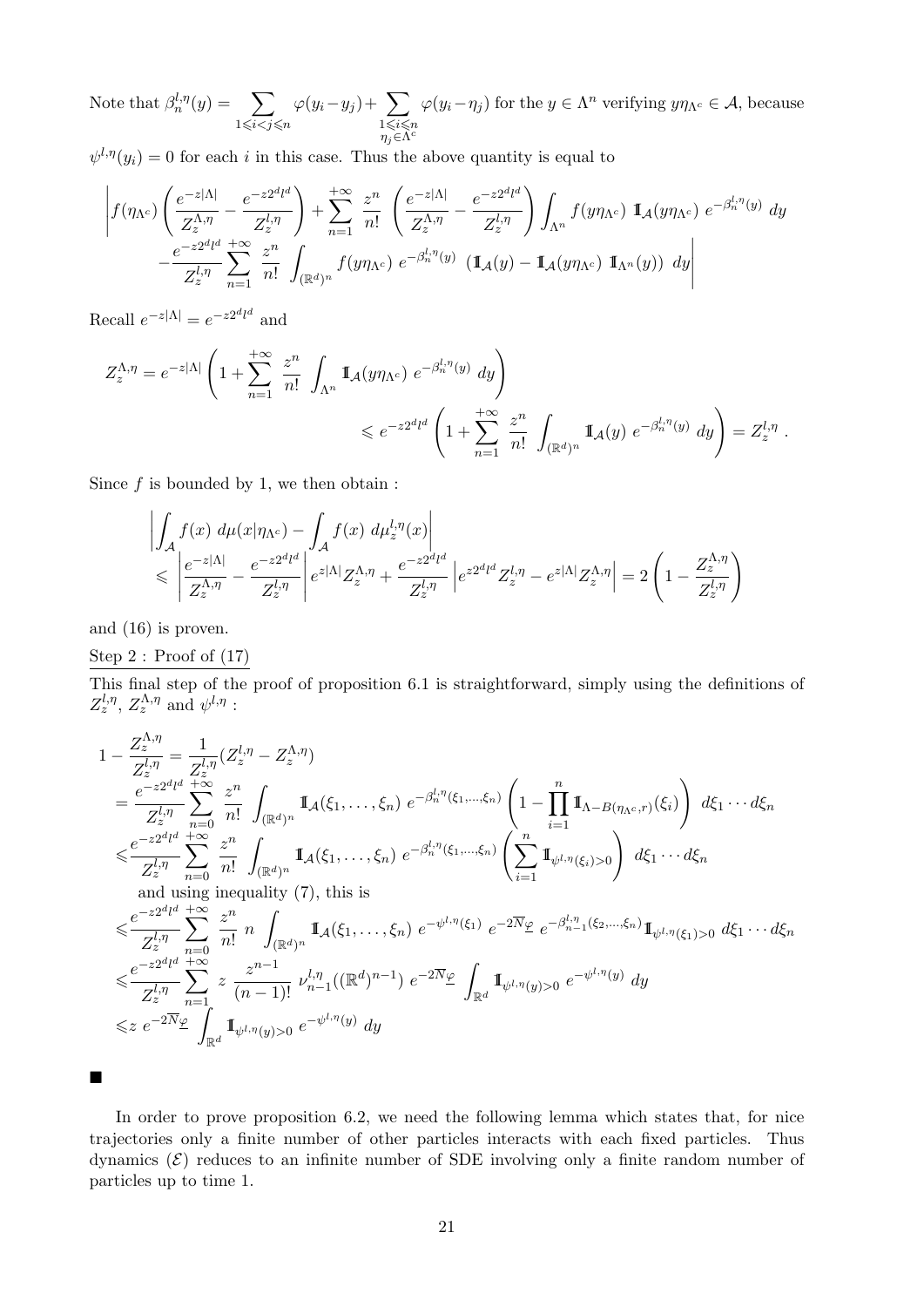**Lemma 6.3** Let us assume that the path  $X \in \mathcal{C}([0,1])$  does not belong to  $\mathcal{B}(m,\rho+m,\varepsilon)$  for some  $\varepsilon \in 1/\mathbb{N}^*$ , some  $m \in \mathbb{N}^*$  and some  $\rho \in \mathbb{N}^*$ . For k in  $\{0, 1, \cdots, m-1\}$  we define  $J_k(X)$  as the set of indices  $i \in \mathbb{N}$  such that either  $|X_i(\frac{k}{n})|$  $\frac{k}{m}$ )| $\leqslant \rho + m^2 - km + R + \varepsilon$  or  $X_i(\frac{k}{m})$  $\frac{k}{m}$ ) belongs to some  $(R+\varepsilon)$ -chain of particles which intersects  $\ddot{B}(0, \rho+m^2-km+R+\varepsilon)$ . Then the following inclusions hold :

$$
\{i \in \mathbb{N}, |X_i(0)| \leqslant \rho\} \subset J_{m-1}(X) \subset \cdots \subset J_{k+1}(X) \subset J_k(X) \subset \cdots \subset J_0(X).
$$

Particles of  $J_k(X)$  stay around the origin in the following sense:

$$
\forall i \in J_k(X) \quad \forall t \in [\frac{k}{m}, \frac{k+1}{m}] \qquad |X_i(t)| \leq \rho + m^2 + m + 1.
$$

They are also far away from the others :

$$
\forall i \in J_k(X) \quad \forall j \notin J_k(X) \quad \forall t \in [\frac{k}{m}, \frac{k+1}{m}] \qquad |X_i(t) - X_j(t)| > R + \frac{\varepsilon}{2}.
$$
 (18)

#### Proof of lemma 6.3

The set  $J_k(X)$  is defined as the set of indices  $i \in \mathbb{N}$  such that  $X_i(\frac{k}{n})$  $\frac{k}{m}$ ) belongs to  $B(0, \rho + m^2$  $km + R + \varepsilon$  or is connected to  $B(0, \rho + m^2 - km + R + \varepsilon)$  by some  $(R + \varepsilon)$ -chain of particles of  $X(\frac{k}{n})$  $\frac{k}{m}$ ); thus

$$
\forall j \notin J_k(X) \qquad |X_j(\frac{k}{m})| > \rho + m^2 - km + R + \varepsilon
$$

and

$$
\forall i \in J_k(X) \quad \forall j \notin J_k(X) \qquad |X_i(\frac{k}{m}) - X_j(\frac{k}{m})| > R + \varepsilon
$$

Since  $X \notin \mathcal{B}(m, \rho+m, \varepsilon)$  then  $X(\frac{k}{n})$  $\frac{k}{m}$ ) does not include any  $(R+\varepsilon)$ -chain of particles with diameter greater than  $m - R - \varepsilon$ :

$$
\forall i \in J_k(X) \qquad |X_i(\frac{k}{m})| \leqslant (\rho + m^2 - km + R + \varepsilon) + (m - R - \varepsilon) = \rho + m^2 - (k - 1)m \tag{19}
$$

Again since  $X \notin \mathcal{B}(m, \rho+m, \varepsilon)$ , no particle of X entering  $B(0, \rho+m+2m^2)$  moves for more than ε  $\frac{\varepsilon}{4}$  during a time period of length  $\frac{1}{m}$ :

$$
\forall i \in J_k(X) \quad \forall j \notin J_k(X) \quad \forall t \in [\frac{k}{m}, \frac{k+1}{m}] \qquad |X_i(t) - X_j(t)| > R + \frac{\varepsilon}{2}
$$

and

$$
\forall i \in J_k(X) \quad \forall t \in [\frac{k}{m}, \frac{k+1}{m}] \qquad |X_i(t)| \leq \rho + m^2 - (k-1)m + \frac{\varepsilon}{4} \leq \rho + m^2 + m + 1 \; .
$$

Moreover

$$
\forall j \notin J_k(X) \quad |X_j(\frac{k+1}{m})| > \rho + m^2 - km + \frac{3}{4}\varepsilon > \rho + m^2 - km ;
$$

using (19) this leads to

 $j \notin J_k(X) \implies j \notin J_{k+1}(X)$ 

which implies the decreasing property of the sets  $J_k(X)$ .

Now, using once more the "slow motion" property of  $X$ , we see that

$$
|X_i(0)| \le \rho \implies |X_i(1)| \le \rho + \frac{\varepsilon}{4} m \le \rho + m^2 - (m-1)m + R + \varepsilon \implies i \in J_{m-1}(X)
$$

and the proof is complete.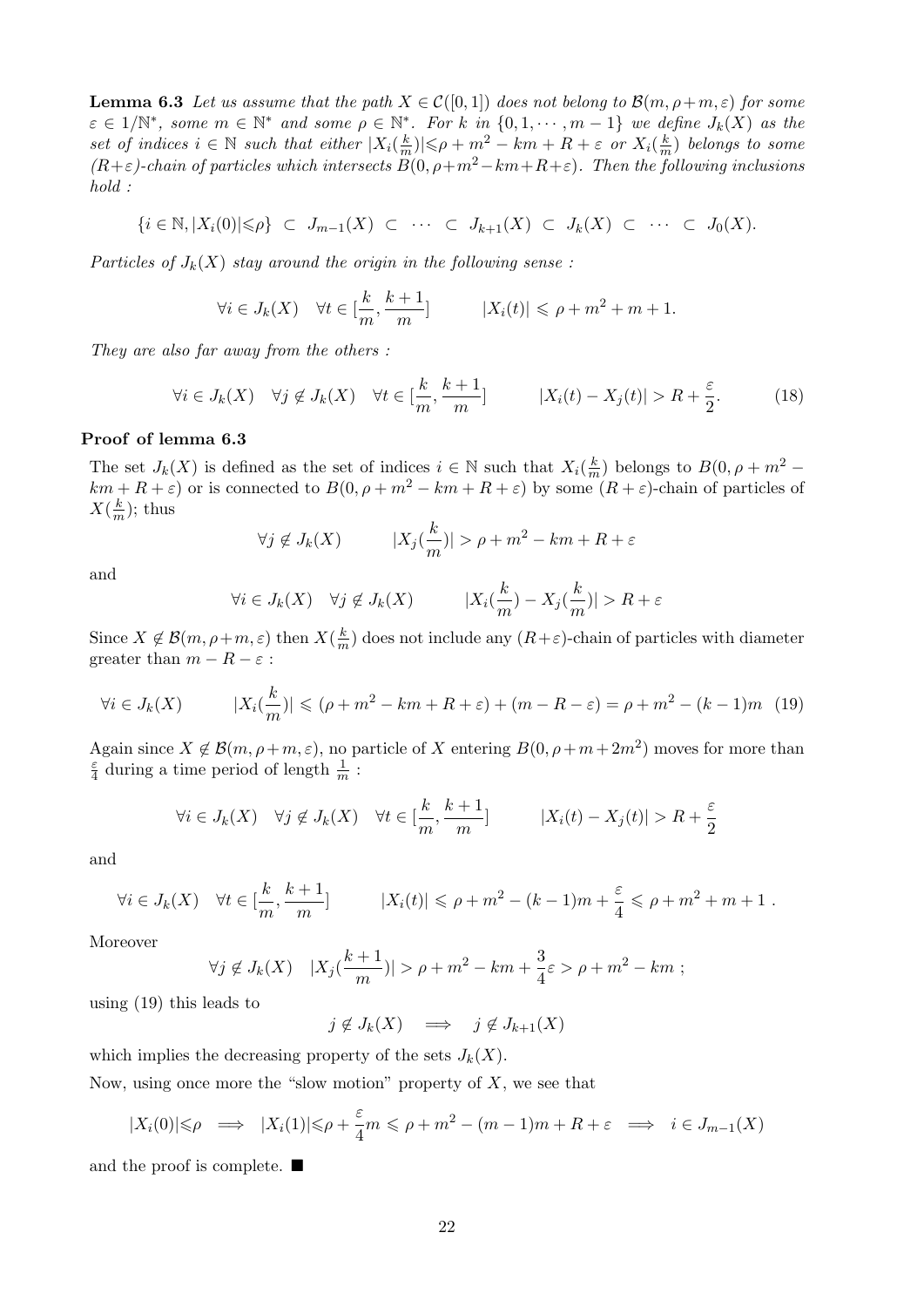#### Proof of proposition 6.2 (i)

In this whole proof,  $x \in \mathcal{A}$ ,  $\omega \in \Omega_0^x$  and  $\rho \in \mathbb{N}^*$  are fixed; we also fix a corresponding  $\varepsilon \in 1/\mathbb{N}$ as in the definition of  $\Omega_0^x$  and an  $l \in \mathbb{N}^*$  greater than (or equal to)  $l_0$  associated to  $\omega$ ,  $\varepsilon$ ,  $\rho$  in the definition of  $\Omega_0^x$ . Consequently,  $m(\rho, l)$  and  $a(\rho, l) = \rho + m(\rho, l)$  are fixed too, and will simply be denoted by m and  $a = \rho + m$ .

Since  $X^{l,x}(\omega, \cdot) \notin \mathcal{B}(m, a, \varepsilon)$  and  $X^{l+1,x}(\omega, \cdot) \notin \mathcal{B}(m, a, \varepsilon)$ , the results obtained in lemma 6.3 hold for  $X^{l,x}(\omega, \cdot)$  and  $X^{l+1,x}(\omega, \cdot)$ . In particular, recalling (12) we have for each k in  $\{0, 1, \cdots, m-1\}$ :

$$
\forall i \in J_k(X^{l,x}(\omega,\cdot)) \quad \forall t \in [\frac{k}{m}, \frac{k+1}{m}] \qquad |X_i^{l,x}(t)| \leq \rho + m^2 + m + 1 < l - r \implies \psi^{l,x}(X_i^{l,x}(t)) = 0
$$

and since

$$
\forall i \in J_k(X^{l,x}(\omega,\cdot)) \quad \forall j \notin J_k(X^{l,x}(\omega,\cdot)) \quad \forall t \in [\frac{k}{m}, \frac{k+1}{m}] \qquad |X_i^{l,x}(t) - X_j^{l,x}(t)| > R + \frac{\varepsilon}{2}
$$

no interaction is possible during the time interval  $\left[\frac{k}{m}\right]$  $\frac{k}{m}$ ,  $\frac{k+1}{m}$  $\frac{n+1}{m}$  between the particles of  $J_k(X^{l,x}(\omega, \cdot))$ and the other particles. In this case equation  $(\mathcal{E}^{l})$  verified by  $X^{l,x}(\omega)$  during the time interval  $\frac{k}{\sqrt{2}}$  $\frac{k}{m}$ ,  $\frac{k+1}{m}$  $\left[\frac{m+1}{m}\right]$  reduces to the following equation  $(\mathcal{E}(k, J_k, X^{l,x}))$  for the indices in  $J_k(X^{l,x}(\omega, \cdot))$ :

$$
\forall i \in J_k(X^{l,x}(\omega,\cdot)), \quad \forall t \in \left[\frac{k}{m}, \frac{k+1}{m}\right],
$$
  
\n
$$
X_i^{l,x}(\omega,t) = X_i^{l,x}(\omega,\frac{k}{m}) + W_i(\omega,t) - W_i(\omega,\frac{k}{m})
$$
  
\n
$$
-\frac{1}{2} \int_{\frac{k}{m}}^t \sum_{j \in J_k(X^{l,x}(\omega,\cdot))} \nabla \varphi(X_i^{l,x}(\omega,s) - X_j^{l,x}(\omega,s)) ds
$$
\n
$$
+ \int_{\frac{k}{m}}^t \sum_{j \in J_k(X^{l,x}(\omega,\cdot))} (X_i^{l,x}(\omega,s) - X_j^{l,x}(\omega,s)) dL_{ij}^{l,x}(\omega,s)
$$
\n(20)

For the same reasons, the equation  $(\mathcal{E}^{l+1})$  verified by  $X^{l+1,x}(\omega, \cdot)$  during the time interval  $\left[\frac{k}{n}\right]$  $\frac{k}{m}$ ,  $\frac{k+1}{m}$  $\frac{n+1}{m}$ reduces to the following equation  $(\mathcal{E}(k, J_k, X^{l+1,x}))$  for the indices in  $J_k(X^{l+1,x}(\omega, \cdot))$ :

$$
\forall i \in J_k(X^{l+1,x}(\omega,\cdot)), \quad \forall t \in \left[\frac{k}{m}, \frac{k+1}{m}\right],
$$
  
\n
$$
X_i^{l+1,x}(\omega,t) = X_i^{l+1,x}(\omega,\frac{k}{m}) + W_i(\omega,t) - W_i(\omega,\frac{k}{m})
$$
  
\n
$$
-\frac{1}{2} \int_{\frac{k}{m}}^t \sum_{j \in J_k(X^{l+1,x}(\omega,\cdot))} \nabla \varphi(X_i^{l+1,x}(\omega,s) - X_i^{l+1,x}(\omega,s)) ds
$$
\n
$$
+ \int_{\frac{k}{m}}^t \sum_{j \in J_k(X^{l+1,x}(\omega,\cdot))} (X_i^{l+1,x}(\omega,s) - X_i^{l+1,x}(\omega,s)) dL_{ij}^{l+1,x}(\omega,s)
$$
\n(21)

But since  $X^{l,x}(\omega,0) = X^{l+1,x}(\omega,0) = x$  and  $L^{l,x}(\omega,0) = L^{l+1,x}(\omega,0) = 0$ , the sets  $J_0(X^{l,x}(\omega, \cdot))$ and  $J_0(X^{l+1,x}(\omega, \cdot))$  are equal and equations (20) and (21) coincide for  $k = 0$ . The strong uniqueness of the solution then implies that :

$$
\forall t \in [0, \frac{1}{m}] \quad \forall i, j \in J_0(X^{l,x}(\omega, \cdot)) = J_0(X^{l+1,x}(\omega, \cdot))
$$

$$
X_i^{l,x}(\omega, t) = X_i^{l+1,x}(\omega, t) \text{ and } L_{ij}^{l,x}(\omega, t) = L_{ij}^{l+1,x}(\omega, t)
$$

and because  $J_1(X^{l,x}(\omega, \cdot)) \subset J_0(X^{l,x}(\omega, \cdot))$  (and idem for  $J_1(X^{l+1,x}(\omega, \cdot))$ ) this in turn implies that  $J_1(X^{l,x}(\omega, \cdot)) = J_1(X^{l+1,x}(\omega, \cdot)).$  But again, since

$$
\forall i, j \in J_1(X^{l,x}(\omega, \cdot)) = J_1(X^{l+1,x}(\omega, \cdot)) \quad X_i^{l,x}(\omega, \frac{1}{m}) = X_i^{l+1,x}(\omega, \frac{1}{m}) \text{ and } L_{ij}^{l,x}(\omega, \frac{1}{m}) = L_{ij}^{l+1,x}(\omega, \frac{1}{m})
$$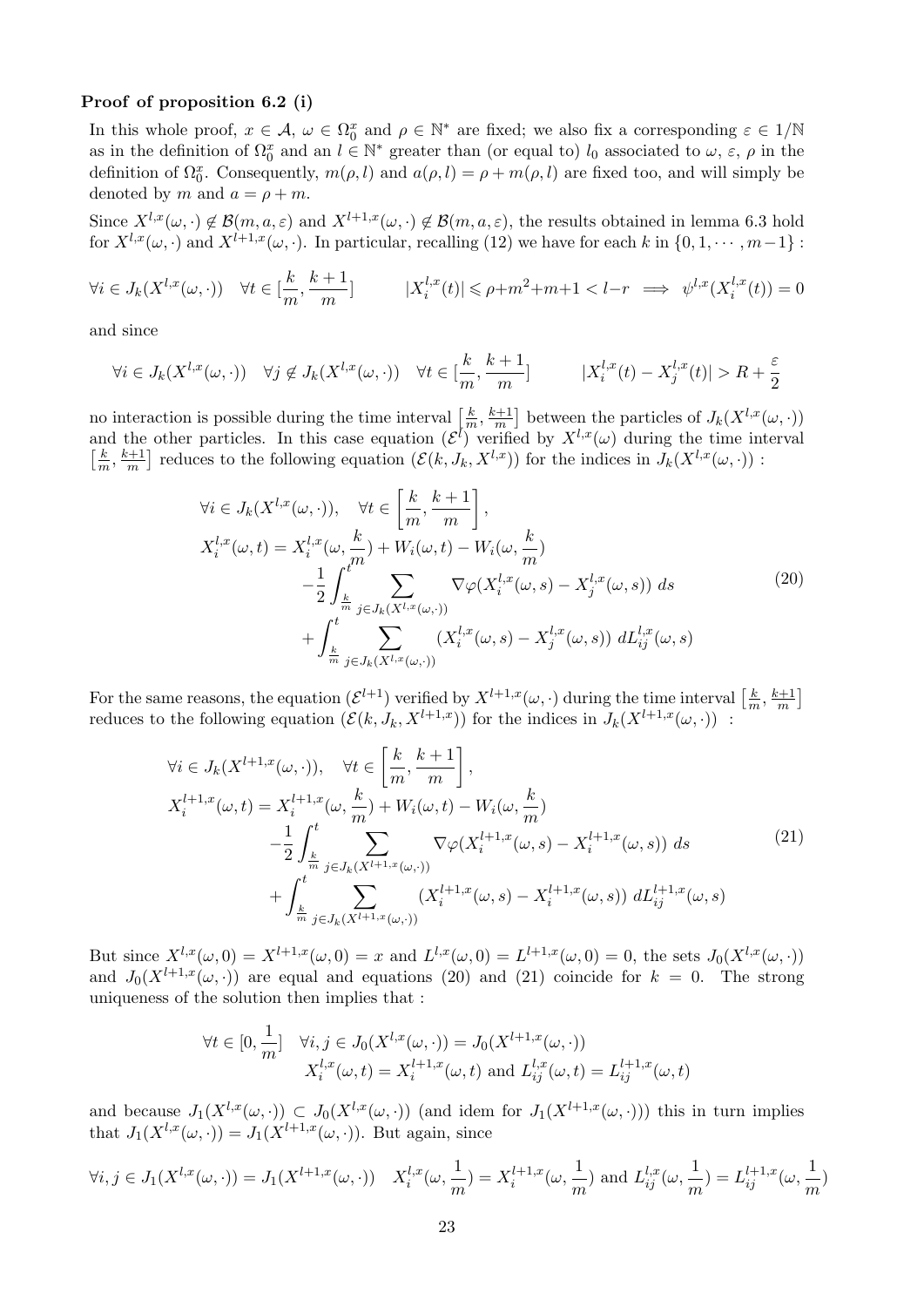equations (20) and (21) coincide for  $k = 1$ , and the strong uniqueness implies the equality of  $X_i^{l,x}$  $i_i^{l,x}(\omega, t)$  and  $X_i^{l+1,x}$  $i^{l+1,x}_{i}(\omega, t)$  (and  $L^{l,x}_{ij}(\omega, t)$ ,  $L^{l+1,x}_{ij}(\omega, t)$ ) for i in  $J_1(X^{l,x}(\omega, \cdot)) = J_1(X^{l+1,x}(\omega, \cdot))$ and t in  $\left[\frac{1}{m},\frac{2}{m}\right]$  $\frac{2}{m}$ , which in turn implies that  $J_2(X^{l,x}(\omega, \cdot)) = J_2(X^{l+1,x}(\omega, \cdot)).$ 

By induction, we thus obtain that

$$
\forall k \in \{1, \ldots, m-1\} \quad J_k(X^{l,x}(\omega, \cdot)) = J_k(X^{l+1,x}(\omega, \cdot))
$$

and

$$
\forall k \in \{1, \dots, m-1\} \quad \forall i, j \in J_k(X^{l,x}(\omega, \cdot)) \quad \forall t \in \left[0, \frac{k+1}{m}\right]
$$

$$
X_i^{l,x}(\omega, t) = X_i^{l+1,x}(\omega, t) \text{ and } L_{ij}^{l,x}(\omega, t) = L_{ij}^{l+1,x}(\omega, t).
$$

Using the inclusion chain  $\{i \in \mathbb{N}, |x_i| \leqslant \rho\} \subset J_{m-1}(X) \subset \cdots \subset J_1(X) \subset J_0(X)$  which holds for  $X = X^{l,x}(\omega, \cdot)$  and  $X = X^{l+1,x}(\omega, \cdot)$  because  $X^{l,x}(\omega, 0) = X^{l+1,x}(\omega, 0) = x$ , we obtain that  $X_i^{l,x}$  $i^{l,x}(\omega, \cdot)$  and  $X_i^{l+1,x}$  $\sum_{i}^{l+1,x}(\omega, \cdot)$  are equal on [0, 1] for *i*'s such that  $|x_i| \leqslant \rho$  and the same result holds for  $(L_{ij}^{l,x}(\omega,\cdot))_{i,j}$  and  $(L_{ij}^{l+1,x}(\omega,\cdot))_{i,j}$  because both local times coincide if j in  $J_0(X^{l,x}(\omega,\cdot))$  and identically vanish otherwise. Since  $\rho$  may be chosen arbitrary large, proposition 6.2(i) is proven.  $\blacksquare$ 

#### Proof of proposition 6.2 (ii)

Recall that  $M$  is endowed with the vague topology, i.e.

$$
(\xi^n)_n \xrightarrow[n \to +\infty]{\text{in } \mathcal{M}} \xi^\infty \iff \forall f \in \mathcal{C}_c(\mathbb{R}^d) \sum_i f(\xi_i^n) \xrightarrow[n \to +\infty]{\text{in } \mathcal{M}} \sum_i f(\xi_i^\infty)
$$

where  $C_c(\mathbb{R}^d)$  is the space of continuous functions with compact support.

Then the convergence of  $(X^{l,x}(\omega, \cdot))_l$  takes place in  $\mathcal{C}([0, 1], \mathcal{M})$  if and only if

$$
\forall f \in \mathcal{C}_c(\mathbb{R}^d) \qquad \sum_i f(X_i^{l,x}(\omega, t)) \longrightarrow \sum_{l \to +\infty} f(X_i^{\infty, x}(\omega, t)) \text{ uniformly in } t \in [0, 1]
$$

Since f has a compact support, all the terms in the above sum vanish except at most for a finite number of indices. Thus the convergence follows directly from proposition 6.2 (i), where the stationarity was proven uniformly on compact time intervals.  $\blacksquare$ 

#### Proof of proposition 6.2 (iii)

The convergence in  $\mathcal{C}(\mathbb{R}^+, \mathcal{M})$  is defined as the convergence in  $\mathcal{C}([0, 1], \mathcal{M})$ . We then have to prove that for each bounded continuous function g on  $\mathcal{C}([0,1],\mathcal{M})$ 

$$
\int \int g(X^{l,x}(\omega,\cdot))dP(\omega)d\mu(x) \longrightarrow \longrightarrow \int \int g(X^{\infty,x}(\omega,\cdot))dP(\omega)d\mu(x)
$$

This is obvious by proposition 6.2 (ii) and the dominated convergence theorem.  $\blacksquare$ 

## 7 Proofs of the main results

Theorem 3.2, theorem 3.3 and proposition 3.4 are now direct consequences of Propositions 7.1, 7.5 and 7.6 enounced and proved in this section. In order to prove these propositions, we need some more notations. We first fix  $x \in \mathcal{A}$ . For  $\tilde{m} \in \mathbb{N}^*$ ,  $\tilde{a} \geq 1$  and  $\varepsilon \in 1/\mathbb{N}$  fixed, let  $\Omega^x(\tilde{m}, \tilde{a}, \varepsilon)$  be the set of  $\omega$ 's such that  $X^{l,x}(\omega, \cdot)$  does not belong to  $\tilde{\mathcal{B}}(\tilde{m}, \tilde{a}, \varepsilon)$  for an infinite number of indices  $l$ :

$$
\Omega^x(\tilde{m}, \tilde{a}, \varepsilon) = \left\{ \omega \in \Omega \; : \forall p \in \mathbb{N} \; \exists l \geqslant p, \; X^{l,x}(\omega,.) \notin \tilde{\mathcal{B}}(\tilde{m}, \tilde{a}, \varepsilon) \right\} = \limsup_{l \to +\infty} \{ X^{l,x} \notin \tilde{\mathcal{B}}(\tilde{m}, \tilde{a}, \varepsilon) \}
$$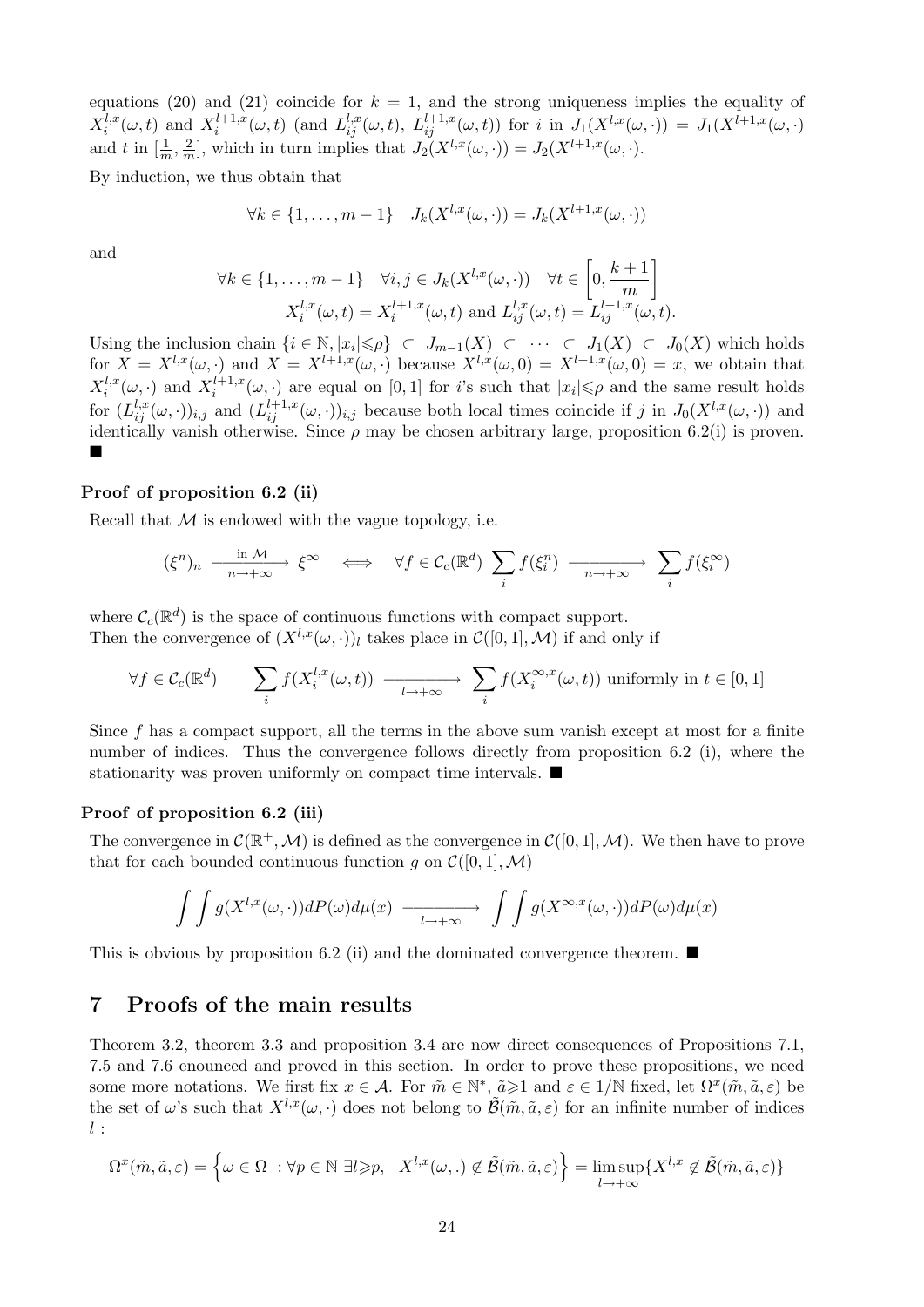We also define

$$
\Omega_1^x = \left\{ \omega \in \Omega \text{ s.t. } \forall \varepsilon \in 1/\mathbb{N} \text{ for } \rho \text{ large enough and for an infinite number of } l \text{'s } X^{l,x} \notin \tilde{\mathcal{B}}(\rho, R, \varepsilon) \right\}
$$

$$
= \bigcap_{\varepsilon \in 1/\mathbb{N}} \liminf_{\rho \to +\infty} \Omega^x(\rho, R, \varepsilon) \tag{22}
$$

We have the following result :

**Proposition 7.1** For every  $x \in A$  and  $\omega \in \Omega_0^x \cap \Omega_1^x$ , the process  $(X^{\infty,x}(\omega,.), L_{ij}^{\infty,x}(\omega,.))$  satisfies equation ( $\mathcal{E}$ ) with  $X^{\infty,x}(\omega,0) = x$ . Thus, for any  $x \in \underline{\underline{A}} = \{ \xi \in \mathcal{A} : P(\Omega_0^{\xi} \cap \Omega_1^{\xi}) \}$  $\binom{\xi}{1} = 1$ , the process  $(X^{\infty,x}, L_{ij}^{\infty,x})$  is a solution of  $(\mathcal{E})$ with initial condition x. Moreover for each  $z < z_c$  and  $\mu \in \mathcal{G}(z)$   $\mu(\underline{\mathcal{A}}) = 1$ .

Before proving this proposition, we first establish some useful results on  $\Omega^x(\tilde{m}, \tilde{a}, \varepsilon)$  and  $\Omega_1^x$ .

**Lemma 7.2** For each  $\mu \in \mathcal{G}(z)$ , for each  $\varepsilon \in 1/\mathbb{N}$ ,  $\tilde{m} \in \mathbb{N}^*$  and  $\tilde{a} \geq 1$ , one has

$$
\int P(\Omega^x(\tilde{m}, \tilde{a}, \varepsilon)^c) d\mu(x) \leq z C'_d e^{-2\overline{N}\varphi} \tilde{a}^d \tilde{m}^{2d} \exp\left(-\frac{\varepsilon^2}{96}\tilde{m}\right)
$$

$$
\int P(\Omega_1^x) d\mu(x) = 1
$$

 $As\ a\ corollary:$ 

**Lemma 7.3** For each  $\tilde{m} \in \mathbb{N}^*$ ,  $\tilde{a} \geq 1$  and  $\varepsilon \in 1/\mathbb{N}$  one also has

$$
\forall \omega \in \Omega_0^x \cap \Omega^x(\tilde{m}, \tilde{a}, \varepsilon) \qquad X^{\infty, x}(\omega, \cdot) \notin \tilde{\mathcal{B}}(\tilde{m}, \tilde{a}, \varepsilon)
$$

and consequently

$$
\forall x \in \mathcal{A} \quad \forall \omega \in \Omega_0^x \cap \Omega_1^x \quad \forall \varepsilon \in 1/\mathbb{N} \quad \exists \rho_0 \ s.t. \ \forall \rho \geqslant \rho_0 \quad X^{\infty, x}(\omega, \cdot) \notin \tilde{\mathcal{B}}(\rho, R, \varepsilon)
$$

**Proof of lemma 7.2** By definition of  $\Omega(\tilde{m}, \tilde{a}, \varepsilon)$  one has

$$
\Omega^x(\tilde{m}, \tilde{a}, \varepsilon)^c = \liminf_{l \to +\infty} \left\{ \omega \in \Omega \text{ s.t. } X^{l,x}(\omega, \cdot) \in \tilde{\mathcal{B}}(\tilde{m}, \tilde{a}, \varepsilon) \right\}.
$$

By Fatou lemma

$$
\int P(\Omega^x(\tilde{m}, \tilde{a}, \varepsilon)^c) d\mu(x) \leq \liminf_{l \to +\infty} \int P(X^{l,x}(\omega, \cdot) \in \tilde{\mathcal{B}}(\tilde{m}, \tilde{a}, \varepsilon)) d\mu(x).
$$

Using inequality (16) (see the proof of proposition 6.1 step 1) applied to the event  $\Theta = \tilde{\mathcal{B}}(\tilde{m}, \tilde{a}, \varepsilon)$ we obtain the following bound :

$$
\int P(\Omega^x(\tilde{m}, \tilde{a}, \varepsilon)^c) d\mu(x) \leq \liminf_{l \to +\infty} \int_{\mathcal{A}} Q_z^{l, \eta}(\tilde{\mathcal{B}}(\tilde{m}, \tilde{a}, \varepsilon)) d\mu(\eta) + 2 \int_{\mathcal{A}} \left(1 - \frac{Z_z^{\Lambda, \eta}}{Z_z^{l, \eta}}\right) d\mu(\eta);
$$

thus by proposition 5.6

$$
\int P(\Omega^x(\tilde{m}, \tilde{a}, \varepsilon)^c) d\mu(x)
$$
\n
$$
\leqslant \int_{\mathcal{A}} z C'_d e^{-2\overline{N}} \varrho \tilde{a}^d \tilde{m}^{2d} \exp\left(-\frac{\varepsilon^2}{96}\tilde{m}\right) d\mu(\eta) + 2 \lim_{l \to +\infty} \int_{\mathcal{A}} \left(1 - \frac{Z_2^{\Lambda, \eta}}{Z_z^{l, \eta}}\right) d\mu(\eta)
$$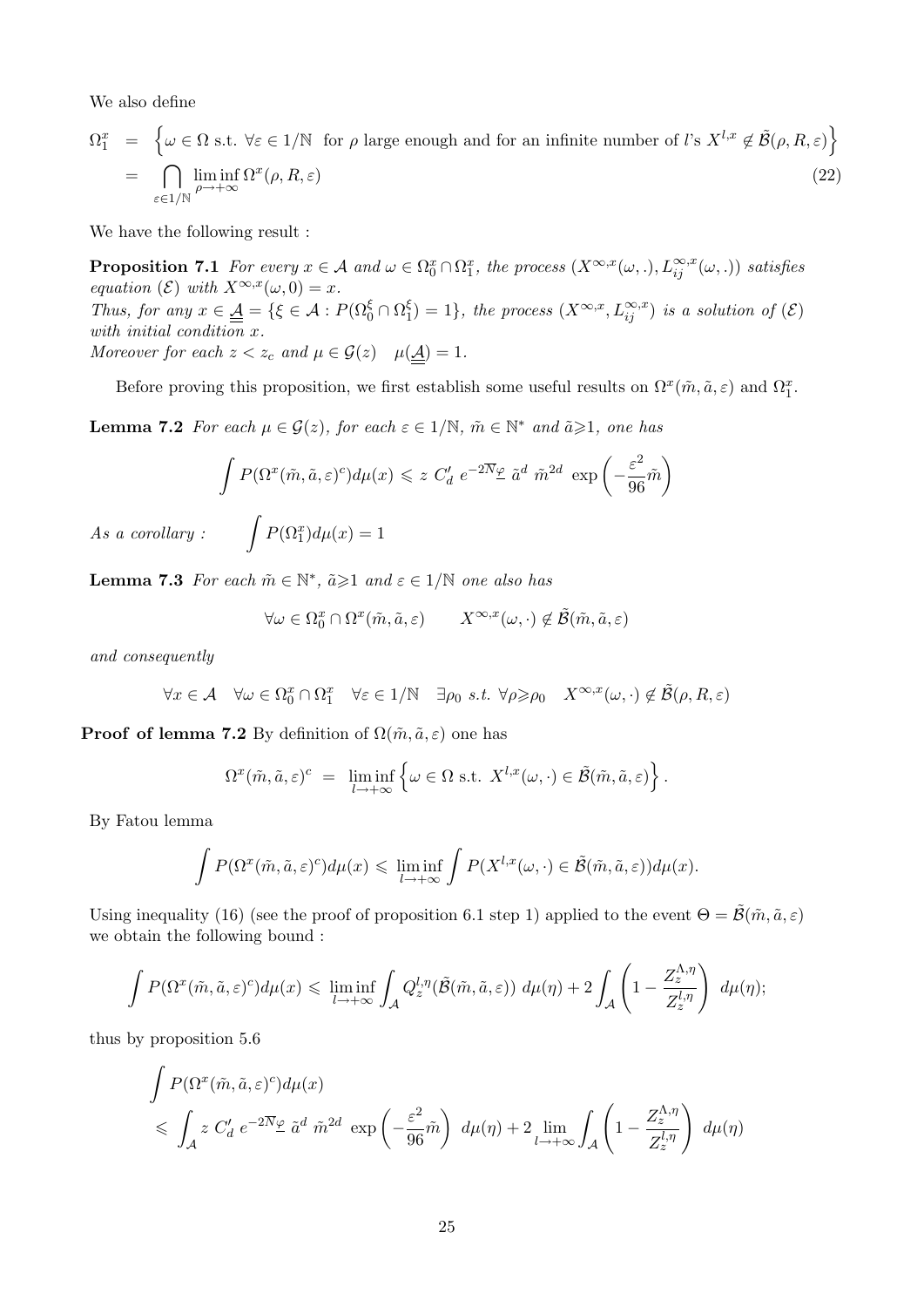Inequality (17) implies that  $\lim_{l \to +\infty}$ Z  $\mathcal A$  $\sqrt{ }$  $1-\frac{Z_{z}^{\Lambda,\eta}}{I_{n}}$  $Z_{z}^{l,\eta}$  $\setminus$  $d\mu(\eta) = 0$  thus

$$
\int P(\Omega^x(\tilde{m}, \tilde{a}, \varepsilon)^c) d\mu(x) \leqslant z C'_d e^{-2\overline{N}} \varrho \tilde{a}^d \tilde{m}^{2d} \exp\left(-\frac{\varepsilon^2}{96} \tilde{m}\right).
$$

Replacing  $\tilde{m}, \tilde{a}$  by  $\rho, R$  in the above inequality, we obtain :

$$
\forall \varepsilon \in 1/\mathbb{N} \qquad \sum_{\rho=1}^{+\infty} \int P(\Omega^x(\rho, R, \varepsilon)^c) d\mu(x) < +\infty.
$$

By Borel-Cantelli lemma, this leads to :

$$
\forall \varepsilon \in 1/\mathbb{N} \qquad \int P(\limsup_{\rho \to +\infty} \Omega^x(\rho, R, \varepsilon)^c) d\mu(x) = 0
$$

and consequently

$$
\int P((\Omega_1^x)^c) d\mu(x) = \int P(\bigcup_{\varepsilon \in 1/\mathbb{N}} \limsup_{\rho \to +\infty} \Omega^x(\rho, R, \varepsilon)^c) d\mu(x) = 0.
$$

# $\blacksquare$

#### Proof of lemma 7.3

According to proposition 6.2(i)

$$
\forall x \in \mathcal{A} \quad \forall \omega \in \Omega_0^x \quad \forall i \in \mathbb{N} \quad \exists l_0 \in \mathbb{N} \quad \forall l \geqslant l_0 \qquad X_i^{\infty, x}(\omega, \cdot) = X_i^{l, x}(\omega, \cdot) \text{ on } [0, 1].
$$

Consequently, for  $x \in A$  and  $\omega \in \Omega^x(\tilde{m}, \tilde{a}, \varepsilon) \cap \Omega_0^x$  and for  $i \in \mathbb{N}$ , there exists an  $l \geq l_0$  such that  $X^{l,x}(\omega, \cdot) \notin \tilde{\mathcal{B}}(\tilde{m}, \tilde{a}, \varepsilon)$ , i.e.

$$
X_i^{\infty,x}(\omega,\cdot) = X_i^{l,x}(\omega,\cdot) \text{ on } [0,1] \quad \text{ and } \quad w(X_i^{l,x}(\omega,\cdot),\frac{1}{\tilde{m}}) \leq \frac{\varepsilon}{4} \text{ or } \forall t \leq 1, \ |X_i^{l,x}(\omega,t)| > \tilde{a} + 2\tilde{m}^2
$$

Thus

$$
\forall x \in \mathcal{A} \quad \forall \omega \in \Omega^x(\tilde{m}, \tilde{a}, \varepsilon) \cap \Omega_0^x \quad \forall i \in \mathbb{N} \quad w(X_i^{\infty, x}(\omega, \cdot), \frac{1}{\tilde{m}}) \leq \frac{\varepsilon}{4} \text{ or } \forall t \leq 1, \ |X_i^{\infty, x}(\omega, t)| > \tilde{a} + 2\tilde{m}^2.
$$
  
By definition of  $\Omega_1^x$ ,  $\forall x \in \mathcal{A} \quad \forall \omega \in \Omega_0^x \cap \Omega_1^x \quad \forall \varepsilon \in 1/\mathbb{N} \quad \exists \rho_0 \text{ s.t. } \forall \rho \geq \rho_0 \quad \omega \in \Omega^x(\rho, R, \varepsilon)$  thus

$$
\forall x \in \mathcal{A} \quad \forall \omega \in \Omega_0^x \cap \Omega_1^x \quad \forall \varepsilon \in 1/\mathbb{N} \quad \exists \rho_0 \text{ s.t. } \forall \rho \ge \rho_0 \quad \forall i \in \mathbb{N}
$$

$$
w(X_i^{\infty, x}(\omega, \cdot), \frac{1}{\rho}) \le \frac{\varepsilon}{4} \text{ or } \forall t \le 1, \ |X_i^{\infty, x}(\omega, t)| > R + 2\rho^2
$$

that is  $\forall x \in \mathcal{A} \quad \forall \omega \in \Omega_0^x \cap \Omega_1^x \quad \forall \varepsilon \in 1/\mathbb{N} \quad \exists \rho_0 \text{ s.t. } \forall \rho \geqslant \rho_0 \quad X^{\infty,x}(\omega, \cdot) \notin \tilde{\mathcal{B}}(\rho, R, \varepsilon).$ 

#### Proof of proposition 7.1

Let us fix  $\mu \in \mathcal{G}(z)$  for some  $z < z_c$ . As corollary of proposition 6.1 and lemma 7.2,  $\int P(\Omega_0^x \cap$  $\Omega_1^x d\mu(x) = 1$ . This proves that for  $\mu$ -almost every x in  $\mathcal{A}, P(\Omega_0^x \cap \Omega_1^x) = 1$  and then  $\mu(\underline{\mathcal{A}}) = 1$ . We fix now  $x \in \mathcal{A}$  and  $\omega \in \Omega_0^x \cap \Omega_1^x$ .

We first use the fact that  $\omega \in \Omega_0^x$ . For  $\varepsilon \in 1/N$  smaller than  $\varepsilon_0$  corresponding to  $\omega$  in the definition of  $\Omega_0^x$ , for each  $\rho \in \mathbb{N}^*$ , for each  $l \geqslant \rho + 1$  greater than  $l_0$  associated to  $\omega$ ,  $\varepsilon$ ,  $\rho$ , we have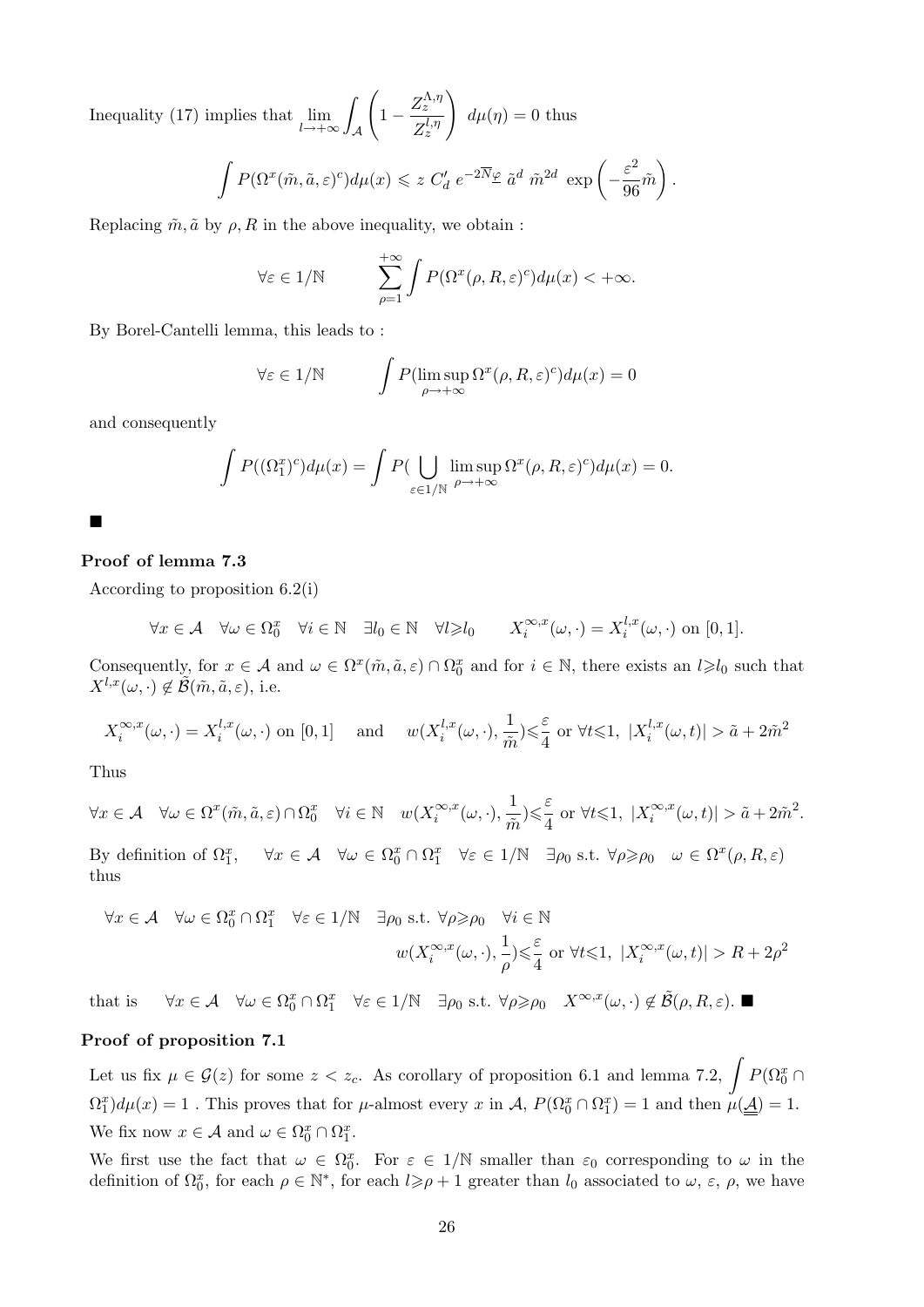$X^{l,x}(\omega, \cdot) \notin \mathcal{B}(m(\rho, l), \rho + m(\rho, l), \varepsilon)$ . Lemma 6.3 and inequality (12) then imply, as in the proof of proposition 6.2(i), that  $X_i^{l,x}$  $\left| \sum_{i}^{l,x}(\omega,t) \right| < l-r$  for  $t \in [0,1]$  and for i's such that  $|x_i| \leqslant \rho$ . Equation  $(\mathcal{E}^l)$  then reduces to the simpler equation :

$$
\forall \omega \in \Omega_0^x \cap \Omega_1^x \quad \forall \rho \in \mathbb{N}^* \quad \exists l_0 \text{ s.t. } \forall l \ge l_0 \quad \forall i \text{ s.t. } |x_i| \le \rho \quad \forall t \in [0, 1] X_i^{l,x}(\omega, t) = x_i + W_i(\omega, t) - \frac{1}{2} \int_0^t \sum_{j \in \mathbb{N}} \nabla \varphi(X_i^{l,x}(\omega, s) - X_j^{l,x}(\omega, s)) ds + \int_0^t \sum_{j \in \mathbb{N}} (X_i^{l,x}(\omega, s) - X_j^{l,x}(\omega, s)) dL_{ij}^{l,x}(\omega, s).
$$
\n(23)

Since  $\omega$  belongs to  $\Omega_1^x$  too, for each  $\varepsilon \in 1/\mathbb{N}^*$  there exists  $\rho_0$  such that  $\omega \in \Omega^x(\rho, R, \varepsilon)$  for each  $\rho \geqslant \rho_0$ . Let us fix such a  $\rho$ . Since  $\omega \in \Omega^x(\rho, R, \varepsilon)$ , there exists an infinite number of indices l such that  $X^{l,x}(\omega, \cdot) \notin \tilde{\mathcal{B}}(\rho, R, \varepsilon)$ . Remark that  $R + 2\rho^2 \geqslant \rho + \frac{\varepsilon}{4}$  $\frac{\varepsilon}{4}\rho + R$  so for *l*'s such that  $X^{l,x}(\omega, \cdot) \notin \tilde{\mathcal{B}}(\rho, R, \varepsilon)$ we have :

$$
\forall i \in \mathbb{N} \qquad |x_i| \leq \rho \implies \forall t \in [0,1] \quad |X_i^{l,x}(\omega,t)| \leq \rho + \frac{\varepsilon}{4}\rho
$$
  

$$
\forall j \in \mathbb{N} \qquad |x_i| > \rho + \frac{\varepsilon}{2}\rho + R \implies \forall t \in [0,1] \quad |X_j^{l,x}(\omega,t)| > \rho + \frac{\varepsilon}{4}\rho + R
$$
 (24)

Equation (23) holds for these indices l provided  $l \ge l_0(\omega, \rho, \varepsilon)$  and in this case we may replace the sums over  $j \in \mathbb{N}$  by sums over  $\{j, |x_j| \leqslant \rho + \frac{\varepsilon}{2}\}$  $\frac{\varepsilon}{2}\rho + R$ , due to  $(24)$ .

$$
\forall \omega \in \Omega_0^x \cap \Omega_1^x \quad \forall \varepsilon \in 1/\mathbb{N} \quad \exists \rho_0 \text{ s.t. } \forall \rho \ge \rho_0
$$
  
for an infinite number of *l*'s and for all *i* s.t.  $|x_i| \le \rho \quad \forall t \in [0, 1]$   

$$
X_i^{l,x}(\omega, t) = x_i + W_i(\omega, t) - \frac{1}{2} \int_0^t \sum_{\{j : |x_j| \le \rho + \frac{\varepsilon}{2}\rho + R\}} \nabla \varphi(X_i^{l,x}(\omega, s) - X_j^{l,x}(\omega, s)) ds
$$

$$
+ \int_0^t \sum_{\{j : |x_j| \le \rho + \frac{\varepsilon}{2}\rho + R\}} (X_i^{l,x}(\omega, s) - X_j^{l,x}(\omega, s)) dL_{ij}^{l,x}(\omega, s)
$$
(25)

Since the set  $\{j : |x_j| \leqslant \rho + \frac{\varepsilon}{2}\}$  $\frac{\varepsilon}{2}\rho + R$ } is finite, using proposition 6.2(i) we can choose l large enough such that (25) holds and

$$
\forall j \text{ s.t. } |x_j| \leq \rho + \frac{\varepsilon}{2}\rho + R
$$
  $X_j^{l,x}(\omega, \cdot) = X_j^{\infty, x}(\omega, \cdot) \text{ on } [0, 1].$ 

Consequently

$$
\forall \omega \in \Omega_0^x \cap \Omega_1^x \quad \forall \varepsilon \in 1/\mathbb{N} \quad \exists \rho_0 \text{ s.t. } \forall \rho \ge \rho_0 \quad \forall i \text{ s.t. } |x_i| \le \rho \quad \forall t \in [0, 1]
$$
\n
$$
X_i^{\infty, x}(\omega, t) = x_i + W_i(\omega, t) - \frac{1}{2} \int_0^t \sum_{j, |x_j| \le \rho + \frac{\varepsilon}{2}\rho + R} \nabla \varphi(X_i^{\infty, x}(\omega, s) - X_j^{\infty, x}(\omega, s)) ds
$$
\n
$$
+ \int_0^t \sum_{j, |x_j| \le \rho + \frac{\varepsilon}{2}\rho + R} (X_i^{\infty, x}(\omega, s) - X_j^{\infty, x}(\omega, s)) dL_{ij}^{\infty, x}(\omega, s)
$$
\n(26)

On the other hand, since  $\omega \in \Omega^x(\rho, R, \varepsilon) \cap \Omega_0^x$  for each  $\rho \geq \rho_0$ , lemma 7.3 leads to :  $X^{\infty, x}(\omega, \cdot) \notin$  $\widetilde{\mathcal{B}}(\rho, R, \varepsilon)$ . As already remarked for  $X^{l,x}(\omega, \cdot)$ , this implies that it is equivalent to sum over  $j \in \mathbb{N}$ or over  $\{j, |x_j| \leqslant \rho + \frac{\varepsilon}{2}\}$  $\frac{\varepsilon}{2}\rho + R$ } in the above equation :

$$
\forall \omega \in \Omega_0^x \cap \Omega_1^x \quad \forall \varepsilon \in 1/\mathbb{N} \quad \exists \rho_0 \text{ s.t. } \forall \rho \ge \rho_0 \quad \forall i \text{ s.t. } |x_i| \le \rho \quad \forall t \in [0, 1]
$$
\n
$$
X_i^{\infty, x}(\omega, t) = x_i + W_i(\omega, t) - \frac{1}{2} \int_0^t \sum_{j \in \mathbb{N}} \nabla \varphi(X_i^{\infty, x}(\omega, s) - X_j^{\infty, x}(\omega, s)) ds
$$
\n
$$
+ \int_0^t \sum_{j \in \mathbb{N}} (X_i^{\infty, x}(\omega, s) - X_j^{\infty, x}(\omega, s)) dL_{ij}^{\infty, x}(\omega, s)
$$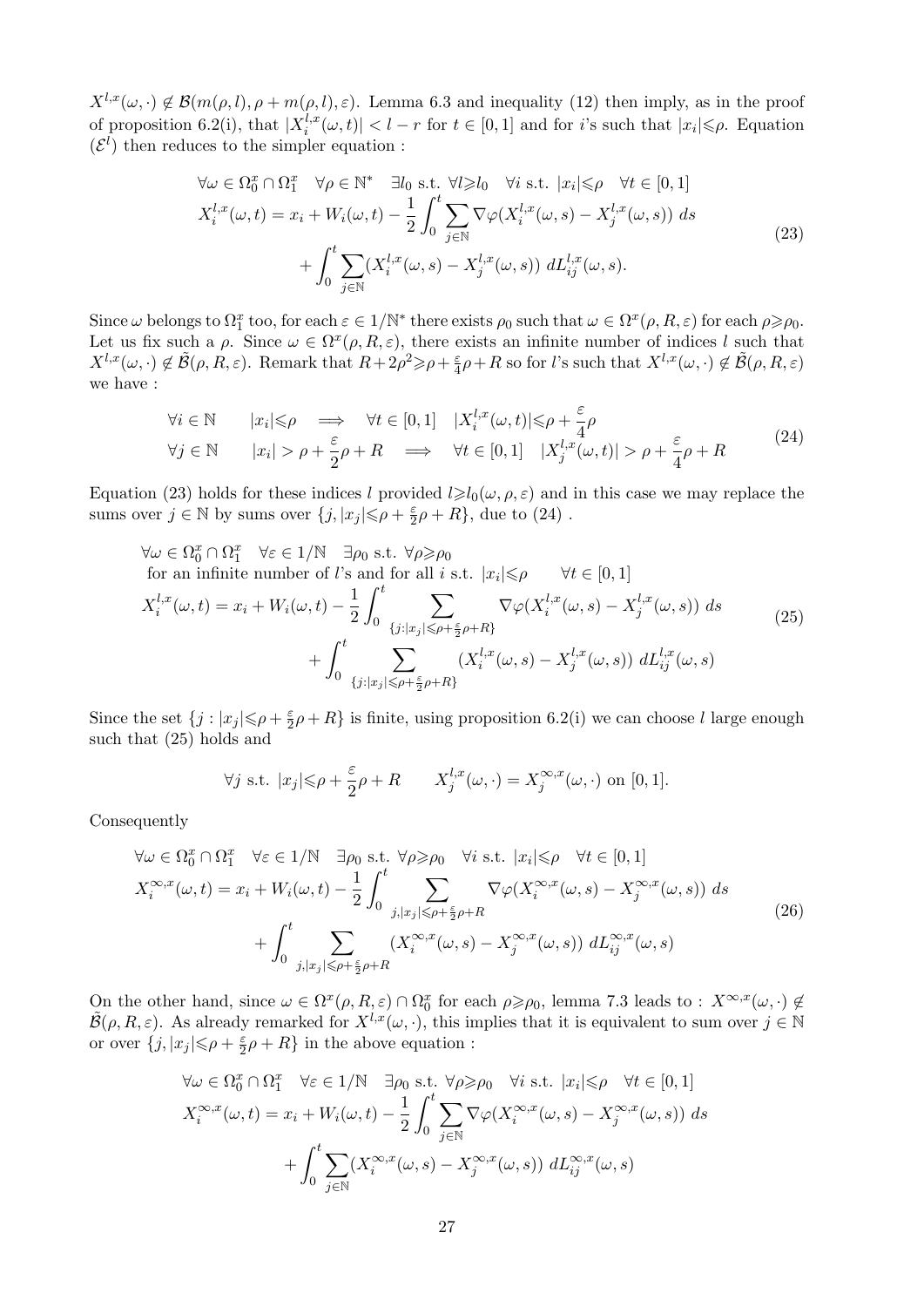Then the equation does not depend on  $\varepsilon$  and  $\rho$  any more. It is simply :

$$
\forall \omega \in \Omega_0^x \cap \Omega_1^x \quad \forall i \in \mathbb{N} \quad \forall t \in [0, 1]
$$
  

$$
X_i^{\infty, x}(\omega, t) = x_i + W_i(\omega, t) - \frac{1}{2} \int_0^t \sum_{j \in \mathbb{N}} \nabla \varphi(X_i^{\infty, x}(\omega, s) - X_j^{\infty, x}(\omega, s)) ds
$$
  

$$
+ \int_0^t \sum_{j \in \mathbb{N}} (X_i^{\infty, x}(\omega, s) - X_j^{\infty, x}(\omega, s)) dL_{ij}^{\infty, x}(\omega, s)
$$

This prove that for  $\omega \in \Omega_0^x \cap \Omega_1^x$ ,  $X^{\infty,x}(\omega, \cdot)$  satisfies  $(\mathcal{E})$  and is such that  $X^{\infty,x}(\omega,0) = x$ .

**Remark 7.4 :**  $\Omega_1^x$  is constructed here as  $\bigcap$ ε∈1/N<sup>∗</sup>  $\liminf_{\rho \to +\infty} \Omega^x(\tilde{m}(\rho), \tilde{a}(\rho), \varepsilon)$  with the choice  $\tilde{m}(\rho) =$ 

 $\rho$  and  $\tilde{a}(\rho) = R$ , but any choice of  $\tilde{m}(\rho), \tilde{a}(\rho)$  such that  $\sum$ ρ  $\tilde{a}(\rho)^d \tilde{m}(\rho)^{2d} \exp \left(-\frac{\varepsilon^2}{2\sigma^2}\right)$  $\left(\frac{\varepsilon^2}{96}\tilde{m}\right) < +\infty$  is convenient to obtain  $\int P(\Omega_1^x) d\mu(x) = 1$  and any choice such that  $\tilde{a}(\rho) + 2\tilde{m}(\rho)^2 \geqslant \rho + \frac{\varepsilon}{4}$  $rac{\varepsilon}{4}\rho+R$ suffices to construct  $X^{\infty,x}$  solution of  $(\mathcal{E})$  on  $\Omega_1^x$ .

**Proposition 7.5** The process  $(X_i^{\infty,x})$  $\sum_{i}^{\infty,x}(t), L_{ij}^{\infty,x}(t), i,j \in \mathbb{N}, t \in \mathbb{R}^+$  is the unique solution of equation (E) with initial point  $x \in \underline{\mathcal{A}}$  inside the class of paths C defined as follows:

 $X \in \mathcal{C}(\mathbb{R}^+, \mathcal{A})$  belongs to  $\overline{\mathcal{C}}$  if there exists  $\varepsilon > 0$  and  $p \in \mathbb{N}^*$  such that for all  $\rho, m_0 \in \mathbb{N}^*$  there exists an integer  $m \geq m_0$ , a sequence  $0 = t_0 < t_1 < \cdots < t_{m'} = 1$  in Q verifying  $t_{k+1} - t_k \leq \frac{1}{n}$  $\frac{1}{m}$  and bounded open sets  $C_0, C_1, \cdots, C_{m'-1}$  in  $\mathbb{R}^d$  which satisfy

$$
B(0, \rho+m) \subset C_{m'-1} \subset B(C_{m'-1}, \varepsilon) \subset C_{m'-2} \subset \cdots \subset B(C_1, \varepsilon) \subset C_0 \subset B(0, \rho+m+m^p)
$$

and

$$
\forall k \in \{0, \cdots, m'-1\} \qquad d\left(\{X_j(u), j \in \mathbb{N}^*, u \in [t_k, t_{k+1}]\}, \partial C_k\right) \geqslant \frac{R}{2} + \frac{\varepsilon}{4}
$$

#### Proof of prop 7.5

We first check that for  $\omega \in \Omega_0^x$ ,  $X^{\infty,x}(\omega, \cdot) \in \mathcal{C}$ :

We choose  $\varepsilon = \varepsilon_0 \le R$  as in the definition of  $\Omega_0^x$  and  $p = 2$ . For each  $\rho$  and  $m_0$  in  $\mathbb{N}^*$ , one may find  $l \geq l_0(\omega, \rho, \varepsilon)$  large enough to have  $m(\rho, l) \geq m_0$ . Then  $m = m(\rho, l)$ ,  $m' = m$ ,  $t_k = \frac{k}{m}$  $\frac{k}{m}$  and

$$
C_k = B\left(0, \rho + m^2 - km + \frac{R+\varepsilon}{2}\right) \cup \bigcup_{i \in J_k(X^{\infty, x}(\omega, \cdot))} B\left(X_i^{\infty, x}(\omega, \frac{k}{m}), \frac{R+\varepsilon}{2}\right)
$$

are convenient choices (Recall lemma 6.3 and the proof of proposition 6.2(i) which implies that

$$
d\left(\{X_j^{\infty}(u), j \in \mathbb{N}^*, u \in [\frac{k}{m}, \frac{k+1}{m}]\}, \partial C_k\right) \geqslant \frac{R}{2} + \frac{\varepsilon_0}{4}
$$

and that  $B(C_k, \varepsilon) \subset B(0, \rho + m^2 - (k-1) + m + \frac{\varepsilon}{4} + \varepsilon) \subset C_{k-1}$ .

The proof of uniqueness is then a direct generalization of the proof of uniqueness for hard core potential made by Tanemura [Tan96], Lemma 5.4; so we omit it (the basic idea is to decompose the time interval in a union of intervals  $\left[k/m,(k+1)/m\right]$ , on which each coordinate of the process is the unique solution of a finite-dimensional stochastic differential equation like (20)).

**Proposition 7.6** If  $\mu$ , the law of  $X^{\infty}(0)$ , belongs to  $\mathcal{G}(z)$ , then the process  $X^{\infty}$  solution of equation  $(\mathcal{E})$  is a reversible process.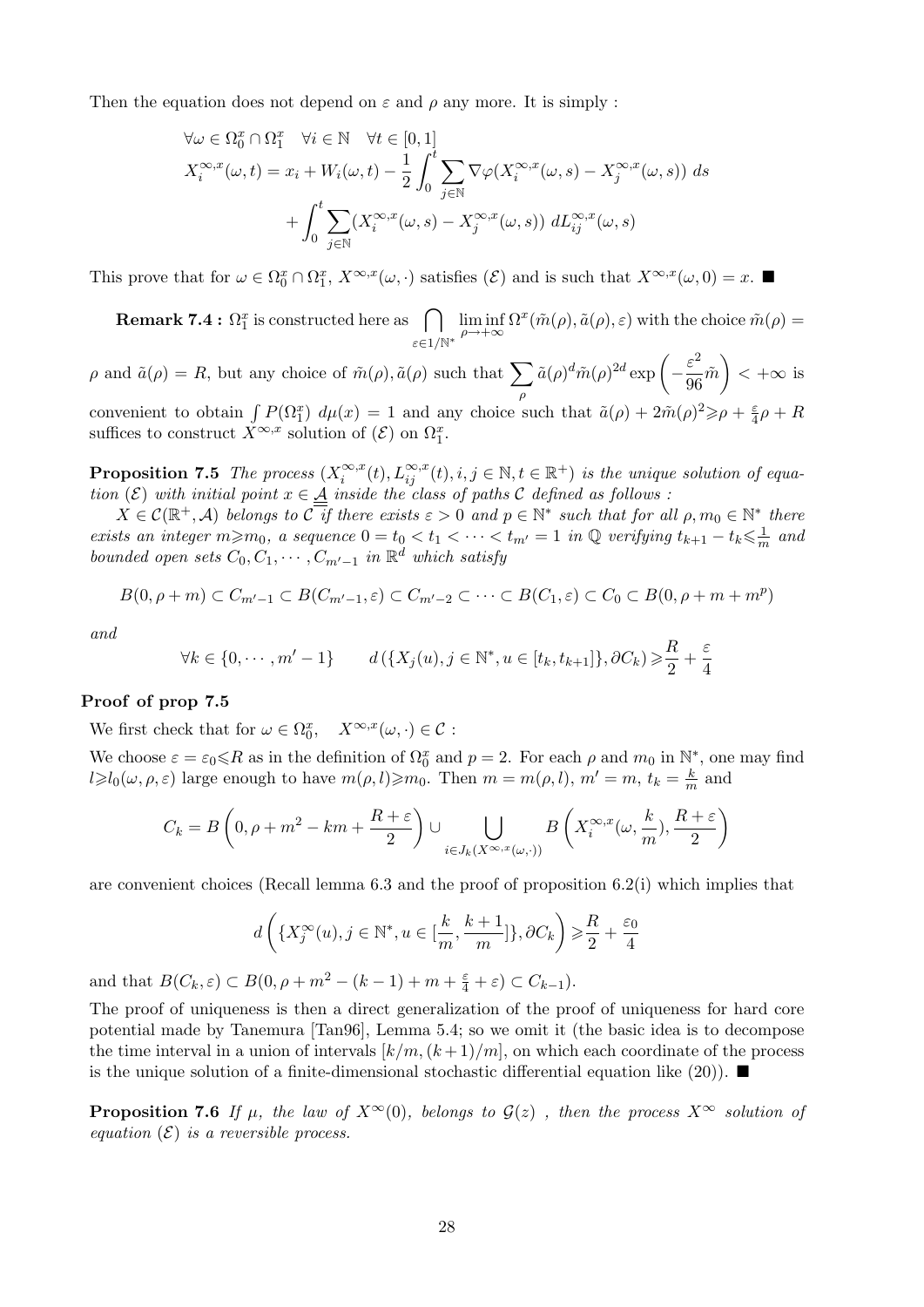#### Proof of proposition 7.6

We have to prove that for any  $T \in [0, 1]$ , for  $f_1, \ldots, f_k$  bounded continuous functions on M with compact support and for  $t_1, \ldots, t_k \in [0, T]$ :

$$
\int E\left(\prod_{i=1}^k f_i(X^{\infty,x}(t_i))\right) d\mu(x) = \int E\left(\prod_{i=1}^k f_i(X^{\infty,x}(T-t_i))\right) d\mu(x) \tag{27}
$$

But  $X^{\infty}$  is, by construction, the weak limit of  $X^{l}$ . Then equality (27) holds if the following equality holds :

$$
\lim_{l \to +\infty} \int E\left(\prod_{i=1}^k f_i(X^{l,x}(t_i)) - \prod_{i=1}^k f_i(X^{l,x}(T-t_i))\right) d\mu(x) = 0
$$

Like in the proof of proposition 6.1 step 1 (cf inequalities (16) and (17)), we go back to the process  $X^{l,\eta}$ , which is (by proposition 4.1) reversible when its initial distribution is  $\mu_z^{l,\eta}$ :

$$
\left| \int E\left(\prod_{i=1}^k f_i(X^{l,x}(t_i)) - \prod_{i=1}^k f_i(X^{l,x}(T-t_i))\right) d\mu(x) \right|
$$
  

$$
\leq \left| \int_A \int_A \prod_{i=1}^k f_i(X(t_i)) - \prod_{i=1}^k f_i(X(T-t_i)) dQ_z^{l,\eta}(X) d\mu(\eta) \right|
$$
  
+ 2 
$$
\prod_{i=1}^k \sup_{\xi \in \mathcal{A}} |f_i(\xi)| \int_{\mathcal{A}} \left(1 - \frac{Z_z^{\Lambda,\eta}}{Z_z^{l,\eta}}\right) d\mu(\eta)
$$

where  $\Lambda = [-l, l]^d$ . The first term of the right hand side is equal to 0 and the second term tends to zero as  $l$  tends to infinity.  $\blacksquare$ 

## 8 Appendix : Estimate of the probability of fast oscillation for Brownian motion

**Proposition 8.1** If W is a (one-dimensional) Brownian motion on  $(\Omega, \mathcal{F}, P)$  then for every  $\varepsilon > 0$  and every  $\delta \in ]0,1]$ 

$$
P(w(W,\delta) \geqslant \varepsilon) \leqslant \frac{41}{\delta} \exp\left(-\frac{\varepsilon^2}{5\delta}\right)
$$

#### Proof of proposition 8.1

We first use Doob's inequality for the submartingale  $\exp(2W(\cdot)^2/5s_0)$  and then the Gaussian property  $E(\exp(aW(1)^2)) = 1/$ √  $1 - 2a$  to obtain

$$
P(\exists s \leq s_0, |W(s)| \geq \beta) = P\left(\sup_{0 \leq s \leq s_0} \exp(\frac{2W(s)^2}{5s_0}) \geq \exp(\frac{2\beta^2}{5s_0})\right)
$$
  
\$\leq \exp(-\frac{2\beta^2}{5s\_0})E\left(\exp(\frac{2W(s\_0)^2}{5s\_0})\right) = \exp(-\frac{2\beta^2}{5s\_0})E\left(\exp(\frac{2W(1)^2}{5})\right) = \sqrt{5}\exp(-\frac{2\beta^2}{5s\_0}) \quad (28)\$

Splitting the time interval [0, 1] in pieces of length  $\delta/8$  and using, first the translation invariance